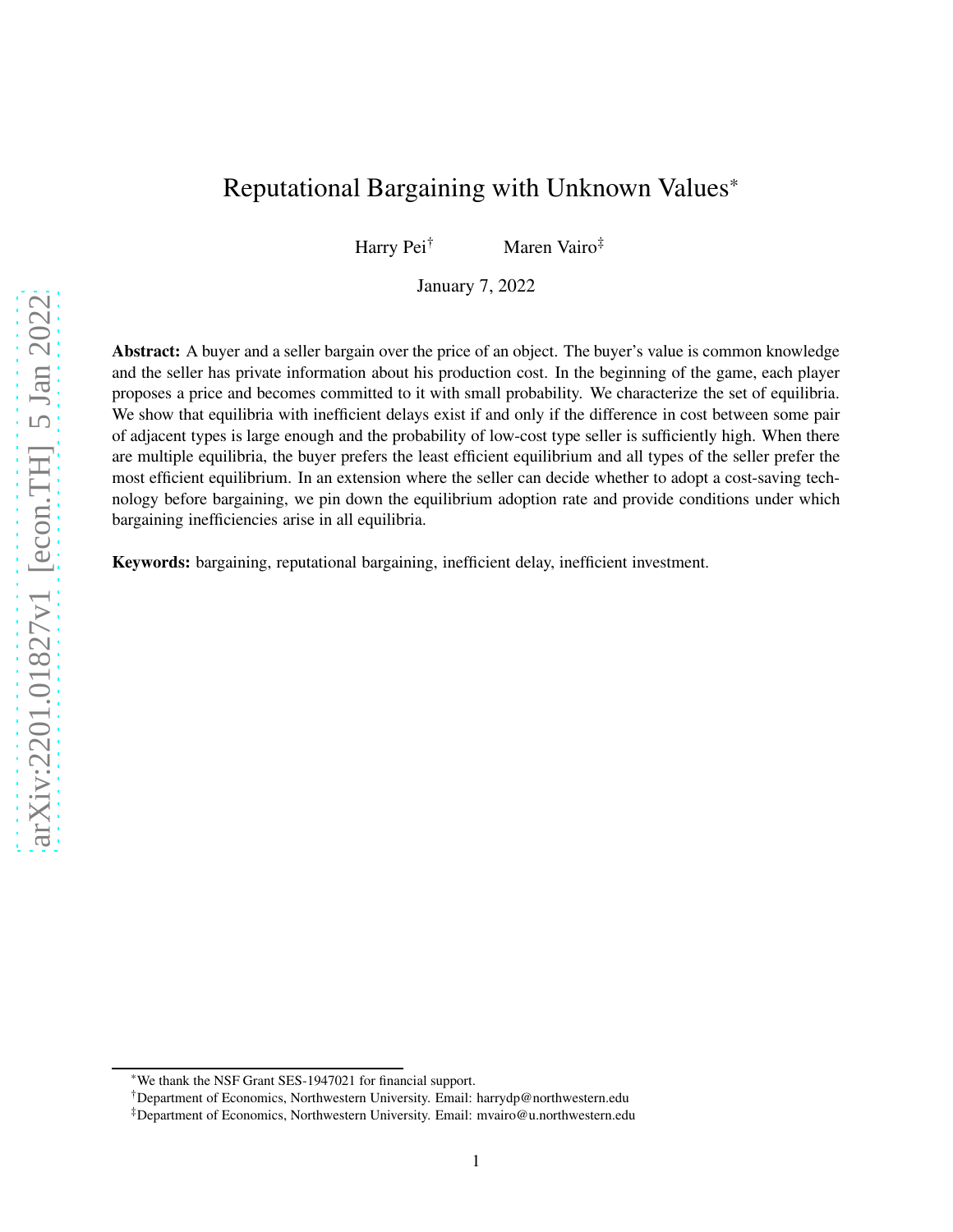### 1 Introduction

Whether trading parties can reach efficient agreements in decentralized markets is an important topic in modern economic theory. When the gains from trade, the losses from delays, and the trading parties' rationality are commonly known, an efficient agreement will be reached without any delay [\(Rubinstein, 1982](#page-34-0)). When one or both parties have private information about their rationality, or their gains from trade, or their losses from delays, the existing literature has reached different conclusions in terms of the efficiency of bargaining as well as the division of surplus, depending on the nature of the trading parties' private information, the bargaining protocols (e.g., who can make offers), the selection of equilibrium, and so on.

This paper contributes to the literature on bargaining with incomplete information by analyzing a model where both trading parties can build reputations for being obstinate and one of them (e.g., a seller) has private information about his gains from trade as well as his loss from delays (e.g., the seller has private information about his cost of production). Our results examine how bargaining inefficiencies depend on the set of plausible production costs. As an application, we analyze the seller's incentive to adopt cost-saving technologies. We show that the equilibrium adoption rate can be lower when the social benefit from adoption increases. Similar to other reputational bargaining models such as [Kambe \(1999](#page-34-1)) and [Abreu and Gul](#page-33-0) [\(2000](#page-33-0)), our conclusions are not sensitive to the bargaining protocols, in the sense that they are valid as long as the bargaining frictions are sufficiently small and players can make offers at comparable rates.

In our model, a buyer and a seller bargain over the price of an object. The buyer's value is commonly known. The seller's cost is strictly less than the buyer's value, which is the seller's private information (we call it the seller's *type*) and is drawn from a finite set. In the beginning of the game, each player proposes a price and becomes committed to it with small probability. Players trade immediately if the buyer's proposed price is no less than that of the seller's. Otherwise, players engage in a war-of-attrition where a player never concedes if he is committed, and decides when to concede if he is not committed. Once a player concedes, trade happens immediately at his opponent's proposed price.

Theorem [1](#page-7-0) characterizes the set of equilibria when players' commitment probabilities are close to zero. Under a generic condition on the seller's cost distribution, each equilibrium is characterized by a cutoff type such that (i) the buyer and every type of the seller with cost no more than this cutoff propose the cutoff type's Rubinstein bargaining price,<sup>1</sup> and (ii) every type with cost greater than this cutoff demands the entire surplus and trades with a delay, with the expected loss in welfare equals half of the social surplus. A type can be a cutoff type in some equilibria if and only if (i) the difference between this type's cost and that of

<sup>&</sup>lt;sup>1</sup>The Rubinstein bargaining price is a weighted average of the buyer's value and the seller's cost, with the weight depends on players' discount factors.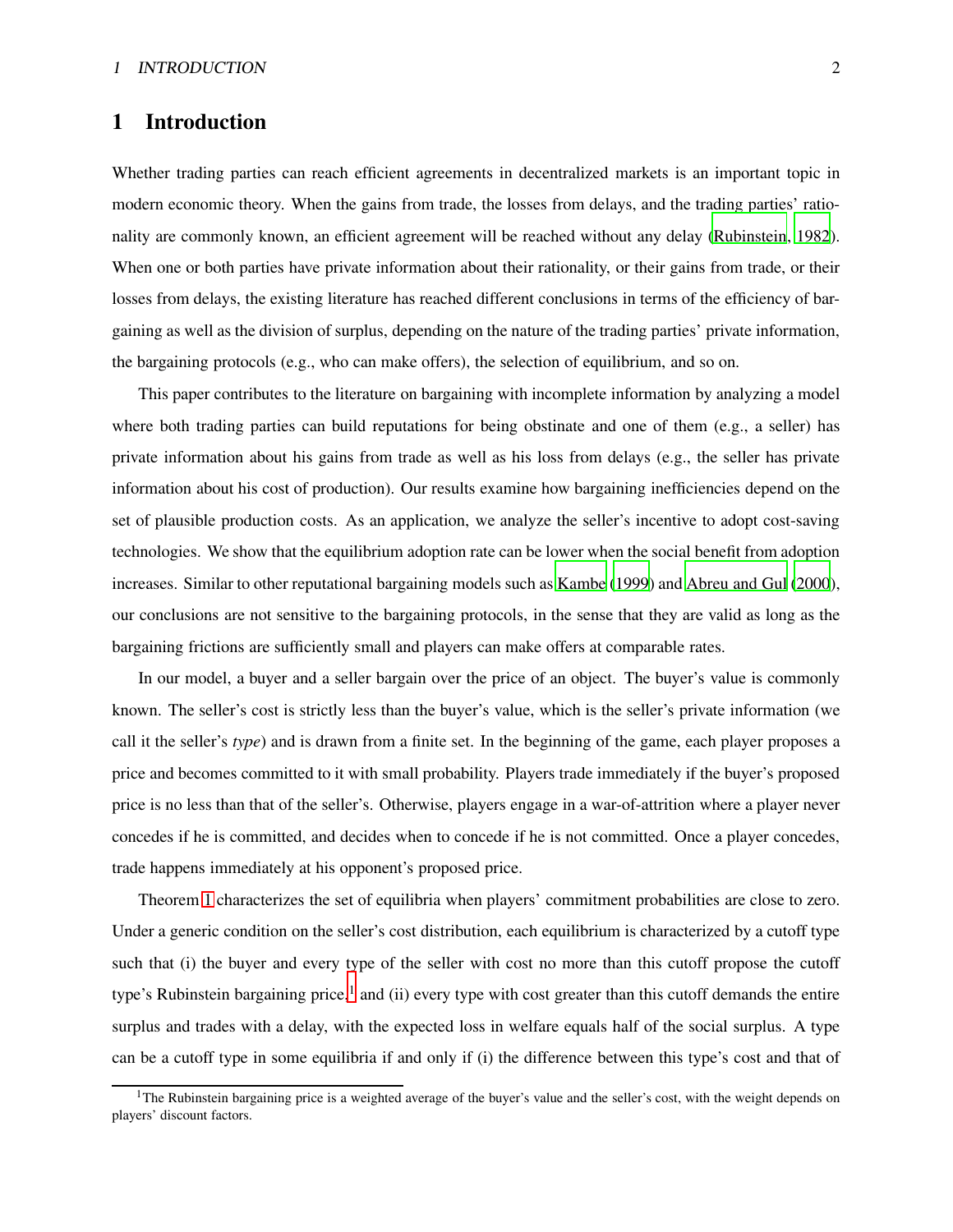the next highest type is large enough, and (ii) the probability with which the seller's cost is no more than this type is large enough.

Theorem [1](#page-7-0) implies that (i) efficient equilibria always exist (since the highest-cost type can always be a cutoff type) where players trade immediately at the highest-cost type's Rubinstein bargaining price, and (ii) inefficient equilibria exist if and only if there are other cutoff types aside from the highest-cost type. When multiple equilibria exist, every type of the seller prefers the most efficient equilibrium, and the buyer prefers the least efficient equilibrium.

The presence of inefficient equilibria stands in contrast to the conclusion in [Abreu, Pearce, and Stacchetti](#page-33-1) [\(2015](#page-33-1)), who study a reputational bargaining model where the total surplus is common knowledge and one of the players has private information about his discount rate. When every commitment type makes an offer in the beginning of the game, they show that all equilibria are efficient and players trade at the Rubinstein bargaining price of the most patient type.<sup>2</sup>

The comparison between their result and ours unveils a conceptual difference between private information about discount rates and private information about the size of surplus. In our model, the seller's private information affects both the gains from trade and his losses from delays. When the buyer faces uncertainty about the seller's cost, he has an incentive to extract more surplus by offering a price that is lower than some types of the seller's costs. For those high-cost types, they will never concede to the buyer's low price since doing so leads to a negative payoff. On the other hand, the only way for the high-cost type to credibly signal his cost is by demanding the entire surplus, since the buyer must have an incentive not to concede in the beginning (in order to discourage the low-cost types from mimicking) and must have an incentive to concede after a significant delay (in order to discourage the high-cost types from deviating and demanding anything less). By contrast, when the seller has private information about his discount rate but not his cost, either all types obtain a positive surplus from conceding or no type obtains a positive surplus from conceding, and the driving forces behind our inefficient equilibria disappear.

The above logic also explains our conditions for the cutoff types. The gap between adjacent types must be large enough so that the high-cost seller can credibly commit not to concede after the buyer offers the cutoff type's Rubinstein price, and the buyer's belief must attach high probability to the low-cost types in order for him to have an incentive to offer a low price and to forego obtaining a positive surplus in the event that the seller's type is high.

Motivated by the coexistence of efficient and inefficient equilibria in our bargaining model, we study

 $<sup>2</sup>$ [Abreu, Pearce, and Stacchetti \(2015](#page-33-1)) also show that there are inefficient equilibria when there exist commitment types who</sup> make their initial offers with significant delays.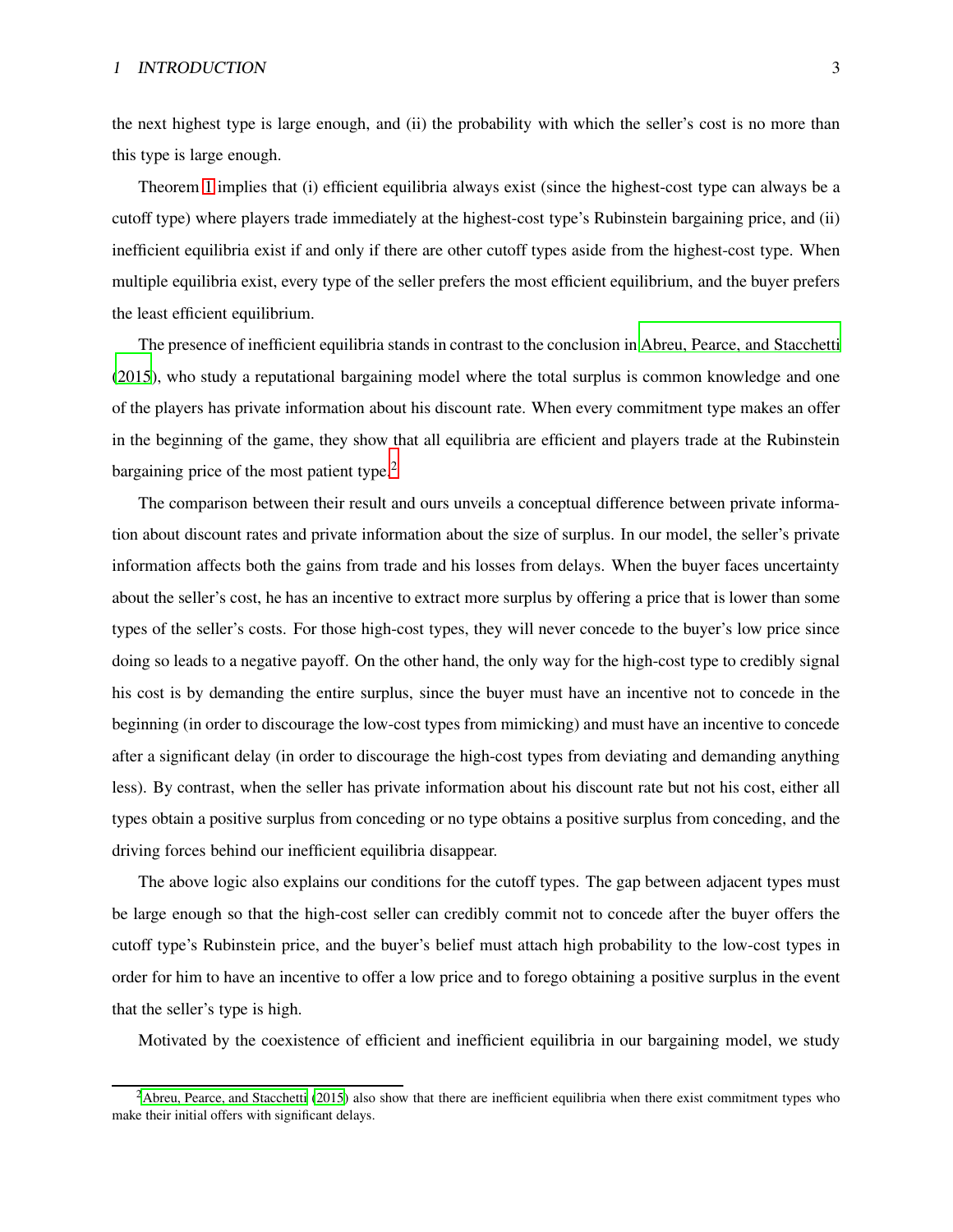two extensions where the seller's type is endogenous, and provide conditions under which bargaining inefficiencies arise in *all* equilibria.

First, suppose the seller decides whether to adopt a cost-saving technology before the bargaining stage. Adopting the new technology is costly to the seller and the adoption decision is not observed by the buyer. We show that bargaining inefficiencies arise in all equilibria when the cost of adoption is between half of the reduction in production cost and the reduction in production cost. Our result also uniquely pins down the equilibrium adoption rate, which is strictly less than one despite adoption is socially efficient. The equilibrium adoption rate is first decreasing and then increasing once we increase the social gains from adoption. This is because when the benefit from adoption increases, it also increases the extent to which the buyer can expropriate the gain from adoption, which discourages the seller from adopting the technology.

Next, suppose the seller decides whether to conduct costly research and learn about his cost of serving the buyer before the bargaining stage. This fits applications where different buyers are horizontally differentiated and the cost of serving a buyer depends on whether the buyer's need matches the seller's expertise, which is not known to the seller in advance before doing costly research. We show that bargaining inefficiencies arise in all equilibria when the seller's cost of learning his production cost is low enough.

Related Literature: This paper contributes to the literature on bargaining pioneered by [Rubinstein](#page-34-0) [\(1982](#page-34-0)), and in particular, the works of [Chatterjee and Samuelson \(1987](#page-33-2)), [Myerson \(1997](#page-34-2)), [Kambe \(1999\)](#page-34-1), [Abreu and Gul](#page-33-0) [\(2000](#page-33-0)), [Abreu, Pearce, and Stacchetti](#page-33-1) [\(2015](#page-33-1)), and [Fanning \(2018\)](#page-33-3) on reputational bargaining.

The inefficient equilibria in our model are reminiscent of the separating equilibria in [Admati and Perry](#page-33-4) [\(1987](#page-33-4)), in which the strong type of the informed player signals their strength by a delayed response to their opponent's offer. The same prediction applies when the informed player's private information is about their discount factor. In our model, players' ability to build a reputation for being obstinate implies that only the strongest type matters for the equilibrium outcome in the war-of-attrition stage. As a result, the informed player is willing to reveal information only when the uninformed player makes an offer such that some types of the informed player *cannot* benefit from concessions. Making low offers is incentive compatible when the buyer is unsure about the seller's cost, but not when the buyer is unsure about the seller's discount rate.<sup>3</sup>

Our work also contributes to the literature on the efficiency of bargaining under incomplete information pioneered by [Stokey \(1981\)](#page-34-3) and [Gul, Sonnenschein, and Wilson \(1986\)](#page-34-4) and has been revisited recently by [Strulovici \(2017\)](#page-34-5) and [Liu, Mierendorff, Shi, and Zhong](#page-34-6) [\(2019](#page-34-6)). The driving forces behind the inefficient equilibria in our model differ from those identified in existing works, such as the gains from

 $3$ [Fanning \(2018](#page-33-3)) and [Basak and Deb \(2020](#page-33-5)) show that players have incentives to make incompatible offers when they expect new information about the cost of delay or about the cost of concession to arrive in the future.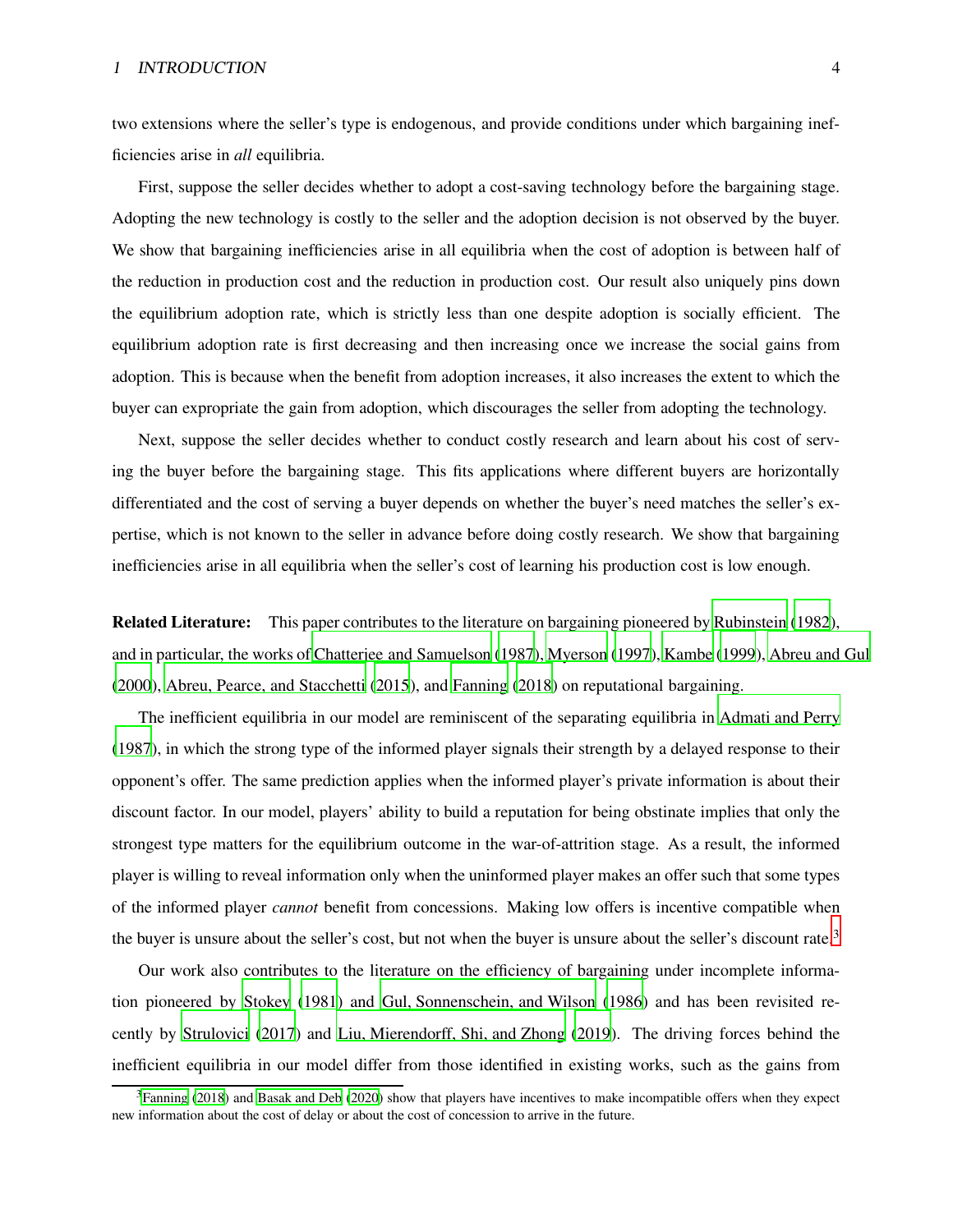trade can be arbitrarily close to zero [\(Ausubel and Deneckere](#page-33-6), [1989](#page-33-6)), players face higher order uncertainty [\(Feinberg and Skrzypacz, 2005](#page-33-7)), players' values are interdependent [\(Deneckere and Liang](#page-33-8), [2006](#page-33-8)), new players arrive over time [\(Fuchs and Skrzypacz](#page-33-9), [2010](#page-33-9)), the seller has stochastic time-varying costs [\(Ortner, 2017](#page-34-7)), and players face uncertainty about the future costs of delay [\(Fanning](#page-33-3), [2018](#page-33-3)).

[Ortner \(2017\)](#page-34-7) shows that when a monopolist's cost may decrease over time, the bargaining outcome is efficient if and only if the buyer's value is drawn from an interval. Intuitively, the gap between types helps the uninformed player to overcome their lack-of-commitment problem since it gives them an incentive to delay lowering prices. Although our analysis reaches a similar conclusion that all equilibria are efficient if and only if the gap between different types' costs are small enough, the underlying logic is different from [Ortner \(2017](#page-34-7)). In particular, the gap between types helps the informed player to credibly signal their type since the high-cost type has no incentive to accept the buyer's low-price offer.

[Kim](#page-34-8) [\(2009](#page-34-8)) studies a bargaining model in which the seller is either committed or rational, the buyer has private information about their valuation, and the seller makes all the offers. They show that all equilibria are efficient when the probability of commitment type is small enough, which stands in contrast to the prediction of our model that some equilibria are inefficient and only the least efficient equilibria are robust when there are inefficient equilibria. This is because only the uninformed player can make offers in [Kim \(2009](#page-34-8)), so the outcome of the bargaining game can be approximated by a continuous-time war of attrition where all types of the informed player offer their lowest value or their highest cost. By contrast, the informed player can also make offers in our model, so sellers with different costs (or buyers with different valuations) can offer different prices. This can result in inefficient delays due to the high-cost seller's (or low-valuation buyer's) incentives to separate from the low-cost types (or high-valuation types).

### <span id="page-4-0"></span>2 Baseline Model

A buyer and a seller bargain over the price of an object in continuous time over an infinite horizon. The buyer's value for the object is common knowledge which we normalize to 1. The seller's production cost takes a finite number of values  $\theta \in \Theta \equiv \{\theta_1, ..., \theta_n\} \subset [0, 1)$ , with  $0 \le \theta_1 < \theta_2 < ... < \theta_n < 1$ . We assume that  $\theta$  is the seller's private information (i.e., the seller's *type*) and is drawn according to a full support distribution  $\pi \in \Delta(\Theta)$ . We use  $\pi[\theta', \theta'']$  to denote the probability that  $\theta' \le \theta \le \theta''$  and we use  $\pi(\theta')$  to denote the probability that  $\theta = \theta'$ .

Time 0 consists of three phases:  $0_0$ ,  $0_1$ , and  $0_2$ . At time  $0_0$ , the seller privately observes  $\theta$ . At time  $0_1$ , the seller announces the price he is willing to accept  $p_s \in P^N$  and the buyer announces the price he is willing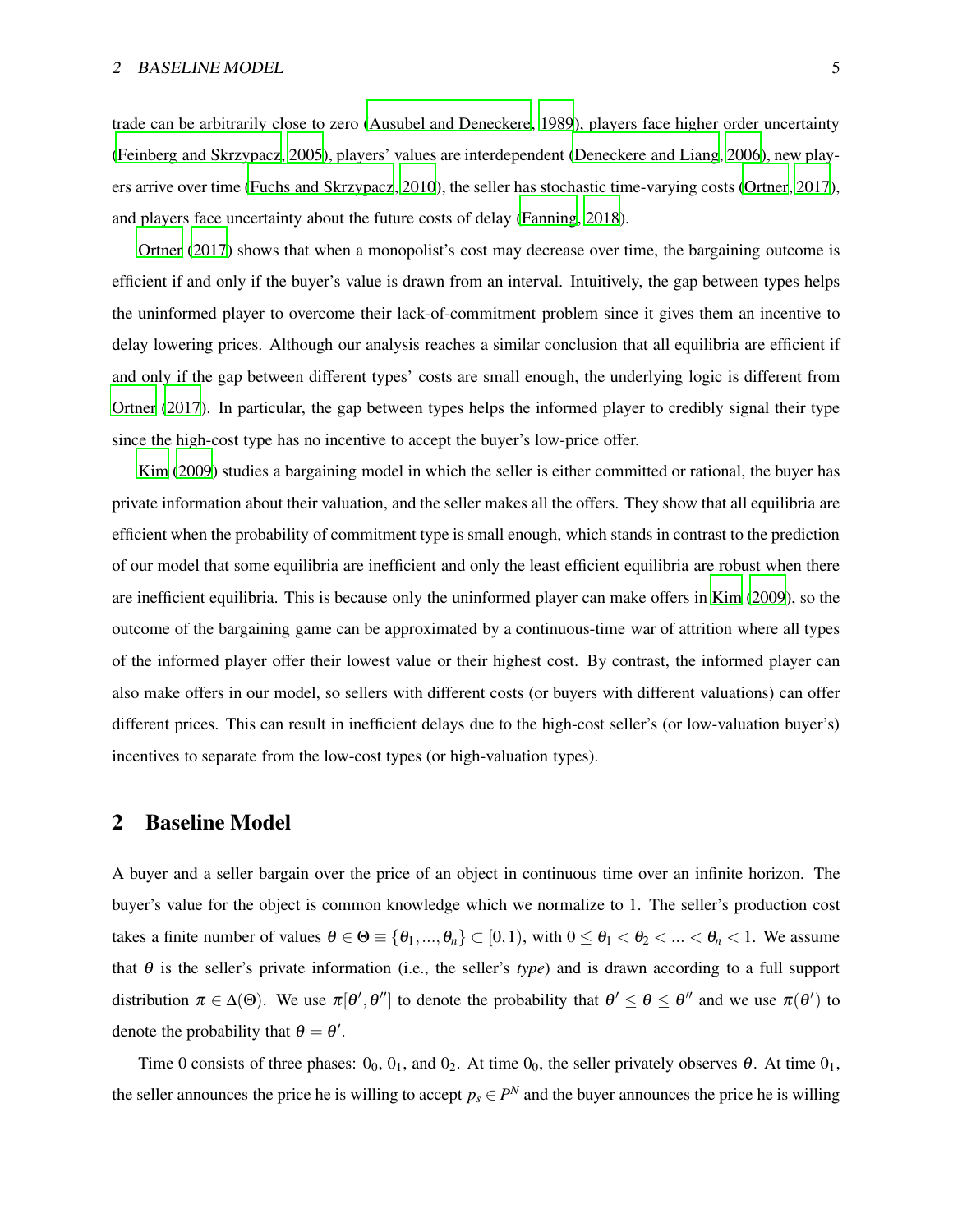to pay  $p_b \in P^N$ . We call  $p_s$  and  $p_b$  the seller's and the buyer's *bargaining postures*. We study both the case where players can only offer prices on a discrete grid, i.e.,  $P^N = \{0, \frac{1}{N}, \frac{2}{N}, ..., \frac{N-1}{N}, 1\}$  for some large  $N \in \mathbb{N}$ , and the case where players can offer any price on [0,1], i.e.,  $N = +\infty$ . The case with a finite *N* will be used to guarantee the existence of equilibrium when we apply our results in the reputational bargaining game to study the seller's incentives to invest in cost-saving technologies (Section 4).<sup>4</sup>

After making announcements, each player becomes *committed* with probability <sup>ε</sup> and is *flexible* otherwise. If a player is committed, then he cannot accept any offer that is inferior to his initial demand. That is, the committed seller cannot accept any price lower than  $p<sub>s</sub>$  and the committed buyer cannot accept any price greater than *pb*. If a player is flexible, then he chooses whether and when to concede in order to maximize his expected payoff. Whether each player is committed or flexible is independent of  $\theta$  and of whether his opponent is committed. Our analysis focuses on the case where  $\varepsilon$  is close to 0 and *N* is large, i.e., players are rational with probability close to one and can fine-tune their offers.

If  $p_s \leq p_b$ , then the game ends at  $0_1$  and trade happens at price  $\frac{p_b+p_s}{2}$ . If  $p_s > p_b$ , then at time  $0_2$  and at every  $t \in (0, +\infty)$ , each player decides whether to concede. The game ends as soon as at least one player concedes. If a player concedes before his opponent does, then trade happens at his opponent's offered price. If players concede simultaneously, then trade happens at price  $\frac{p_b+p_s}{2}$ .

Let  $r > 0$  be players' discount rate.<sup>5</sup> If trade happens at time  $\tau$  and at price p, then the seller's payoff is  $e^{-r\tau}(p-\theta)$  and the buyer's payoff is  $e^{-r\tau}(1-p)$ . Both players get 0 if they never reach an agreement.

The public history consists of calendar time, players' bargaining postures, and whether any player has conceded before. The buyer's private history consists of the public history and whether he is committed. The seller's private history consists of the public history, whether he is committed, and the realized  $\theta$ .

The seller's strategy consists of a mapping from his type to a distribution of bargaining postures  $\sigma_s$ : Θ → ∆(*P <sup>N</sup>*), and a mapping from his type and the realized bargaining postures (*p<sup>s</sup>* , *pb*) to a distribution of concessions times  $\tau_s(\theta, p_s, p_b) \in \Delta(\mathbb{R}_+ \cup \{+\infty\})$ , where  $\tau_s = +\infty$  means that the seller never concedes. The buyer's strategy consists of a distribution of bargaining postures  $\sigma_b \in \Delta(P^N)$  and a mapping from realized bargaining postures to a distribution of concession times  $\tau_b(p_s, p_b) \in \Delta(\mathbb{R}_+ \cup \{+\infty\})$ . By definition, players reach an agreement at time min $\{\tau_s, \tau_b\}$ , and the commitment types of each player chooses  $\tau_s = +\infty$  and  $\tau_b = +\infty$ , respectively.

The solution concept is Perfect Bayesian equilibrium (or *equilibrium* for short), which is a strategy

<sup>&</sup>lt;sup>4</sup>The technical assumption that players offer prices from a discrete grid is also made in other bargaining papers in order to guarantee equilibrium existence. See for example [Schmidt \(1993\)](#page-34-9).

<sup>5</sup>We assume that players share the same discount rate *r* and are committed with the same probability in order to simplify notation. Our results extend when players have different discount rates and different probabilities of being committed.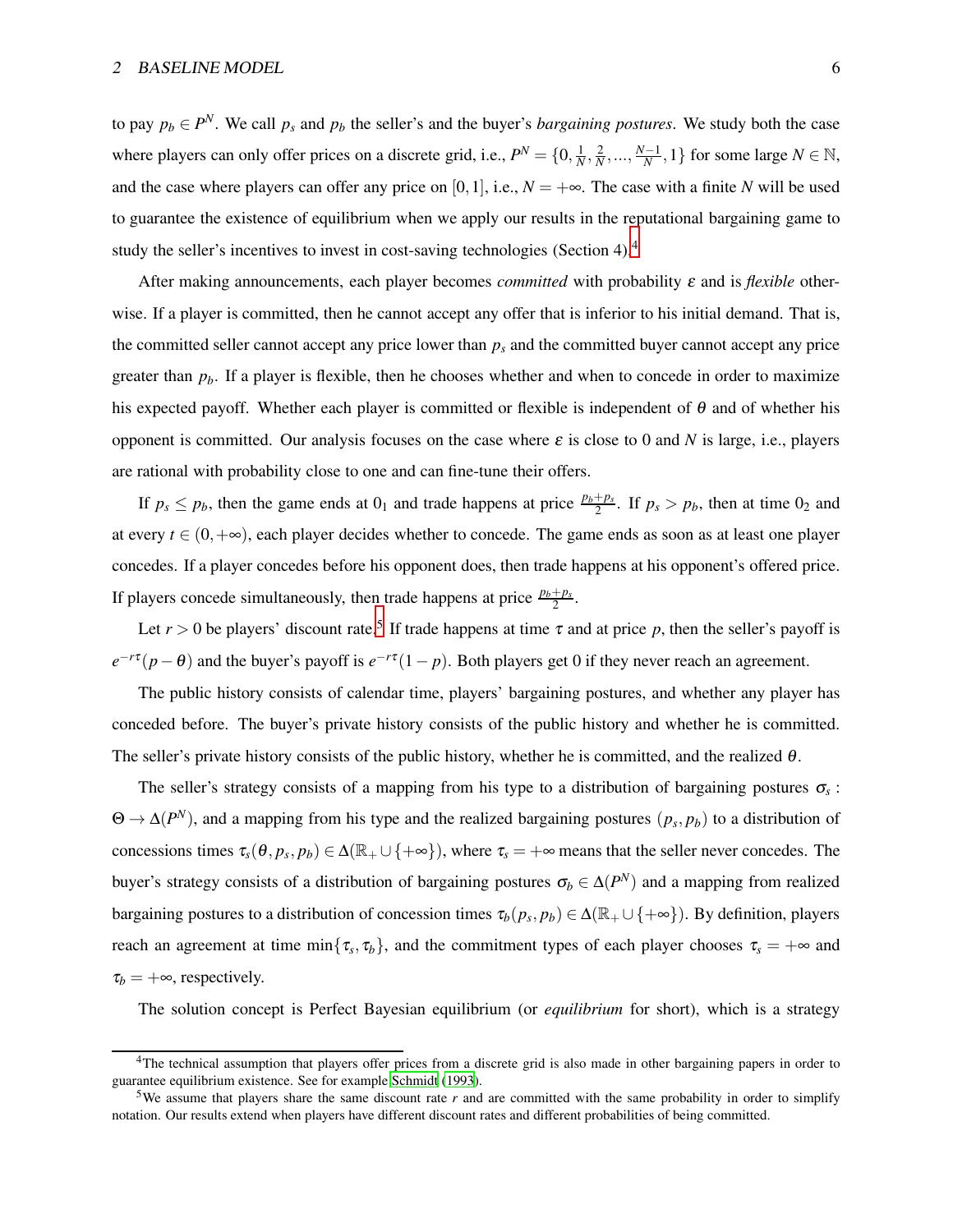profile  $(\sigma_s, \sigma_b, \tau_s, \tau_b)$  and a belief such that

- 1. Type  $\theta$  seller chooses  $p_s$  in order to maximize  $\epsilon V_s(\theta, p_s, \sigma_b, \tau_b) + (1 \epsilon)V_s^*(\theta, p_s, \tau_s, \sigma_b, \tau_b)$  where  $V_s$ is the seller's payoff when he is committed and  $V_s^*$  is his payoff when he is flexible. The buyer chooses *p*<sup>*b*</sup> in order to maximize  $\epsilon V_b(p_b, \sigma_s, \tau_s) + (1 - \epsilon)V_b^*(p_b, \tau_b, \sigma_s, \tau_s)$  where  $V_b$  is the buyer's payoff when he is committed and  $V_b^*$  is his payoff when he is flexible.
- 2. Every flexible player's concession strategy is sequentially rational under his belief.
- 3. Players' beliefs respect Bayes rule at every information set on the equilibrium path.

Remark: We assume that players do not know whether they are committed or flexible when choosing their bargaining postures, which is also assumed in [Crawford](#page-33-10) [\(1982](#page-33-10)), [Kambe](#page-34-1) [\(1999](#page-34-1)), and [Wolitzky](#page-34-10) [\(2012](#page-34-10)). For an economic interpretation, think about the two players as the managers of two firms: the buyer-firm needs to purchase an item from the seller-firm. The buyer-firm's manager becomes committed when he faces pressure from the board, making it costly for him to accept any offer that is inferior to his initial demand. A similar story applies to the seller-firm's manager. Whether a manager will face pressure from the board is not known to him before the bargaining stage. Under this interpretation, the probability with which a player is committed may depend on the bargaining postures (e.g., the seller is less likely to face pressure if the buyer offers to pay a high price). The qualitative features of our main results extend when players' commitment probabilities are functions of  $(p_s, p_b)$ .

### 3 Characterization Result

Our main result characterizes the set of equilibrium outcomes when  $\varepsilon$  is close to 0 and *N* is arbitrarily large. Since the buyer's value is 1 and players share the same discount rate *r*, type <sup>θ</sup> seller's *Rubinstein bargaining price* is

$$
p_{\theta} \equiv \frac{1+\theta}{2}.\tag{3.1}
$$

Recall that  $\Theta \equiv \{\theta_1, ..., \theta_n\}$  and  $0 \le \theta_1 < ... < \theta_n < 1$ . For convenience, let  $\theta_{n+1} \equiv +\infty$ . Let

<span id="page-6-0"></span>
$$
\Theta^o \equiv \left\{ \theta_i \in \Theta \middle| \text{ there exists } j > i, \text{ such that } \frac{\pi[\theta_1, \theta_i]}{\pi[\theta_1, \theta_j]} = \frac{1 - \theta_j}{\theta_j - \theta_i} \right\},\tag{3.2}
$$

and

<span id="page-6-1"></span>
$$
\Theta^* \equiv \left\{ \theta_i \in \Theta \middle| p_{\theta_i} \leq \theta_{i+1} \text{ and for every } j > i, \text{ we have } \frac{\pi[\theta_1, \theta_i]}{\pi[\theta_{i+1}, \theta_j]} \geq \frac{2(1-\theta_j)}{\theta_j - p_{\theta_i}} \right\}.
$$
 (3.3)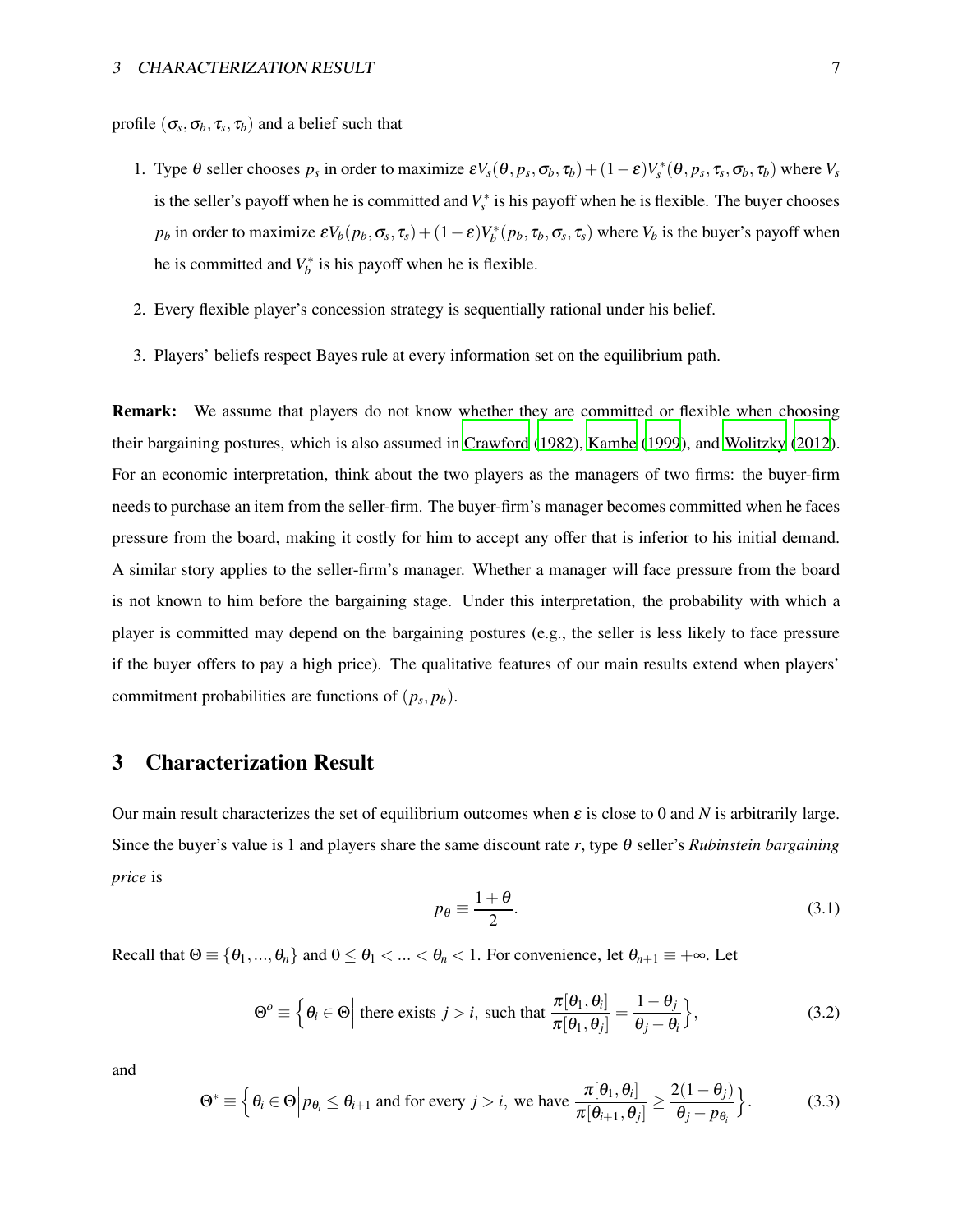According to [\(3.2\)](#page-6-0),  $\Theta^o$  is empty for generic  $\pi \in \Delta(\Theta)$ . According to [\(3.3\)](#page-6-1),  $\Theta^*$  is nonempty since the highest cost  $\theta_n$  belongs to  $\Theta^*$ . For every  $\theta_i \neq \theta_n$ ,  $\theta_i \in \Theta^*$  if and only if (1) the Rubinstein bargaining price under  $\theta_i$  is no more than the cost of the next highest type  $\theta_{i+1}$ , and (2) the probability with which the seller's cost is no more than  $\theta_i$  is above some cutoff. In an example with two states  $\Theta = {\theta_1, \theta_2}$ ,

- 1.  $\Theta^* = \{\theta_1, \theta_2\}$  if and only if  $\frac{1+\theta_1}{2} = p_{\theta_1} \le \theta_2$  and  $\frac{\pi(\theta_1)}{\pi(\theta_2)} \ge \frac{2(1-\theta_2)}{\theta_2 p_{\theta_1}}$  $\frac{\theta_2-p_{\theta_1}}{\theta_2-p_{\theta_1}}$ .
- 2.  $\Theta^o$  is empty if and only if  $\frac{\pi(\theta_1)}{\pi(\theta_2)} \neq \frac{1-\theta_2}{2(\theta_2-p)}$  $\frac{1-\theta_2}{2(\theta_2-p_{\theta_1})}$ , which is satisfied generically.

For every  $\theta^* \in \Theta^*$ , let  $\sigma_{b,\theta^*}$  be the Dirac measure on  $p_{\theta^*}$  and let  $\sigma_{s,\theta^*}(\theta)$  be the Dirac measure on  $p_{\theta^*}$ if  $\theta \leq \theta^*$ , and be the Dirac measure on 1 if  $\theta > \theta^*$ . Let  $\sigma_{s,\theta^*} \equiv {\{\sigma_{s,\theta^*}(\theta)\}}_{\theta \in \Theta}$ . For every  $p \in [0,1]$  and *N* ∈ N, let  $\lfloor p \rfloor$ *N* ≡ max $\{\frac{j}{N}\}$  $\frac{j}{N}$  | *j*  $\in \mathbb{N}$  and  $\frac{j}{N} \leq p$  } be the highest price on the *N*-grid that is no more than *p*. Let ⌊*p*⌋+<sup>∞</sup> ≡ *p*. Theorem [1](#page-7-0) characterizes the set of equilibria when players are rational with probability close to 1.

<span id="page-7-0"></span>**Theorem 1.** *1. For every*  $\theta^* \in \Theta^*$  *and for every*  $\eta > 0$ *, there exist*  $\overline{\epsilon} > 0$  *and a function*  $\underline{N}$ :  $(0,1) \to \mathbb{N}$ *such that when*  $\varepsilon < \overline{\varepsilon}$  *and*  $N \in [N(\varepsilon), +\infty]$ *, there exists an equilibrium such that* 

- *every type of seller with cost strictly greater than* <sup>θ</sup> <sup>∗</sup> *demands* 1*,*
- the buyer and every type of seller with cost no more than  $\theta^*$  demand  $\lfloor p_{\theta^*} \rfloor_N$ .

*If the offered prices are*  $p_s = 1$  *and*  $p_b = \lfloor p_{\theta^*} \rfloor_N$ *, then the seller never concedes and the flexible buyer concedes at some constant rate*  $\lambda$  *over the interval*  $[T(\lambda), \infty)$ *, where*  $T(\lambda) \equiv$  $\log\left(\frac{2\lambda}{(1+\varepsilon)(r+\lambda)}\right)$  $\int_{r}^{\epsilon_1(r+\lambda_1)}$  and  $\lambda > r$ .

*2. Suppose that*  $\Theta$ <sup>*o*</sup> *is empty. For every*  $\eta > 0$ , *there exist*  $\bar{\varepsilon} > 0$  *and*  $\underline{N} \in \mathbb{N}$  *such that, if*  $\varepsilon < \bar{\varepsilon}$  *and*  $N \in [\underline{N}, +\infty]$ , for every equilibrium strategy profile  $(\sigma_s, \sigma_b, \tau_s, \tau_b)$ , there exists  $\theta^* \in \Theta^*$  such that the distance between  $\sigma_b$  and  $\sigma_{b,\theta^*}$  and the distance between  $\sigma_s(\theta)$  and  $\sigma_{s,\theta^*}(\theta)$  for every  $\theta \in \Theta$  are no *more than* η *under the Prokhorov metric. The expected loss from delay conditional on the seller's type satisfies:*

<span id="page-7-1"></span>
$$
\mathbb{E}\left[1-e^{-r\min\{\tau_b,\tau_s\}}\Big|\theta\right]\left\{\begin{array}{ll} <\eta & \text{if }\theta\leq\theta^*\\ \in\left(\frac{1}{2}-\eta,\frac{1}{2}+\eta\right) & \text{if }\theta>\theta^*.\end{array}\right.
$$
\n(3.4)

The first statement constructs a class of equilibria when the probability of commitment  $\varepsilon$  is small: Each equilibrium in this class is characterized by a cutoff type  $\theta^* \in \Theta^*$  such that the buyer and every type of the seller with cost no more than  $\theta^*$  demand (approximately) the Rubinstein bargaining price of type  $\theta^*$  and reach an agreement without any delay. Every type of seller with cost strictly more than  $\theta^*$  demands the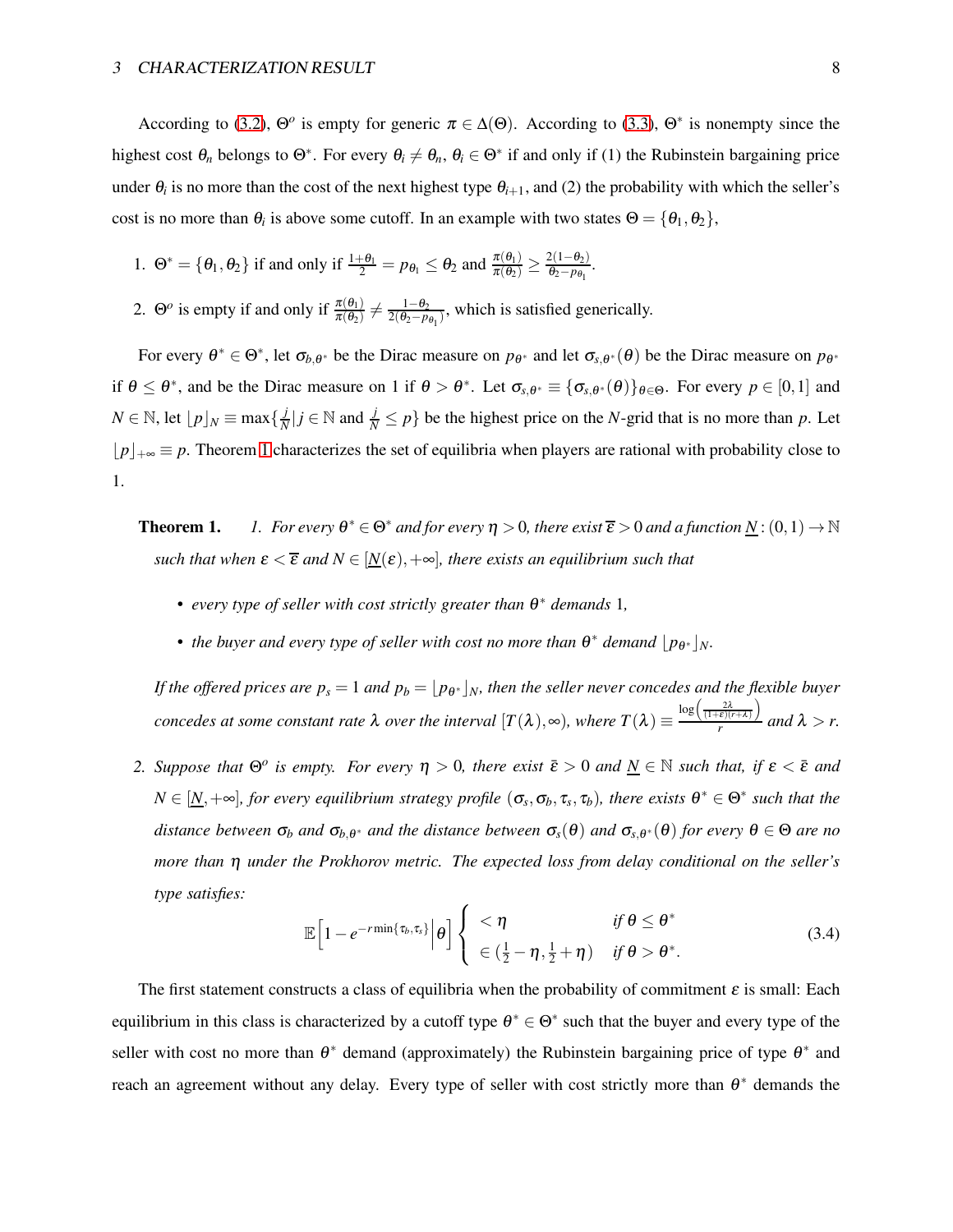entire surplus and the buyer concedes to such an offer at a constant rate  $\lambda$  after a delay  $T(\lambda)$ . Since

$$
\lim_{\varepsilon \to 0} \int_{\tau = T(\lambda)}^{+\infty} e^{-r\tau} d(1 - e^{-\lambda(\tau - T(\lambda))}) = \frac{1}{2},
$$

the expected loss from delay is approximately half of the surplus as  $\varepsilon \to 0$ .

The second statement shows that when  $\varepsilon$  is small and under generic parameter values (i.e.,  $\Theta$ <sup>o</sup> is empty), every equilibrium of the reputational bargaining game is close to one of the equilibrium constructed in the first statement. Hence, Theorem [1](#page-7-0) characterizes the *set* of surplus divisions and expected losses from delay that can occur in equilibrium. Our theorem nests the result of Kambe (1999), who shows that when the seller's cost is common knowledge, players trade immediately at the Rubinstein bargaining price.

In our follow-up discussions, we partition the set of equilibria into two classes, depending on whether they are socially efficient:

- 1. Every equilibrium with cutoff  $\theta_n$  is *efficient* since players reach an agreement immediately.
- 2. Every equilibrium with cutoff lower than  $\theta_n$  is *inefficient* since there is significant delay when  $\theta > \theta^*$ .

The efficient equilibria in our model are reminiscent of those in Abreu, Pearce and Stacchetti (2015, APS). They study a reputational bargaining game where one player has private information about his *discount rate*. When players can only commit to constant demands, they show that *all equilibria are efficient* and players trade immediately at the Rubinstein bargaining price of the most patient type.

Similar to APS, every player's payoff from conceding to his opponent is strictly positive in the efficient equilibrium of our model. As in Kambe (1999) and Abreu and Gul (2000), players engage in a war-ofattrition where the low-cost types concede first followed by the high-cost types. Since the buyer's concession rate is lower when the seller's cost is higher, most of the delay is incurred when the low-cost types have already conceded and the buyer engages in a war-of-attrition only with the highest-cost type. When  $\varepsilon$ is close to 0, the highest-cost type offers his Rubinstein bargaining price from which he is guaranteed to receive half of the surplus from trade. By pooling with the highest-cost type, every low-cost type can trade instantaneously at the highest-cost type's Rubinstein bargaining price, which is the highest payoff they can receive in equilibrium. This leads to our efficient equilibria where the seller's proposed price reveals no information and players trade at the Rubinstein bargaining price of the highest-cost type without any delay.

The presence of *inefficient equilibria* is novel compared to APS.<sup>6</sup> Such an inefficiency is driven by the

<sup>6</sup>APS show that there can be substantial delays in reaching agreements when there exist commitment types that make initial offers with a delay. The source of inefficient delay in our model is different from theirs: it is caused by high-cost seller's temptation to demand a large share of the surplus rather than rational types imitating commitment types who make offers with delays.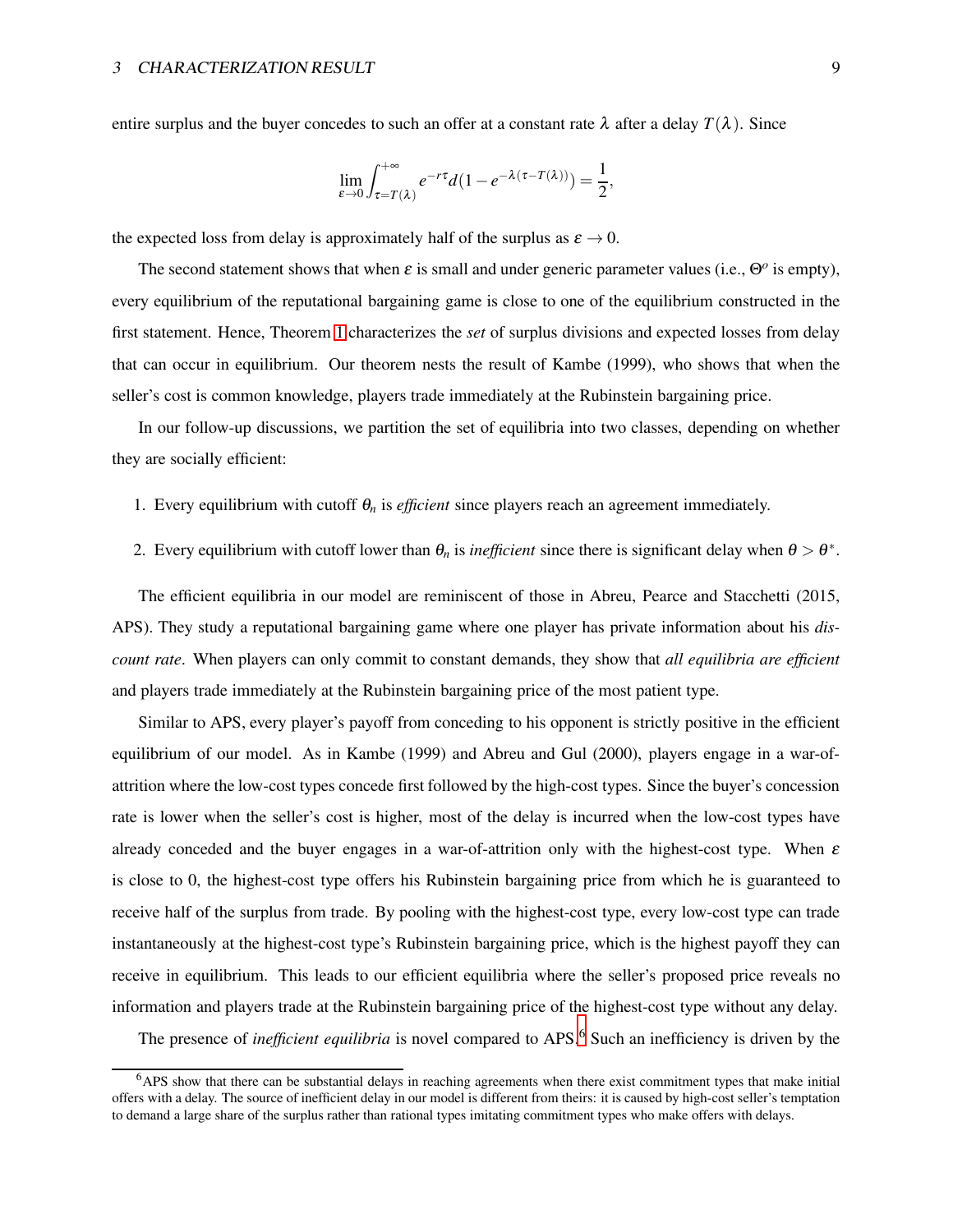buyer's incentive to offer prices that are lower than some types of the seller's costs, so the high-cost type's payoff from conceding is negative. As a result, when facing the high-cost types, the buyer is not playing a standard war-of-attrition game. This can happen when different types have different costs, but cannot happen when different types have different discount rates.

For some intuition, consider an example with two types  $\theta_1 < \theta_2$ . Suppose the buyer offers a price between  $\theta_1$  and  $\theta_2$ . The high-cost seller's payoff from conceding is negative, so he can credibly commit not to concede, and he has an incentive to exploit his commitment power by demanding a high price. The seller demanding a high price has two effects on the buyer's payoff. First, it decreases the buyer's profit when facing the high-cost type. Second, it allows the buyer to extract more surplus from the low-cost type. This is because the delay associated with demanding a high price makes it more costly for the low-cost type to imitate the high-cost type, which deters the low-cost type from extracting information rents.

The high-cost type can credibly signal his type by demanding the entire surplus, since the buyer is indifferent between conceding and waiting, so he has an incentive to concede after a delay and delays are more costly for the low-cost type. The high-cost type *cannot* signal his type by demanding anything lower. This is because the buyer will receive a strictly positive payoff from conceding, which means that the buyer will concede with positive probability at time 0. This provides the low-cost type a strict incentive to imitate the high-cost type by demanding the same price and conceding at time  $0<sub>2</sub>$  (if the buyer hasn't conceded yet).

In summary, the buyer offering a low price helps him to extract more surplus from the low-cost type at the expense of his profit from the high-cost type. He has an incentive to offer a low price when the probability of low-cost types is above some cutoff. The high-cost seller can credibly commit not to concede only if his cost is greater than the low-cost type's Rubinstein bargaining price. This explains the two conditions in our definition of Θ<sup>∗</sup> , i.e., the set of cutoff types that can arise in equilibrium.

Theorem [1](#page-7-0) implies that when the seller demands the entire surplus, the expected loss in social welfare is approximately half of the surplus. This is because, on the one hand, the low-cost type obtains half of the surplus he generated in our inefficient equilibrium, so his payoff from demanding the entire surplus cannot lead to a higher payoff. Hence, the loss from delay is *at least* half of the surplus. On the other hand, the high-cost type can guarantee half of the surplus by demanding a price slightly less than one. This is because either the buyer concedes immediately (if he believes that the seller's cost is high for sure), or the low-cost seller is indifferent between conceding immediately to the buyer's offer  $p_{\theta_1}$  (after which he obtains payoff  $\frac{1-\theta_1}{2}$ ) and waiting until the buyer concedes (after which he obtains payoff  $1-\theta_1$ ). The low-cost type's indifference condition implies that the cost of delay is approximately half of the surplus, so the loss from delay is *at most* half of the surplus. This leads to the following corollary.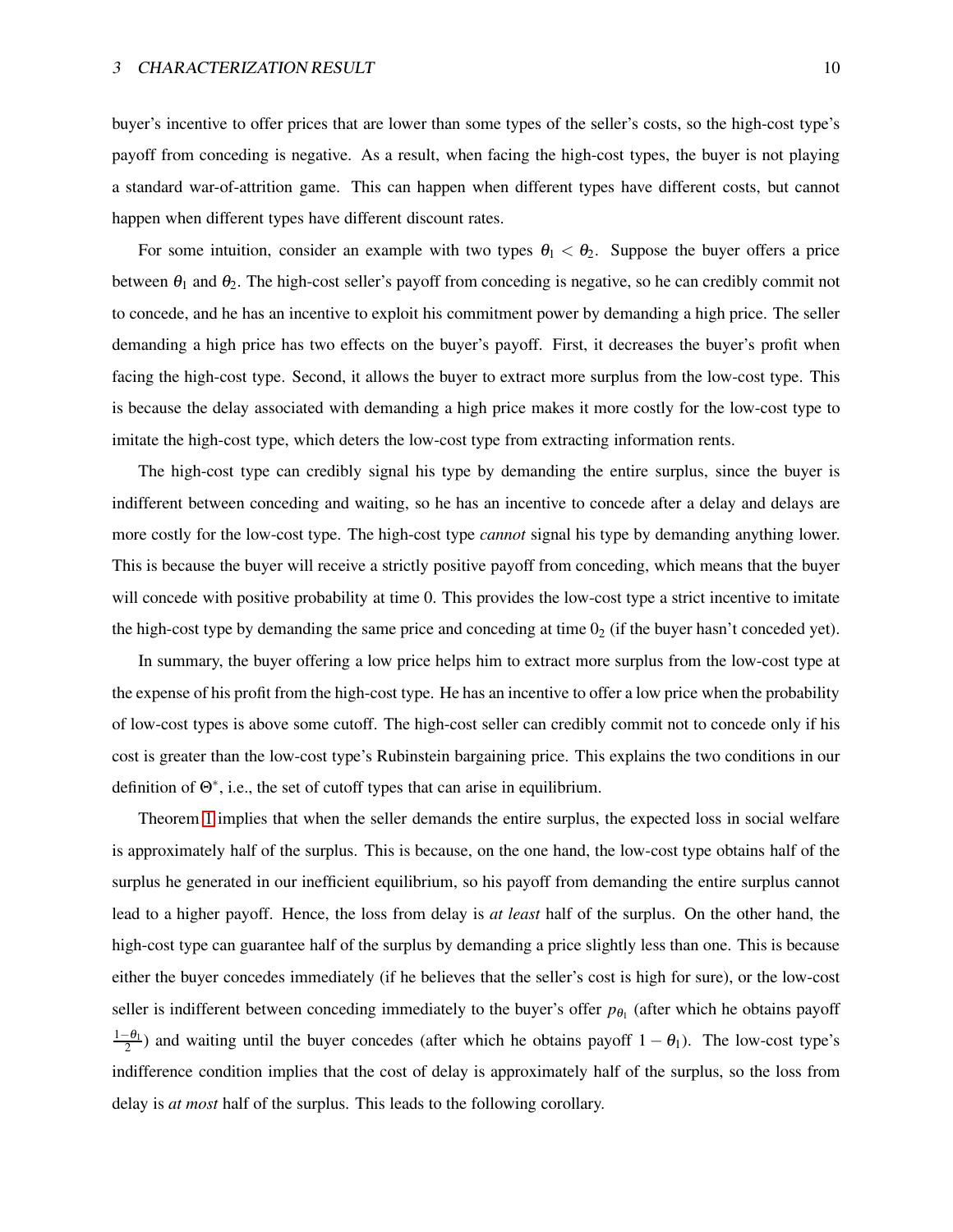**Corollary 1.** When  $\varepsilon$  is close to 0, in every equilibrium with cutoff type  $\theta^* \in \Theta^*$ , the expected social *welfare is approximately:*<sup>7</sup>

$$
\sum_{\theta \in \Theta} \pi(\theta)(1-\theta) - \frac{1}{2} \sum_{\theta > \theta^*} \pi(\theta)(1-\theta).
$$
 (3.5)

When there are equilibria with different cutoff types, the uninformed buyer prefers the least efficient equilibrium and every type of the informed player prefers the most efficient equilibrium.

Corollary 2. *The expected social welfare is strictly increasing in the cutoff, every type of seller's expected payoff is increasing in the cutoff, and is strictly increasing for the lowest-cost type, the buyer's expected payoff is decreasing in the cutoff.*

Intuitively, consider an example with two types and suppose  $\Theta^* = {\theta_1, \theta_2}$ . Compare the efficient equilibrium with the inefficient one, the high-cost type's payoff is the same, the low-cost type prefers the efficient equilibrium since he receives a higher price, and the buyer prefers the inefficient equilibrium since when the seller plays the inefficient equilibrium, the buyer can guarantee his payoff in the efficient equilibrium by offering  $p_{\theta_2}$ , after which all types of the seller will concede at time 0 with probability close to 1.

**Remark:** The second statement of Theorem [1](#page-7-0) leaves out a knife-edge case that  $\Theta^o = \emptyset$ , under which there exist equilibria where the buyer mixes between different bargaining postures. In an example with two types, the buyer mixes between  $\underline{p}_b$  and  $\overline{p}_b$  with  $\underline{p}_b < \overline{p}_b$ , the high-cost seller demands 1, and the low-cost seller demands  $\overline{p}_b$ . In order for the buyer's offers to be optimal when  $\varepsilon$  is close to 0, it must be the case that  $\overline{p}_b \approx \theta_2$ so that the high-cost-type seller concedes immediately when the buyer demands  $\overline{p}_b$ , and that  $\underline{p}_b \approx 1+\theta_1-\theta_2$ so that the low-cost-type seller concedes immediately when the buyer demands  $p_b$ . As  $\varepsilon$  goes to zero, the buyer's indifference condition implies that  $\pi(\theta_1)(1-\underline{p}_b) = (\pi(\theta_1) + \pi(\theta_2))(1-\overline{p}_b)$ , which is the equality in [\(3.2\)](#page-6-0) when there are two types.

#### <span id="page-10-0"></span>3.1 Proof Sketch of Theorem 1

We sketch a proof of Theorem [1.](#page-7-0) For illustration purposes, we focus on the case where  $N = +\infty$ , with technical details relegated to Appendix [A](#page-22-0) and the case with a large but finite *N* to the Online Appendix.

Statement [1](#page-7-0): Fix  $\theta^* \in \Theta^*$ . Consider the strategy profile described in Theorem 1 together with buyer's beliefs about the seller's cost after observing the seller's demand,  $\pi(p_s) \in \Delta(\Theta)$  such that  $\pi(p_s)$  assigns probability one to type  $\theta^*$  when  $p_s \notin \{p_{\theta^*}, 1\}$ .

<sup>&</sup>lt;sup>7</sup>When players have heterogenous discount rates  $r_b$  and  $r_s$ , the expected loss in welfare equals  $\frac{r_s}{r_s+r_b}\sum_{\theta>0^*}\pi(\theta)(1-\theta)$ , that is, the buyer's share of the surplus in a Rubinstein bargaining game when  $\theta$  is commonly known and conditional on  $\theta > \theta^*$ .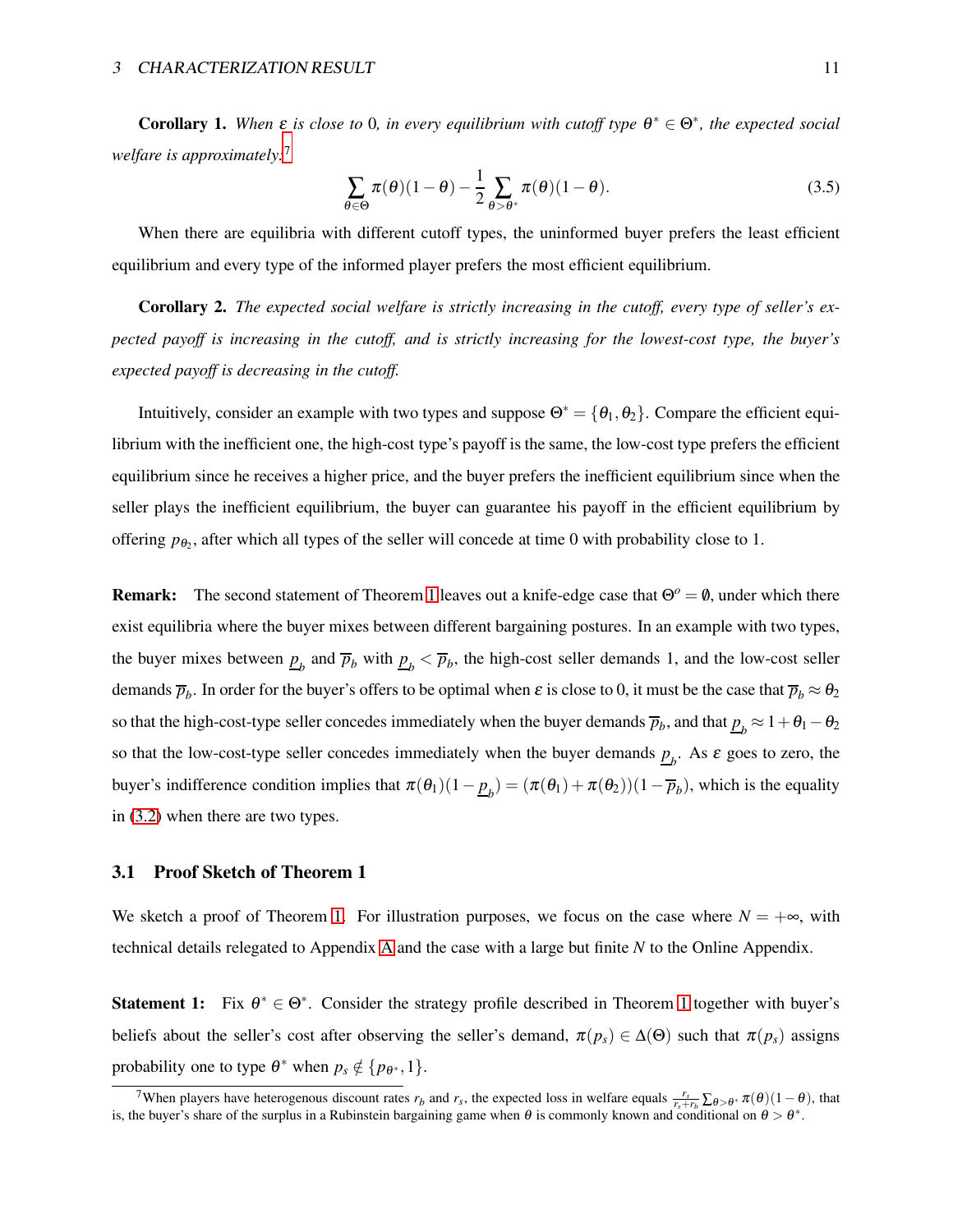#### 3 CHARACTERIZATION RESULT 12

We start by verifying the buyer's incentive constraint. The buyer's equilibrium payoff is  $(1-p_{\theta^*})\pi[\theta_1,\theta^*]$ . Every price below  $p_{\theta^*}$  is strictly dominated by  $p_{\theta^*}$ , since the buyer concedes with positive probability at time 0 when the seller offers  $p_{\theta^*}$  and the seller never concedes when they offer 1. For every  $p > p_{\theta^*}$ , the buyer's expected payoff is at most:

$$
\pi(\theta^*,p](1-p) + \pi[\theta_1,\theta^*] \left(1 - \frac{p_{\theta^*} + p}{2}\right) \leq \max_{\theta > \theta^*} \left\{ \pi(\theta^*,\theta](1-\theta) + \pi[\theta_1,\theta^*] \left(1 - \frac{p_{\theta^*} + \theta}{2}\right) \right\}
$$
(3.6)

The right-hand side is lower than  $(1 - p_{\theta^*})\pi[\theta_1, \theta^*]$  given that  $\theta^* \in \Theta^*$ .

Next, consider the seller. If his type is  $\theta \le \theta^*$ , his payoff from offering  $p_{\theta^*}$  is  $p_{\theta^*} - \theta$ . Type  $\theta$ 's payoff from offering  $p_s \in (p_{\theta^*}, 1)$  is strictly less than  $p_{\theta^*} - \theta$  since the buyer's posterior belief assigns probability 1 to  $\theta^*$  and, hence, the buyer does not concede at time zero with positive probability whenever  $p_s > p_{\theta^*}$ . Conditional on being rational, type  $\theta$ 's payoff from offering 1 and then waiting until  $T(\lambda) + \tau$  to concede is:

$$
W_{\theta}(\tau) = e^{-rT(\lambda)} \left[ (1-\varepsilon) \int_0^{\tau} \lambda e^{-(r+\lambda)t} dt (1-\theta) + (1-(1-\varepsilon)(1-e^{-\lambda \tau})) e^{-r\tau} (p_{\theta^*} - \theta) \right]
$$
(3.7)

The gain from deviating,  $W_{\theta}(\tau) - (p_{\theta^*} - \theta)$ , is increasing in  $\theta$  for every  $\tau$ . It follows that, to check the incentive constraints of all sellers with type  $\theta \leq \theta^*$ , it suffices to check that the constraint is satisfied for the θ<sup>\*</sup>-type seller. Furthermore, the fact that  $\lambda > r$  ensures that  $W_{\theta^*}(\tau)$  is uniquely maximized at  $\tau^*$  such that  $e^{-\lambda \tau^*}(1-\varepsilon)(\lambda - r) = r\varepsilon$ . Using the fact that  $\tau^* \to \infty$  as  $\varepsilon \to 0$  and plugging in the expression for  $p_{\theta^*}$ , we have that for every  $\eta > 0$ :

$$
\left| W_{\theta^*}^* - e^{-rT(\lambda)} (1 - \varepsilon) \frac{\lambda}{r + \lambda} (1 - \theta^*) \right| < \eta,\tag{3.8}
$$

when  $\varepsilon$  is small.

Hence, for small values of  $\varepsilon$ , a sufficient condition for the incentive constraint of the type  $\theta \le \theta^*$  seller is:

$$
e^{-rT(\lambda)}(1-\varepsilon)\frac{\lambda}{r+\lambda}(1-\theta^*) < \frac{1-\theta^*}{2},\tag{3.9}
$$

which is ensured by our definition of  $T(\lambda)$ .

Otherwise, if the seller's type is  $\theta > \theta^*$ , his payoff from offering  $p_{\theta^*}$  is no more than 0 since  $p_{\theta^*} \le \theta$ for all  $\theta > \theta^*$ . Suppose type  $\theta$  offers  $p_s \in (p_{\theta^*}, 1)$ , the buyer concedes with zero probability at time 0 (since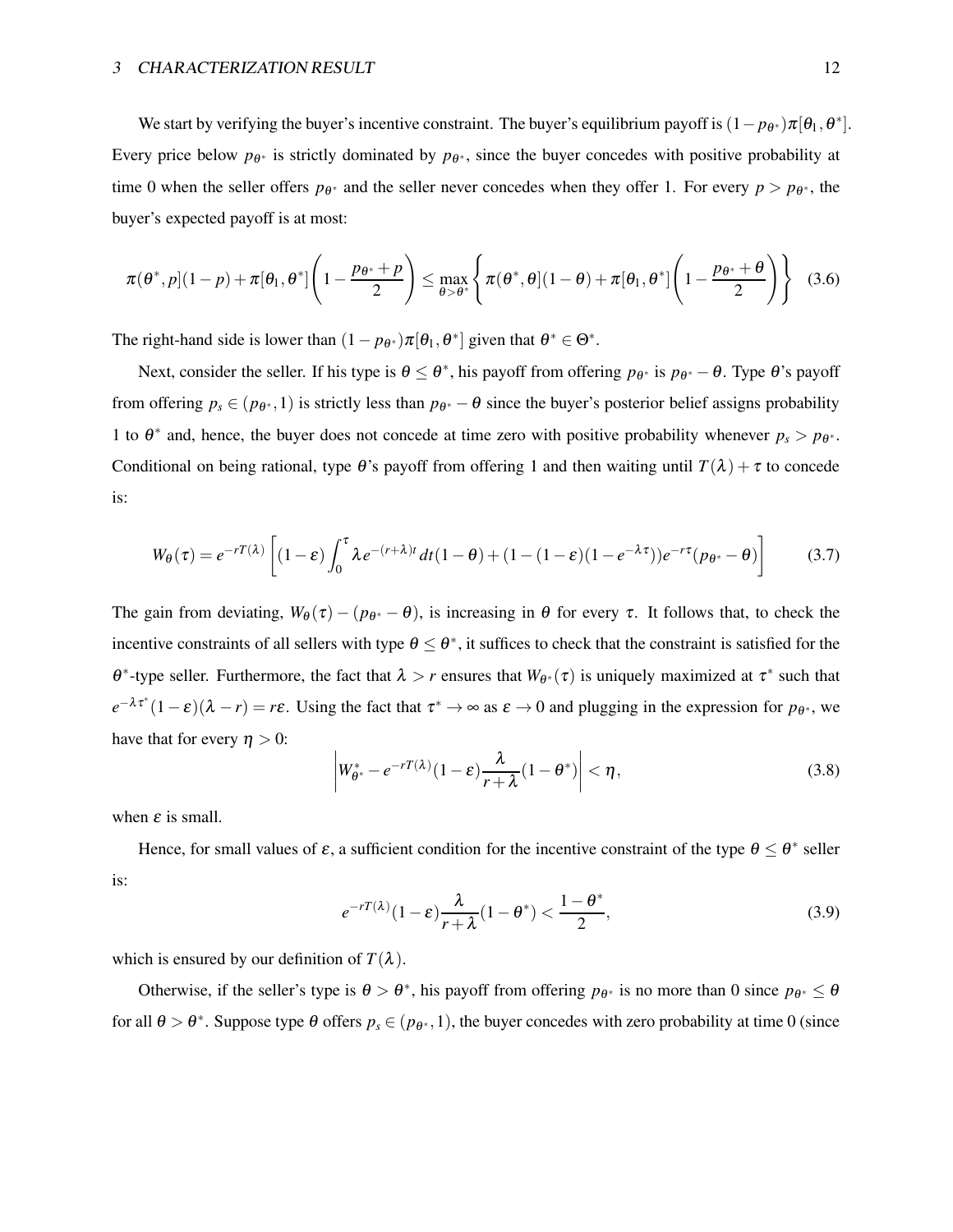he believes that the seller's cost is  $\theta^*$  and the seller's offer is greater than  $p_{\theta^*}$ ) and concedes at rate

$$
\lambda_b \equiv \frac{r(p_{\theta^*} - \theta^*)}{p_s - p_{\theta^*}}.\tag{3.10}
$$

The rational buyer finishes conceding at time  $T' \equiv \frac{-\log \varepsilon (p_s - p_{\theta^*})}{r(p_{\theta^*} - \theta^*)}$  $\frac{\log \varepsilon(p_s - p_{\theta^*})}{r(p_{\theta^*} - \theta^*)}$ . Since the seller gets weakly negative payoff from conceding to the buyer's offer, the best the seller can do in this scenario is wait for the buyer to concede. Therefore, the seller with cost θ receives no more than the following payoff from deviating to  $p_s$ :

$$
(p_s - \theta) \int_0^{T'} \lambda_b e^{-(\lambda_b + r)t} dt = \frac{(p_s - \theta)(1 - \varepsilon^{\frac{p_s - \theta^*}{p_{\theta^*} - \theta^*}})}{p_s - \theta^*} (p_{\theta^*} - \theta^*).
$$
 (3.11)

The above expression is increasing in  $p<sub>s</sub>$ , so by proposing a price close to one the seller can guarantee a payoff arbitrarily close to:

<span id="page-12-0"></span>
$$
W_{\theta} \equiv \frac{(1 - \theta)(1 - \varepsilon^2)}{2} \tag{3.12}
$$

On the other hand, his equilibrium payoff is:

<span id="page-12-1"></span>
$$
W_{\theta}^* \equiv e^{-rT} (1 - \varepsilon) \frac{\lambda}{r + \lambda} (1 - \theta)
$$
\n(3.13)

Combining [\(3.12\)](#page-12-0) and [\(3.13\)](#page-12-1), the incentive compatibility condition for a seller of type  $\theta > \theta^*$  is equivalent to:

$$
e^{-rT}(1-\varepsilon)\frac{\lambda}{r+\lambda} \ge \frac{1-\varepsilon^2}{2} \tag{3.14}
$$

Which does not depend on  $\theta$  and is satisfied with equality when *T* is defined as in Theorem [1.](#page-7-0)

**Statement 2:** In order to illustrate the main ideas of the proof, in this section we show that all equilibria in which the buyer uses a deterministic bargaining posture must satisfy the conditions in the Theorem. In Appendix [A,](#page-22-0) we establish that, under generic parameter values (i.e. when Θ*<sup>o</sup>* is empty), the buyer's equilibrium strategy converges to a deterministic price as  $\varepsilon \to 0$ . Let  $\sigma_s(\theta) \in \Delta(P^{+\infty})$  be the equilibrium distribution over bargaining postures assumed by a seller of type  $\theta$ , and let  $p_b^* \in P^{+\infty}$  be the equilibrium deterministic bargaining posture of the buyer. Let  $P_s \equiv \bigcup^n$  $\bigcup_{i=1}$  supp $(\sigma_s(\theta_i))$  be the set of offers the seller makes with positive probability and let  $\bar{\sigma}_s \equiv \sum_{i=1}^{n}$  $\sum_{i=1}^{n} \pi(\theta_i) \sigma_s(\theta_i)$ . For every  $p_s \in P^{+\infty}$ , let  $\pi(p_s) \in \Delta(\Theta)$  be the buyer's belief about  $\theta$  at time 0 after observing the seller demanded  $p_s$ . Let  $\underline{\theta}(p_s)$  be the lowest  $\theta$  in the support of  $\pi(p_s)$ . Let  $\tau_b(p_s, p_b)$  and  $(\tau_s(\theta_i, p_s, p_b))_{i=1}^n$  be the buyer and the seller's equilibrium distributions over concession times following bargaining postures  $(p_s, p_b)$ . In what follows, for a given measure  $\mu$  on the real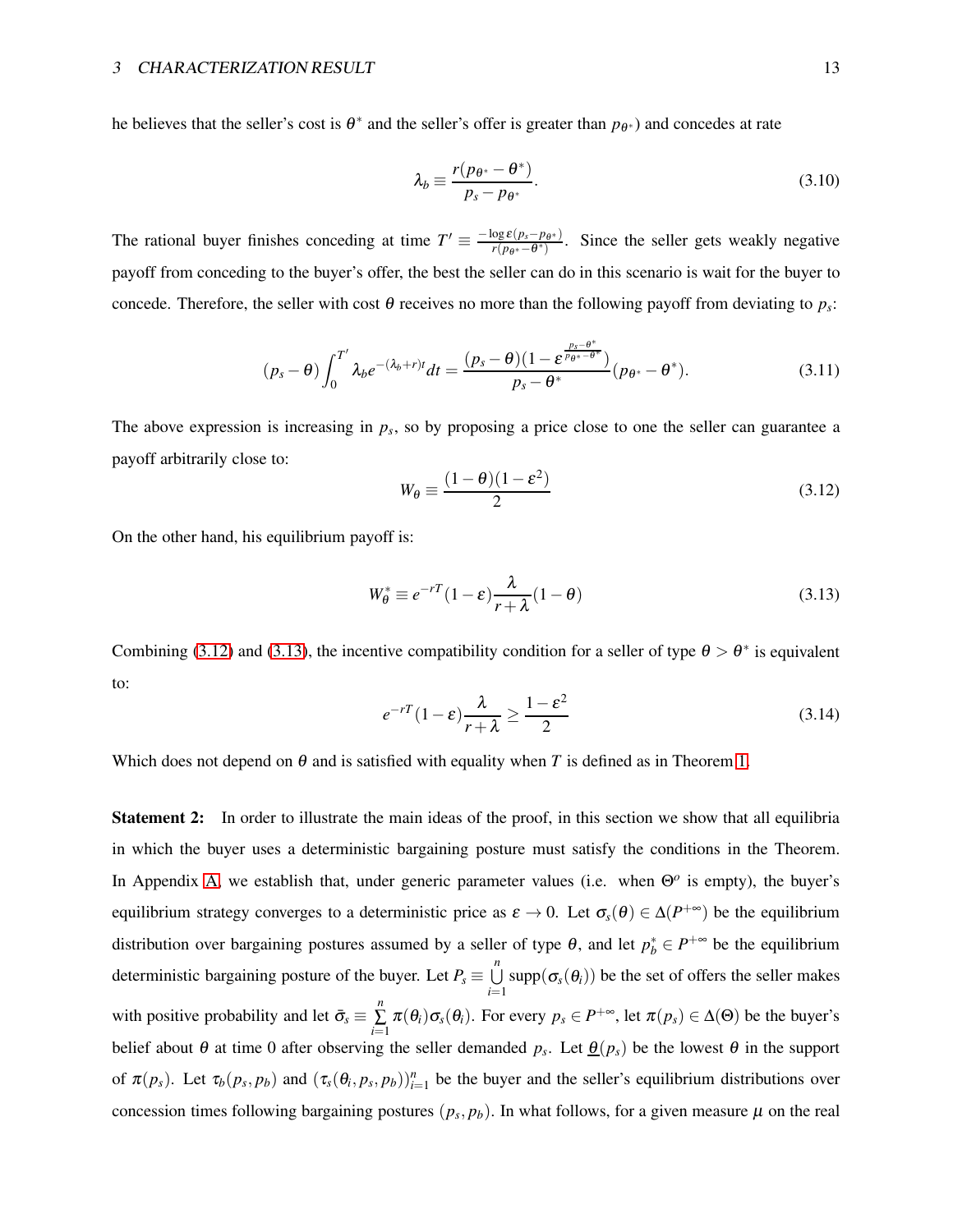line and a measurable set  $A \subset \mathbb{R}$ , we use the notation  $\mu A$  to denote the measure of *A* under  $\mu$ . Let

$$
t_s(p_s, p_b) \equiv \min_{i=1,...,n} \left\{ \sup_{t \in \mathbb{R}_+} \{ \tau_s(\theta_i, p_s, p_b) [0, t] = 0 \} \right\}
$$
 (3.15)

be the first time instant at which the seller concedes. Let

$$
q^*(p_s, p_b) \equiv \int_0^{t_s(p_s, p_b)} e^{-rt} d\tau_b(p_s, p_b)
$$
 (3.16)

be the discounted average probability with which the buyer concedes before the seller starts conceding.

First, we note that, if given a pair  $p_b < p_s$  a seller of type  $\theta_i$  does not concede to  $p_b$  before time *t* with positive probability, then neither does any seller with a higher type  $\theta > \theta_i$ . This is because the value of postponing an agreement is increasing in the seller's cost.

**Lemma 1.** For any  $t \in \mathbb{R}_+$  and  $(p_s, p_b) \in (P^{+\infty})^2$  such that  $p_b < p_s$ ,  $\tau_s(\theta_i, p_s, p_b)[0, t] = 0$  for some  $i = 1, ..., n - 1$  *implies*  $\tau_s(\theta_j, p_s, p_b)[0, t] = 0$  *for all*  $j = i + 1, ..., n$ .

*Proof.* For any  $i = 1, ..., n$ ,  $\tau_s(\theta_i, p_s, p_b)[0, t] = 0$  if and only if for every  $t' < t$ , seller  $\theta_i$ 's continuation payoff from waiting to concede until period *t* weakly dominates the payoff from conceding at *t* ′ . That is:

<span id="page-13-0"></span>
$$
p_b - \theta_i \le (p_s - \theta_i) \int_{t'}^t e^{-r(s-t')} \frac{d\tau_b(p_s, p_b)}{\tau_b(p_s, p_b)[0, t']} + e^{-r(t-t')} \frac{(1 - \tau_b(p_s, p_b)[t', t])}{\tau_b(p_s, p_b)[0, t']} (p_b - \theta_i)
$$
(3.17)

The result then follows from the fact that if inequality [3.17](#page-13-0) holds for  $i = 1, ..., n-1$ , then it must also hold when evaluated at  $j = i+1, ..., n$ .

For every  $p_s < 1$ ,  $q^*(p_s, p_b^*) > 0$  if and only if the buyer concedes with positive probability at time 0. When  $p_s = 1$ ,  $q^*(p_s, p_b^*)$  can be strictly positive even if the buyer concedes with zero probability at time 0.

Next, we show that the buyer concedes with strictly positive probability at time zero following  $(p_s, p_b^*)$ for any  $p_s \in P_s$  such that  $p_b^* < p_s < 1$ , and that, when  $\varepsilon$  is small, the seller demands a price in an arbitrary small neighborhood of  $p_b^*$  with strictly positive probability in any equilibrium.

<span id="page-13-1"></span>**Lemma 2.**  $q^*(p_s, p_b^*) > 0$  for every  $p_s \in P_s \setminus \{p_b^*\}$  such that  $p_s < 1$ , and for every  $\eta > 0$  there is  $\bar{\varepsilon} > 0$ *such that*  $\varepsilon < \bar{\varepsilon}$  *implies that*  $|\inf P_s - p_b^*| < \eta$ .

 $\Box$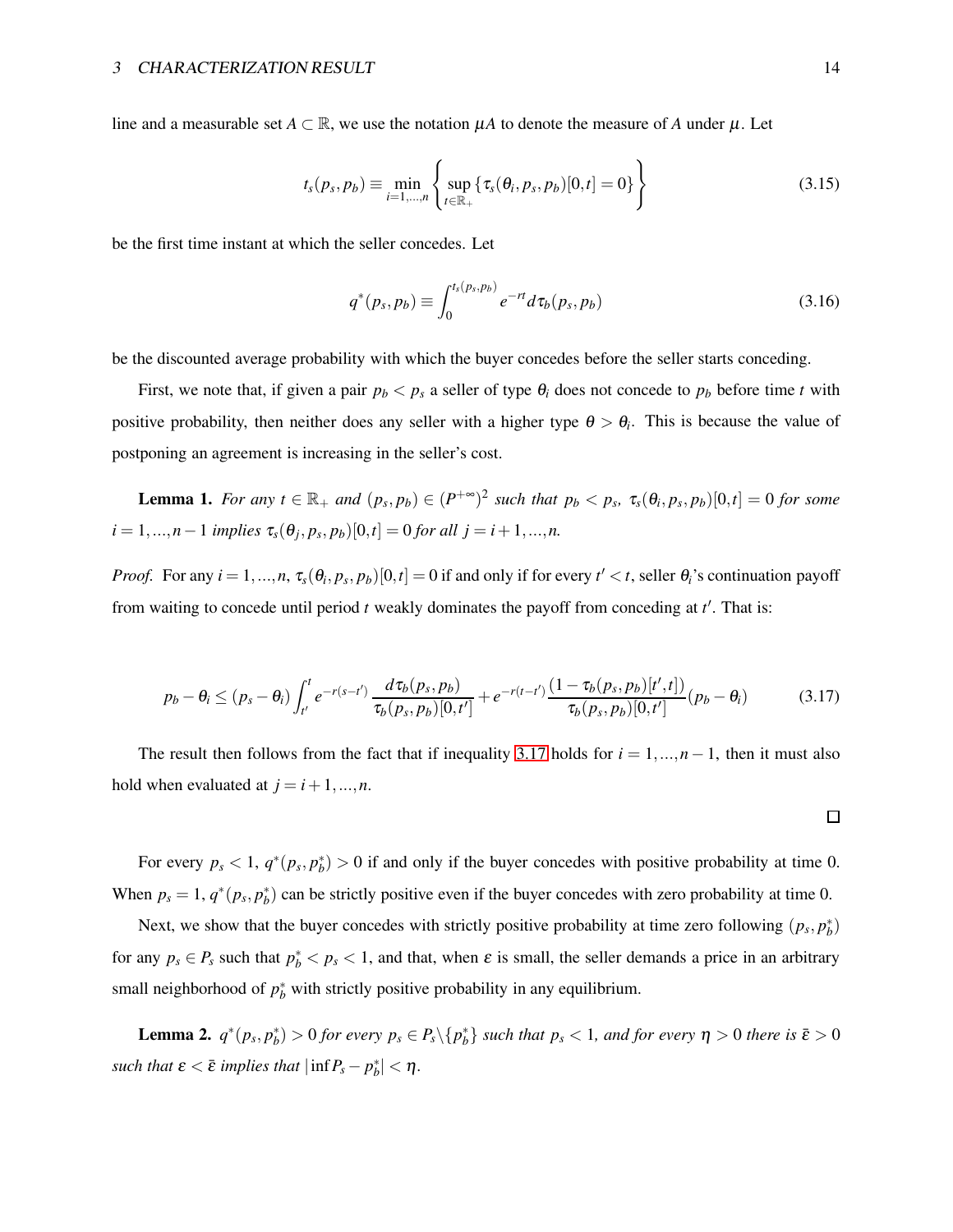*Proof.* First, consider  $p_s \in P_s$  such that  $q^*(p_s, p_b^*) = 0$  and  $p_s > p_b^*$ . If  $p_s < 1$  and  $q^*(p_s, p_b^*) = 0$ , it must be that the seller of type  $\underline{\theta}(p_s)$  concedes with positive probability in period zero and, hence,  $\underline{\theta}(p_s) > p_b^*$ . But then, the seller of type  $\underline{\theta}(p_s)$  is strictly better off by offering  $p_b^*$  instead of  $p_s$ , a contradiction.

Second, we show that  $\inf P_s \approx p_b^*$  when  $\varepsilon$  is small. Clearly,  $\inf P_s \ge p_b^*$ . Let  $\underline{p}_s = \inf P_s$  and suppose by contradiction that  $p_s > p_b^*$ . By the result in the previous paragraph, the buyer has to concede with positive probability in period zero after any offer  $p_s \in P_s \setminus \{1\}$ . Moreover, if  $1 \in P_s$ , it must be that the buyer concedes with positive probability after bargaining postures  $(1, p_b^*)$ , for if not the seller of type  $\underline{\theta}(1)$  can do strictly better by demanding *p<sup>s</sup>* < 1 and waiting for the buyer to concede. Hence, the buyer's equilibrium payoff is:

$$
W^* = \bar{\sigma}_s(P_s \setminus \{1\}) \mathbb{E}[(1-p_s)(1-\varepsilon^2 e^{-rT(p_s, p_b^*)})|p_s \in P_s \setminus \{1\}],
$$

where  $T(p_s, p_b^*)$  is the time at which players finish conceding in the equilibrium of the war of attrition that follows bargaining postures  $(p_s, p_b^*)$  characterized in Appendix [A.](#page-22-0) By deviating to  $\underline{p}_s + \eta$  for small  $\eta > 0$ , the buyer gets at least:

$$
\tilde{W} = \bar{\sigma}_s[\underline{p}_s, \underline{p}_s + \eta](1 - \underline{p}_s) + \bar{\sigma}_s(\underline{p}_s + \eta, 1)\mathbb{E}[(1 - p_s)(1 - \varepsilon^2 e^{-rT(p_s, \underline{p}_s)})|p_s \in (\underline{p}_s + \eta, 1)]
$$

Note that  $\tilde{W} > W^*$  if  $\bar{\sigma}_s(\underline{p}_s + \eta, 1) \approx 0$ . Indeed, we now show that for every  $\eta > 0$  there is  $\bar{\varepsilon}$  such that, when  $\varepsilon < \bar{\varepsilon}$ , then  $\bar{\sigma}_s[\underline{p}_s, \underline{p}_s + \eta] + \bar{\sigma}_s\{1\} = 1$ . For  $p_s \in P_s$ , let  $c_b(p_s, p_b^*) > 0$  be the probability that the buyer concedes at time zero after  $(p_s, p_b^*)$ . Suppose by contradiction that there is  $p_s \in P_s \setminus \{p_s, 1\}$  such that  $p_s - \underline{p}_s > \eta$ . Take any  $p'_s \in P_s$  arbitrarily close to  $\underline{p}_s$ . The condition that guarantees that the seller of type  $\underline{\theta}(p'_{s})$  does not want to deviate to  $p_{s}$  is:

$$
p_b^* - \underline{\theta}(p_s') + c_b(p_s', p_b^*)(\underline{p}_s - p_b^*) - \varepsilon^2 e^{-rT(p_s', p_b^*)}(p_b^* - \underline{\theta}(p_s')) \ge
$$
  

$$
p_b^* - \underline{\theta}(p_s') + c_b(p_s, p_b^*)(p_s - p_b^*) - \varepsilon^2 e^{-rT(p_s, p_b^*)}(p_b^* - \underline{\theta}(p_s')),
$$

which is equivalent to:

$$
p_s - \underline{p}_s \le \frac{1}{c_b(p_s, p_b^*)} [(c_b(\underline{p}_s, p_b^*) - c_b(p_s, p_b^*)) \underline{p}_s + \varepsilon^2 (e^{-rT(p_s, p_b^*)} - e^{-rT(\underline{p}_s, p_b^*)}) (p_b^* - \underline{\theta}(\underline{p}_s))].
$$
 (3.18)

A necessary condition for [3.18](#page-14-0) is:

<span id="page-14-0"></span>
$$
p_s - \underline{p}_s \leq \frac{1}{c_b(p_s, p_b^*)} [(1 - c_b(p_s, p_b^*)) \underline{p}_s + \varepsilon^2 (p_b^* - \underline{\theta}(\underline{p}_s))].
$$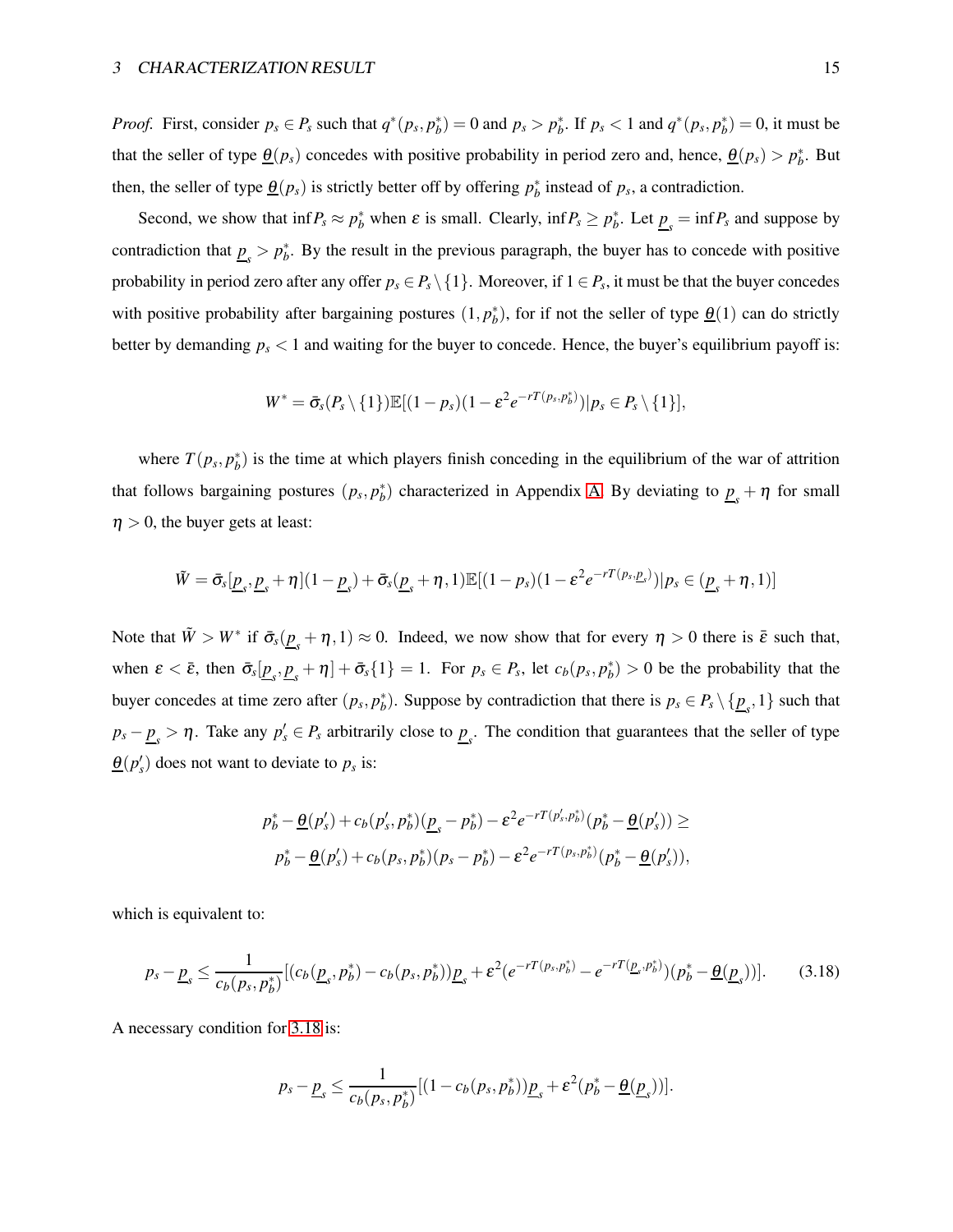The result then follows from Lemma [8](#page-24-0) in [A](#page-22-0)ppendix A which establishes that  $c_b(p_s, p_b^*) \to 1$  as  $\varepsilon \to 0$ . Hence,  $\tilde{W} > W^*$  when  $\varepsilon$  is small. This leads to a contradiction.  $\Box$ 

<span id="page-15-1"></span>Our next result shows that, as  $\varepsilon$  vanishes, every price in the support of the seller's strategy is either close to  $p_b^*$  or equal to 1.

**Lemma 3.** For every  $\eta > 0$  and every  $p_s \in P_s$ , there is  $\bar{\varepsilon} > 0$  such that  $\varepsilon < \bar{\varepsilon}$  implies that either  $p_s - p_b^* <$  $\eta$  *or*  $p_s = 1$ .

*Proof.* Suppose there is  $p_s \in P_s$  such that  $p_b^* < p_s < 1$ . By Lemma [2,](#page-13-1) when  $\varepsilon < \bar{\varepsilon}$ , there is  $\theta \in \Theta$  such that  $p_b^* \in \text{supp}(\sigma_\theta)$ . The condition for type  $\theta$  to be willing to offer  $p_b^*$  instead of  $p_s$  is:

$$
p_b^* - \theta \ge p_b^* - \theta + c_b(p_s, p_b^*)(p_s - p_b^*) - \varepsilon^2 e^{-rT(p_s, p_b^*)}(p_b^* - \theta)
$$
  

$$
\iff p_s - p_b^* \le \frac{\varepsilon^2 e^{-rT(p_s, p_b^*)}(p_b^* - \theta)}{c_b(p_s, p_b^*)} \le \frac{\varepsilon^2(p_b^* - \theta)}{c_b(p_s, p_b^*)} \to 0, \quad \text{as } \varepsilon \to 0
$$

Because lower types prefer earlier agreement, Lemma [4](#page-15-0) shows that every equilibrium where the buyer's bargaining posture is deterministic is characterized by a cutoff  $\theta^*$  such that all types weakly less than  $\theta^*$ demand  $p_b^*$  with probability one, and all types above  $\theta^*$  demand 1 with probability one.

<span id="page-15-0"></span>Lemma 4. *In every equilibrium where the buyer uses a deterministic bargaining posture and for every*  $\eta > 0$ , there exists  $\theta^* \in \Theta$  and  $\bar{\varepsilon} > 0$  such that, when  $\varepsilon < \bar{\varepsilon}$ , every type with  $\theta \leq \theta^*$  adopts a bargaining *posture in*  $[p_b^*, p_b^* + \eta]$  *with probability* 1*, and every type with*  $\theta > \theta^*$  *uses* 1 *with probability* 1*.* 

*Proof.* Fix  $p'_s \approx p_b^*$  such that  $p'_s \in P_s$  and let  $\theta^*$  be the highest type that offers  $p'_s$  with strictly positive probability. By Lemma [3,](#page-15-1) when  $\varepsilon < \bar{\varepsilon}$ , supp $(\sigma_{\theta^*}) \subset [p_b^*, p_b^* + \eta] \cup \{1\}$ . Suppose by way of contradiction that type  $\theta^*$  offers 1 with positive probability. Since  $p'_s \in \text{supp}(\sigma_{\theta^*})$ , it must be that  $p_b^* > \theta^*$ . This implies that the seller of type  $\theta^*$  has to concede following bargaining postures  $(1, p_b^*)$ . Their payoff from offering 1 will then be strictly less than  $p_b^* - \theta^*$ , leading to a contradiction.  $\Box$ 

We now use the above results to establish convergence of equilibrium strategies to the strategies in Theo-rem [1.](#page-7-0) First, we show that  $p_b^* \approx p_\theta$  for some  $\theta \in \Theta$ . Let  $\theta^*$  be the highest type that proposes (approximately)  $p_b^*$  with positive probability, which is well-defined given Lemma [4.](#page-15-0) If  $p_b^* > p_{\theta^*}$ , then, if  $\varepsilon$  is small enough, the buyer can increase their payoff by proposing  $p_{\theta^*}$ . This is because the seller proposes  $p_b^*$  only if  $\theta \le \theta^*$ , and hence they will concede immediately to  $p_{\theta^*}$ . If  $p_b^* < p_{\theta^*}$ , then the seller of type  $\theta^*$  can do strictly

口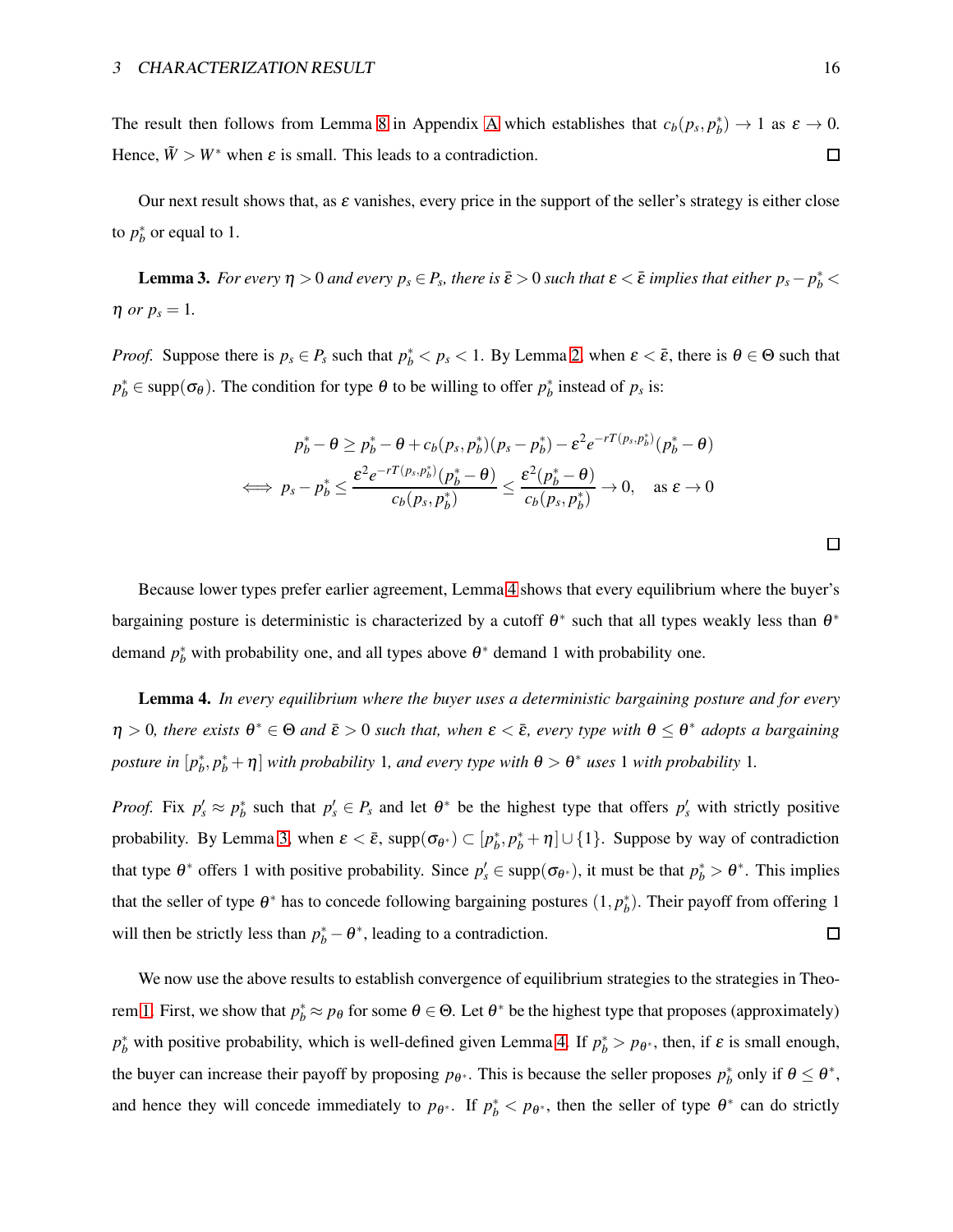better by either demanding  $p_{\theta^*}$  if  $\theta \in \text{supp}(\pi(p_{\theta^*}))$  for some  $\theta \ge \theta^*$  since then the buyer would concede immediately to  $p_{\theta^*}$ , or by demanding something close to 1 and waiting for the buyer to concede if  $\theta < \theta^*$ for all  $\theta \in \text{supp}(\pi(p_{\theta^*}))$ . This implies that  $p_b^*$  is close to  $p_{\theta^*}$  when  $\varepsilon$  is close to 0.

Finally, we show that  $\theta^* \in \Theta^*$ . Let *i*<sup>\*</sup> be such that  $\theta^* = \theta_{i^*}$ . Suppose, by way of contradiction, that  $p_{\theta^*} > \theta_{i^*+1}$ . Because they get strictly positive payoff from conceding, the seller with type  $\theta_{i^*+1}$  has to accept the buyer's offer with positive probability in period zero after demanding 1. But this is a contradiction, since they can do strictly better by deviating and demanding  $p_{\theta^*}$  instead of 1. Hence,  $p_{\theta_{i^*}} \leq \theta_{i^*+1}$ . Moreover, the incentive constraint of the buyer requires that offering  $p_{\theta^*}$  is not dominated by making an offer slightly above  $\theta$  for some  $\theta > p_{\theta^*}$ , to which all rational sellers with type  $\theta' \leq \theta$  would concede almost immediately. This yields, in the limit as  $\varepsilon \to 0$ :

$$
\pi[\theta_1, \theta^*](1-p_{\theta^*}) \ge \pi(\theta^*, \theta](1-\theta) + \pi[\theta_1, \theta^*]\left(1-\frac{p_{\theta^*}+\theta}{2}\right) \quad \forall \theta > \theta^*, \tag{3.19}
$$

which is equivalent to the second condition in the definition of  $\Theta^*$ . Hence,  $\theta^* \in \Theta^*$ .

In sum, in every equilibrium where the buyer uses a deterministic bargaining posture equal to  $p_b^*$ , there is  $\theta^* \in \Theta^*$  such that, for every  $\eta > 0$ , there is  $\bar{\varepsilon} > 0$  such that when  $\varepsilon < \bar{\varepsilon}$ : i)  $|p - p_{\theta^*}| < \eta$  for  $p = p_b^*$  and for all  $p \in \text{supp}(\sigma_s(\theta))$  when  $\theta \leq \theta^*$ , and ii)  $\sigma_s(\theta) = \sigma_{s,\theta^*}(\theta)$  for all  $\theta > \theta^*$ . This establishes convergence of equilibrium strategies to  $\sigma_{b,\theta^*}, \sigma_{s,\theta^*}$  in the Prokhorov metric.

It remains to be shown that the expected loss from delay, conditional on the seller's cost being greater than  $\theta^*$ , is  $\eta$ -close to one half in every equilibrium. Clearly, a seller of type  $\theta' > \theta^*$  will never concede after the buyer demands  $p_{\theta^*}$  since they get negative payoff from doing so. Moreover, after bargaining postures  $(1, p_{\theta^*})$  are used, the buyer is always indifferent between conceding and maintaining their position. Hence,  $\tau_b(1, p_{\theta^*})$  is not uniquely determined by the buyer's incentive constraint. In Appendix [A,](#page-22-0) we derive bounds on the discounted probability that the buyer concedes using the seller's incentive constraint which imply the desired result.

# <span id="page-16-0"></span>4 Implications of Inefficient Equilibria

Although efficient equilibria always exist in the reputational bargaining game, we show that bargaining inefficiencies can arise in *all* equilibria when the seller's type is endogenous. We consider two examples: an *investment game* where the seller can invest in a cost-saving technology, and an *endogenous learning game* where the seller can privately learn his cost of serving the buyer. Throughout this section, we focus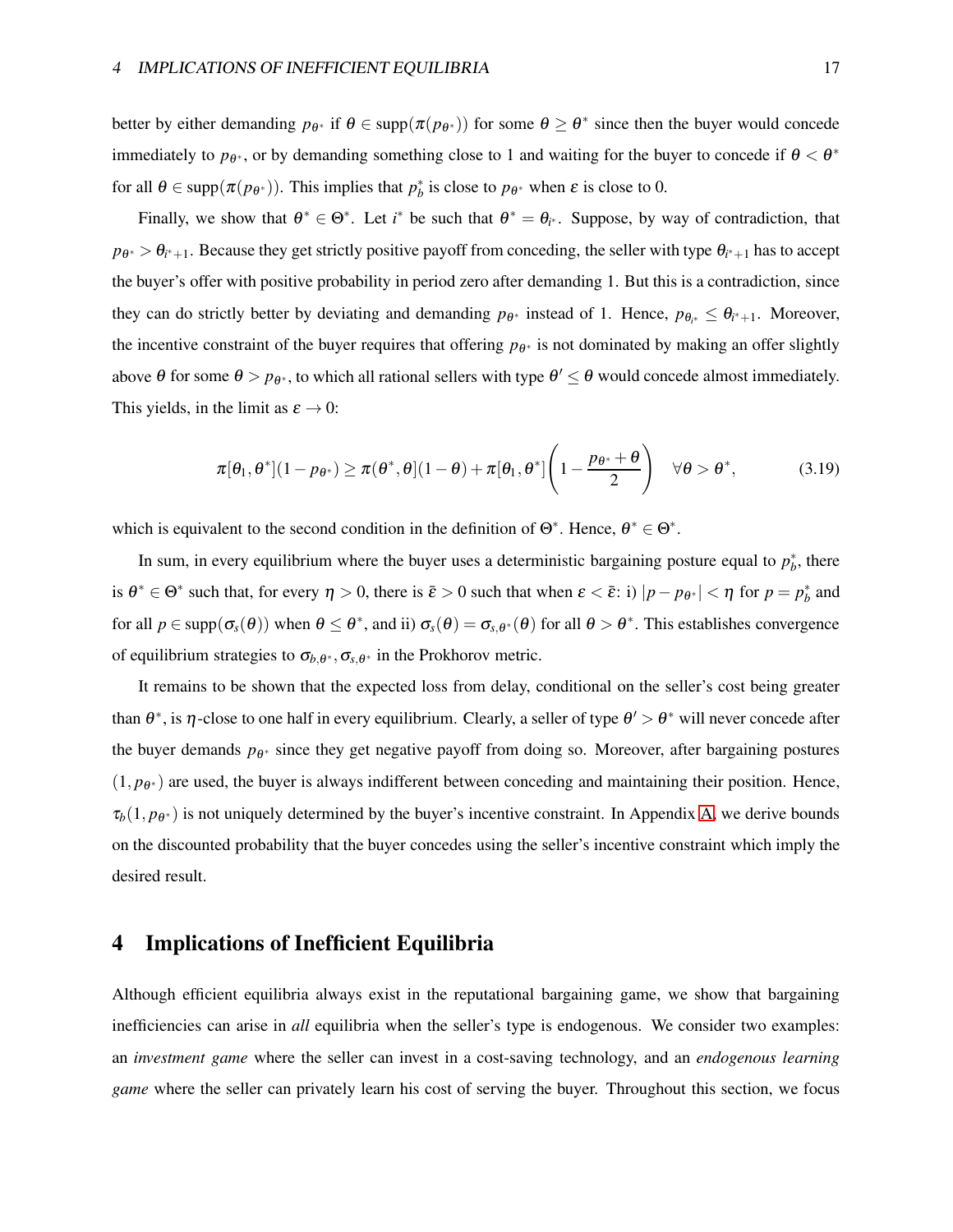<span id="page-17-2"></span>on games with a finite but large *N*, which ensures the existence of at least one equilibrium.

#### 4.1 Endogenous Investment in Cost-Saving Technologies

Suppose the seller's cost of production is determined by his investment decision before bargaining starts. The seller can either use the default technology where the cost of production is  $\theta_2$ , or he can adopt a new technology at a fixed cost *c* after which his cost of production is reduced to  $\theta_1$ . The seller's investment decision *cannot* be observed by the buyer, so the buyer faces uncertainty about the seller's cost.

If players coordinate on the efficient equilibrium in the bargaining stage, then type  $\theta_2$  seller's payoff is  $p_{\theta_2} - \theta_2$  and type  $\theta_1$  seller's payoff is  $p_{\theta_2} - \theta_1$ . The seller has an incentive to invest if and only if  $c \leq \theta_2 - \theta_1$ . If players coordinate on the inefficient equilibrium in the investment game, then type  $\theta_2$ 's payoff is approximately  $\frac{1-\theta_2}{2}$  and type  $\theta_1$ 's payoff is approximately  $\frac{1-\theta_1}{2}$ . The seller has an incentive to invest if and only if  $c \leq \frac{\theta_2 - \theta_1}{2}$  (depending on the equilibrium probability of investment).

The seller's investment decision is socially efficient when  $c \ge \theta_2 - \theta_1$  or  $c \le \frac{\theta_2 - \theta_1}{2}$ , regardless of the equilibrium players coordinate on in the bargaining stage. In what follows, we focus on the interesting case where  $c \in (\frac{\theta_2-\theta_1}{2}, \theta_2-\theta_1)$  and  $\theta_2 > p_{\theta_1}$ , i.e., it is socially efficient for the seller to invest and there may exist inefficient equilibria in the bargaining stage.

In equilibrium, the seller cannot invest with probability 1. This is because when the buyer knows that the seller's cost is  $\theta_1$  for sure, he will offer  $p_{\theta_1}$ , so type  $\theta_1$ 's payoff is  $\frac{1-\theta_1}{2}$ . If so and when  $\varepsilon$  is small enough, then the high-cost seller can guarantee a payoff close to  $\frac{1-\theta_2}{2}$  by demanding a price arbitrarily close to 1, which means that his benefit from investment is approximately  $\frac{1-\theta_1}{2} - \frac{1-\theta_2}{2} = \frac{\theta_2-\theta_1}{2}$ , which is less than his cost of investment. This contradicts the seller's incentive to invest. Similarly, the seller cannot invest with zero probability. This is because when the seller's cost is  $\theta_1$  with probability less than  $\frac{2(1-\theta_2)}{1-p_{\theta_1}}$ , Theorem [1](#page-7-0) implies that all equilibria are efficient in the bargaining stage and the seller will have a strict incentive to invest given that  $c < \theta_2 - \theta_1$ . Our next result characterizes the equilibrium probability of investment. Let

<span id="page-17-1"></span>
$$
\pi^* \equiv \frac{1 - \theta_2}{\theta_2 - \theta_1}.\tag{4.1}
$$

<span id="page-17-0"></span>**Proposition 1.** Suppose  $\theta_2 > p_{\theta_1}$  and  $c \in (\frac{\theta_2-\theta_1}{2},\theta_2-\theta_1)$ . For every  $\eta > 0$ , there exist  $\overline{\epsilon} > 0$  and  $\underline{N} \in \mathbb{N}$ *such that for every*  $\varepsilon < \overline{\varepsilon}$  *and*  $N \in [N, +\infty)$ *, the seller's investment probability belongs to*  $(\pi^* - \eta, \pi^* + \eta)$ *in every equilibrium of the game with endogenous investment.*

Since  $\pi^*$  is strictly less than [1](#page-17-0) when  $\theta_2 > p_{\theta_1}$ , Proposition 1 implies that when  $c \in (\frac{\theta_2-\theta_1}{2}, \theta_2-\theta_1)$  and  $p_{\theta_1} < \theta_2$ , the seller's investment decision is inefficient in *every* equilibrium. A corollary is that the outcome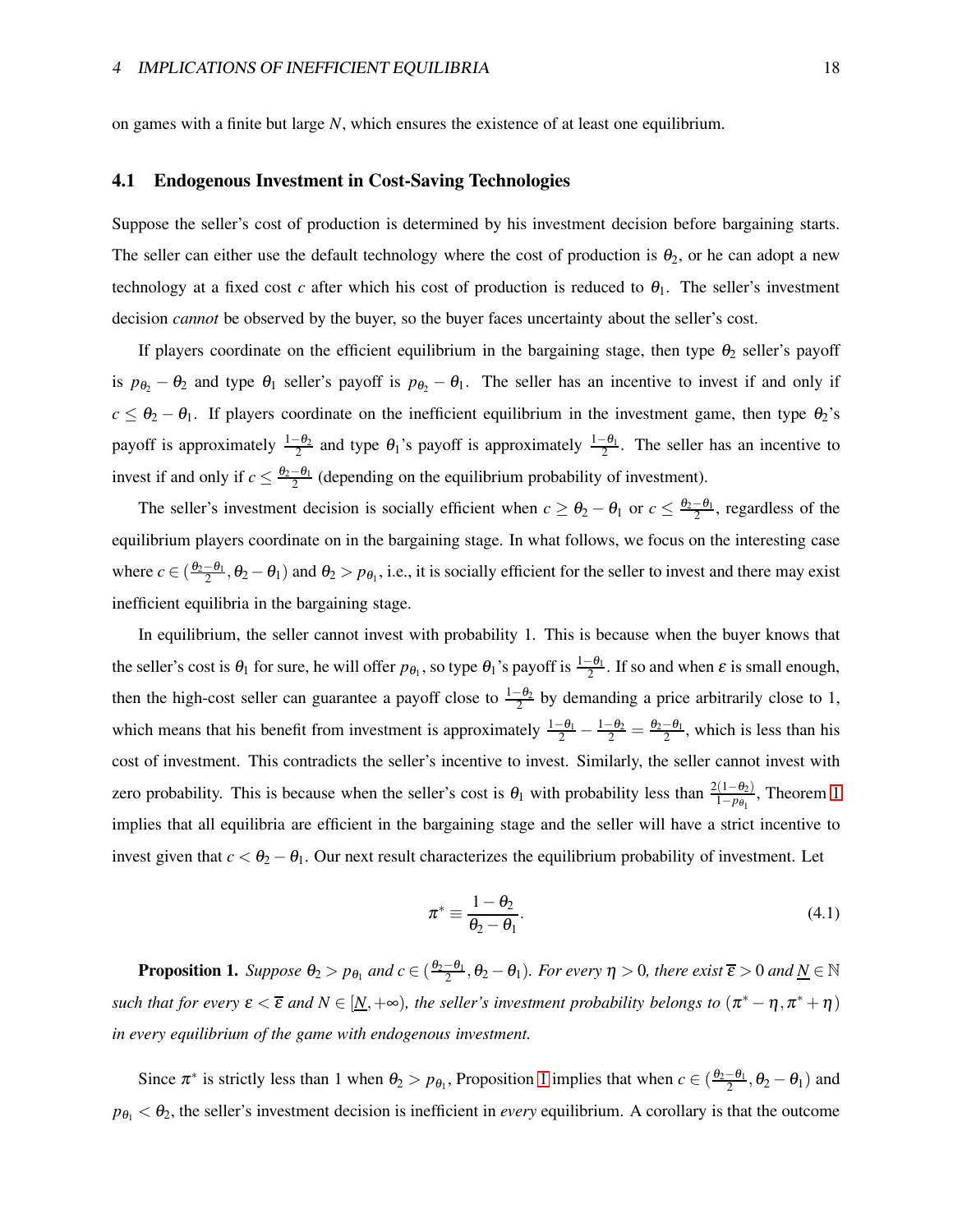in the bargaining stage is also inefficient conditional on the seller's investment decision.

We pin down the equilibrium investment probability by ruling out probabilities that are bounded away from  $\pi^*$ . According to Theorem [1,](#page-7-0) if the investment probability is bounded away from  $\pi^*$ , only two classes of equilibria exist: efficient equilibria in which the seller's return from investment is  $\theta_2 - \theta_1$ , and inefficient equilibria in which the seller's return from investment is  $\frac{\theta_2-\theta_1}{2}$ . When the cost of investment is strictly between  $\frac{\theta_2-\theta_1}{2}$  and  $\theta_2-\theta_1$ , the seller cannot be indifferent between investing and not investing if players coordinate on the efficient equilibrium or the inefficient equilibrium in the bargaining stage. It follows that the investment probability must be close to  $\pi^*$  in order for the seller to be indifferent at the investment stage. In Appendix [B,](#page-29-0) we show that an equilibrium exists in the game with investment when *N* is finite, which together with Proposition [1](#page-17-0) establishes the common properties of all equilibria in the investment game.

One caveat when applying Theorem [1](#page-7-0) is that Theorem [1](#page-7-0) characterizes the set of limit points for a fixed  $\pi$  when  $\varepsilon$  is small enough, while in the game with endogenous investment decisions, we need to fix a small enough  $\varepsilon$  while allowing the seller to choose the distribution of his types. This explains why we can only show that the investment probability is close to  $\pi^*$  when  $\varepsilon$  is close to 0, but we cannot exactly pin down the investment probability for any fixed  $\varepsilon$ .

**Implications:** The right-hand-side of [\(4.1\)](#page-17-1) decreases when  $\theta_2$  increases (i.e., the status quo technology is less efficient) and when  $\theta_1$  decreases (i.e., the new technology is more efficient).

Proposition [1](#page-17-0) implies that if we fix the cost of investment  $c \in (\frac{\theta_2-\theta_1}{2}, \theta_2-\theta_1)$ , when  $\theta_2$  increases (or when  $\theta_1$  decreases), the fraction of sellers who invest in the new technology first decreases and then reaches 1 when  $\theta_2 - \theta_1$  is more than 2*c*. Somewhat surprisingly, our result suggests that increasing the benefit from using the new technology can *decrease* the fraction of sellers who adopt it. This is because of the buyers' incentives to extract surplus from the seller in the bargaining stage.

One can also consider a *perturbed investment game* where the seller is inept and does not have the ability to invest with probability  $\xi \in (0,1)$ , in which case his production cost is  $\theta_2$ . The result depends on the relative magnitude of  $\xi$  and players' commitment probability  $\varepsilon$ . When  $\xi \ll \varepsilon$ , the seller's investment probability is close to  $\pi^*$  in every equilibrium of the perturbed investment game. When  $\xi \gg \varepsilon$ , there exists an equilibrium where the seller invests efficiently whenever he is not inept. Intuitively, the presence of inept sellers discourages buyers from offering low prices, since the seller's cost is high with positive probability. When  $c < \theta_2 - \theta_1$ , there exists an efficient equilibrium where the seller invests whenever he can, players coordinate on the efficient equilibrium in the bargaining stage, and the seller's return from investment equals  $\theta_2 - \theta_1$ . This is not an equilibrium when  $\xi = 0$  or when  $\xi \ll \varepsilon$ , since each seller has a strict incentive to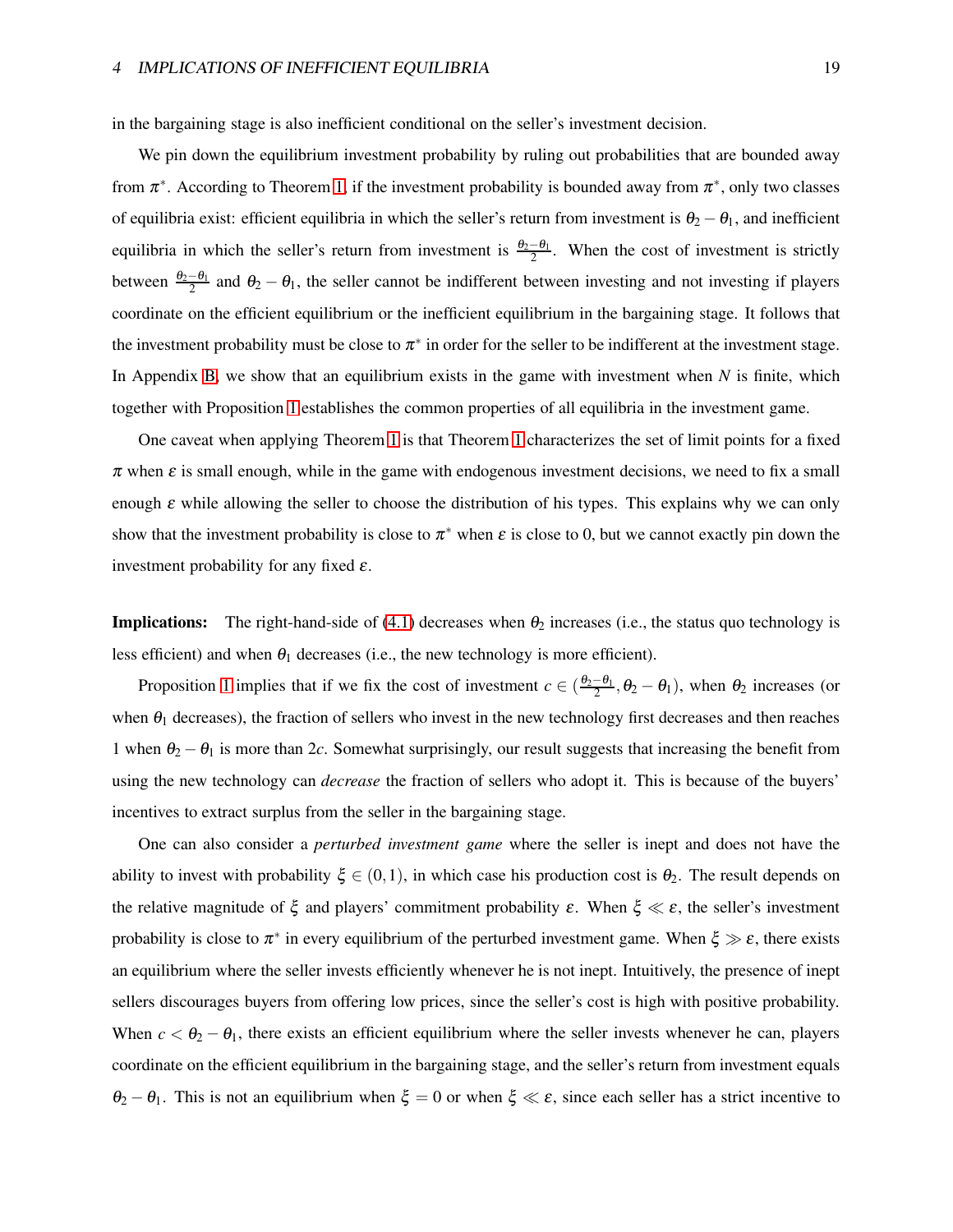<span id="page-19-1"></span>invest if his benefit from doing so equals  $\theta_2 - \theta_1$ , and a seller's investment decision imposes a negative externality on the other sellers in the population by making them vulnerable to the buyer's exploitation.

#### 4.2 Endogenous Learning about Production Cost

We study situations in which the seller faces different costs when serving different types of buyers, and the seller can acquire costly information about the buyer's type before the bargaining stage. This fits the custom software industry where the seller does not automatically know the cost of developing a custom software after a buyer describes her needs, so he needs to estimate his costs before giving the buyer a quote. Indeed, Banerjee and Duflo (2000) document large amounts of cost overruns in the Indian custom software industry, which highlights the difficulties faced by the seller in knowing his costs in advance.

We assume that the buyer does not know the seller's cost. This assumption fits situations where different buyers are *horizontally differentiated* and the cost to fulfill a buyer's needs depends mostly on the seller's expertise (e.g., whether the seller has served similar customers before).

Formally, the buyer's type  $\theta$  is either  $\theta_1$  or  $\theta_2$ , with  $0 < \theta_1 < \theta_2 < 1$ . The buyer's value from obtaining the seller's service is 1 regardless of his type. The seller's cost of serving type  $\theta$  buyer is  $\theta$ . The buyer does not know <sup>θ</sup>. The seller can learn the buyer's type at cost *c* > 0 before making his initial offer. Whether the seller learns  $\theta$  is unbeknownst to the buyer. Let  $\pi_1$  be the probability that the buyer is of type  $\theta_1$ . Let  $\overline{\theta} = \pi_1 \theta_1 + (1 - \pi_1) \theta_2$  be the expected value of  $\theta$ . The seller's *type* in the bargaining stage is his belief about the buyer's type, which is either  $\theta_1$ ,  $\overline{\theta}$ , or  $\theta_2$ . Since trade is socially efficient regardless of  $\theta$ , information acquisition is wasteful and it is socially efficient to reach an agreement without learning about  $\theta$ .

If players coordinate on the efficient equilibrium in the bargaining stage, then the seller has no incentive to learn  $\theta$ . This is because the buyer and all types of the seller offer the same price in the efficient bargaining equilibrium, and this price is between every type of the seller's cost and 1. Hence, the seller does not gain from learning <sup>θ</sup>.

The seller may have an incentive to learn about  $\theta$  when an inefficient equilibrium is played in the bargaining stage, since the price the buyer offers is strictly below some types of the seller's cost. Proposition [2](#page-19-0) provides sufficient conditions under which inefficient bargaining happens in *all* Perfect Bayesian equilibria of the bargaining game with endogenous learning, subject to a no-signaling-what-you-don't-know refinement [\(Fudenberg and Tirole](#page-33-11), [1991](#page-33-11)).<sup>8</sup>

<span id="page-19-0"></span><sup>&</sup>lt;sup>8</sup>Since the seller may not know  $\theta$ , we need the no-signaling-what-you-don't-know refinement to rule out equilibria where the uninformed seller's belief about  $\theta$  depends on the buyer's initial offer.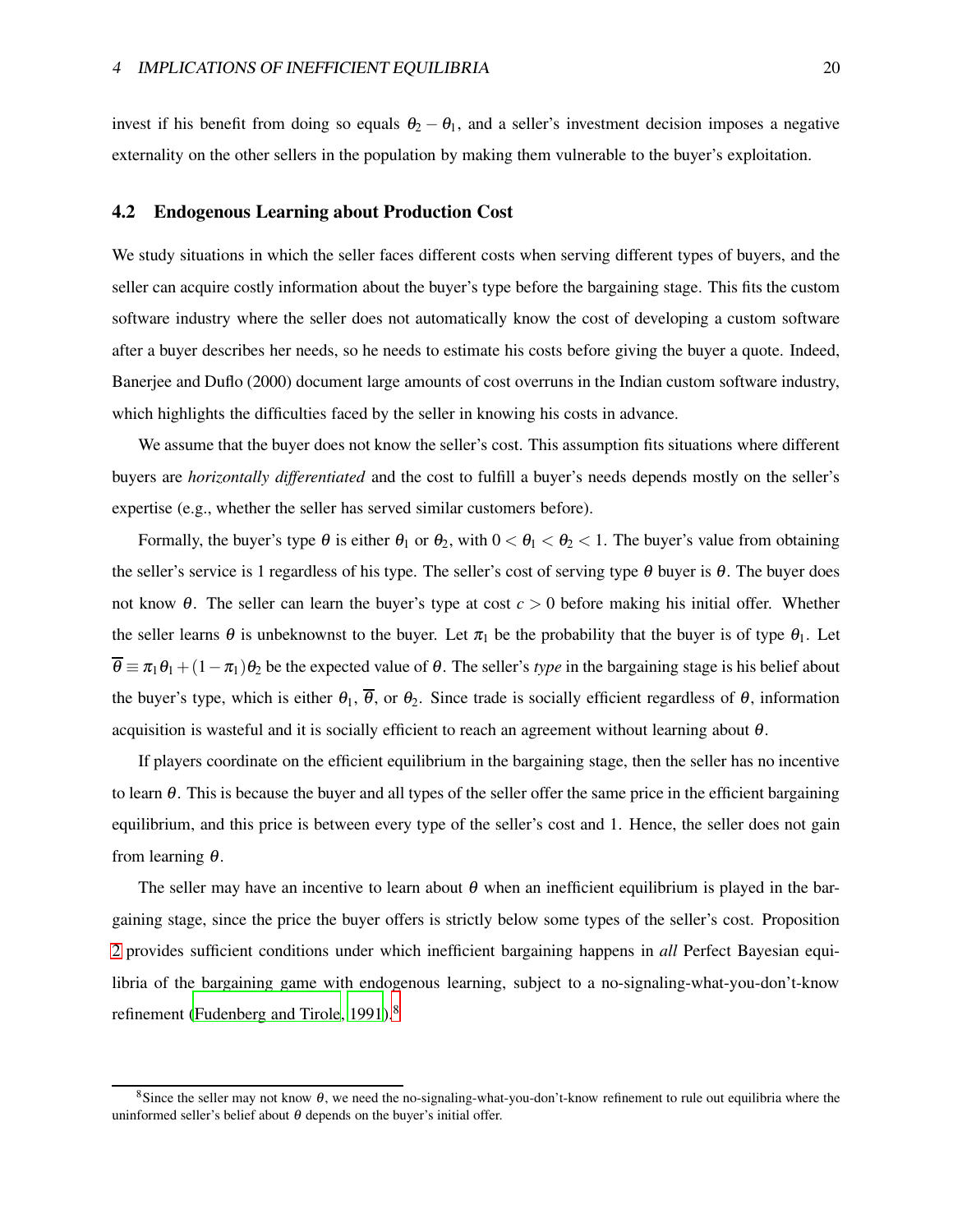**Proposition 2.** Suppose  $\theta_2 > \frac{1+\overline{\theta}}{2}$  and  $c \in \left(0, \frac{1}{2}\right)$  $\frac{1}{2}(1-\pi_1)(\theta_2-\overline{\theta})\Big)$ *. If*  $\varepsilon$  *is small enough and N is large enough, then bargaining is inefficient in every Perfect Bayesian equilibrium that satisfies no-signaling-whatyou-don't-know.*

*Proof.* Suppose first that the seller learns  $\theta$  with strictly positive probability. Then, by Theorem [1,](#page-7-0) the unique efficient equilibrium at the bargaining stage features the buyer and all types of seller offering a price close to  $p_{\theta_2}$  and reaching an agreement with negligible delay. Hence, the seller's equilibrium payoff is approximately  $p_{\theta_2} - \bar{\theta} - c$ . But then, the seller has no incentive to learn  $\theta$ , since she can guarantee an expected payoff of  $p_{\theta_2} - \bar{\theta}$  by not learning  $\theta$  and then offering  $p_{\theta_2}$ . This leads to a contradiction.

Second, suppose that in equilibrium the seller learns  $\theta$  with zero probability. According to [Kambe](#page-34-1) [\(1999](#page-34-1)), the buyer and the seller trade with negligible delay at price  $\frac{\theta+1}{2}$ , from which the seller's expected payoff is  $\frac{1-\theta}{2}$ . Consider the seller's payoff from the following deviation:

- Learn  $\theta$  at cost  $c > 0$ .
- If  $\theta = \theta_1$ , then offer  $\frac{1+\theta}{2}$  and on the equilibrium path, trade with the buyer immediately.
- If  $\theta = \theta_2$ , then offer a price p' that is close to 1.

The seller's payoff from this deviation depends on what is the buyer's off-path belief after observing that the seller demanded p', which we denote by  $\pi(p') \in \Delta(\{\theta_1, \bar{\theta}, \theta_2\})$ . If  $\pi(p')$  assigns zero probability to type  $\theta_2$ , then the buyer does not concede at time zero with positive probability and the seller has to wait until the buyer finishes conceding. Hence, the seller's continuation payoff after learning that  $\theta = \theta_2$  and demanding *p*<sup> $\prime$ </sup> is  $\int_0^\infty e^{-rt} d\tau_b\left(p', \frac{1+\bar{\theta}}{2}\right) \times (p'-\theta_2)$ . Using our characterization of the equilibrium of the war-of-attrition game in Appendix [A,](#page-22-0) we know that when  $\varepsilon$  is small <sup>9</sup>

$$
\int_0^\infty e^{-rt} d\tau_b\left(p',\frac{1+\bar{\theta}}{2}\right) \geq \frac{\frac{1+\bar{\theta}}{2}-\bar{\theta}}{p'-\bar{\theta}}
$$

Taking  $p'$  to 1, the seller's expected payoff under this deviation is at least:

$$
\pi_1\Big(\frac{1+\overline{\theta}}{2}-\theta_1\Big)+(1-\pi_1)\frac{1-\theta_2}{2}-c,
$$

as  $\varepsilon \to 0$ . When

$$
c < (1 - \pi_1) \left[ \frac{1 - \theta_2}{2} - \left( \frac{1 + \bar{\theta}}{2} - \theta_2 \right) \right] = (1 - \pi_1) \frac{\theta_2 - \overline{\theta}}{2}
$$

 $9$ See expressions [A.15,](#page-28-0) [A.16](#page-28-1) and [A.17](#page-29-1) for a detailed discussion of this inequality.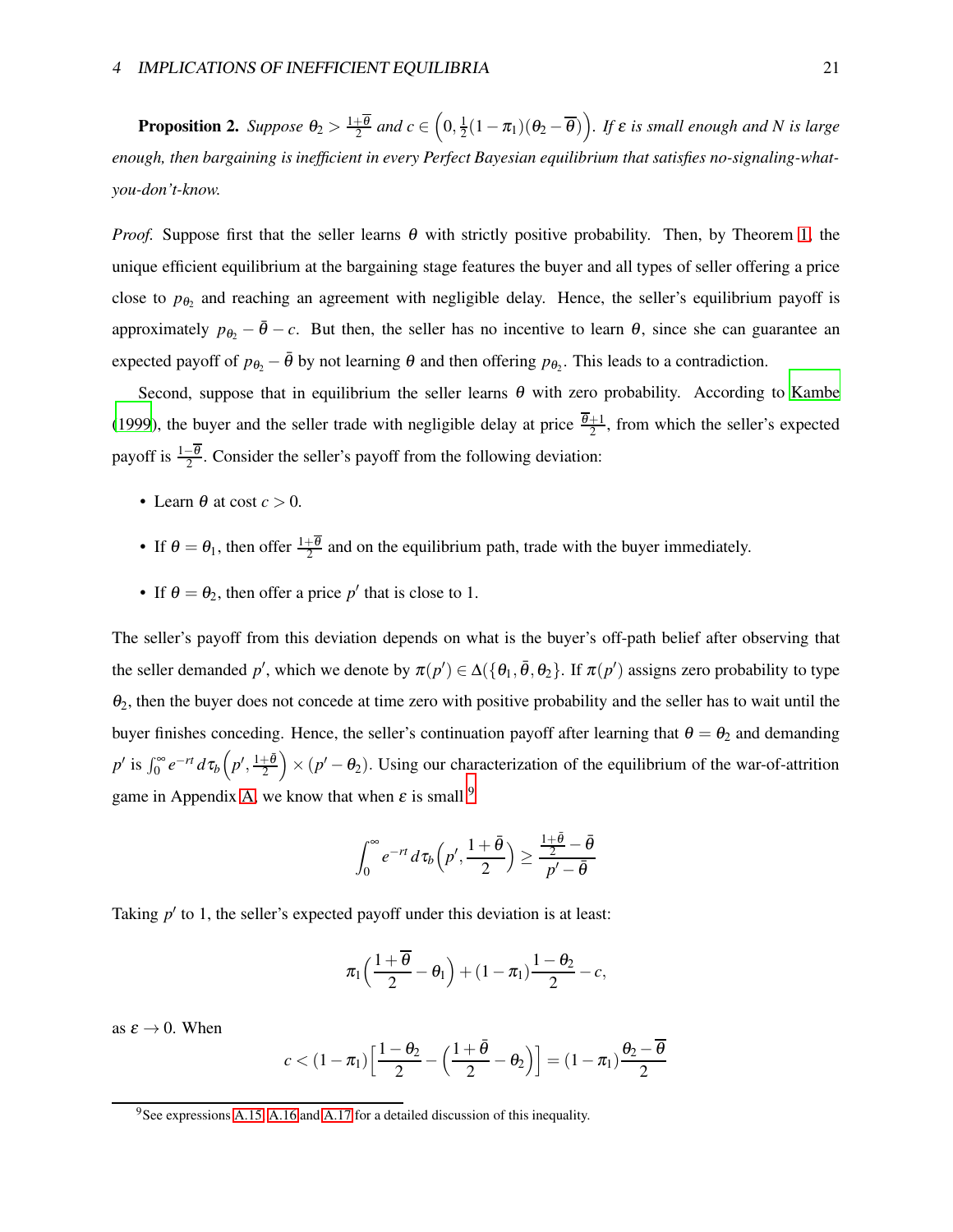the above deviation is strictly profitable for the seller, which leads to a contradiction.

If, otherwise,  $\pi(p')$  assigns positive probability to  $\theta_2$ , then since  $\theta_2 > \frac{1+\bar{\theta}}{2}$  the buyer would have to concede at time zero with probability approaching one after the seller demands p'. This yields a deviation payoff for the seller that is strictly higher than the one considered above. The two cases together imply that there exists no equilibrium in which bargaining is efficient when  $c \in (0, \frac{1}{2})$  $\frac{1}{2}(1-\pi_1)(\theta_2-\overline{\theta})\Big).$ 

 $\Box$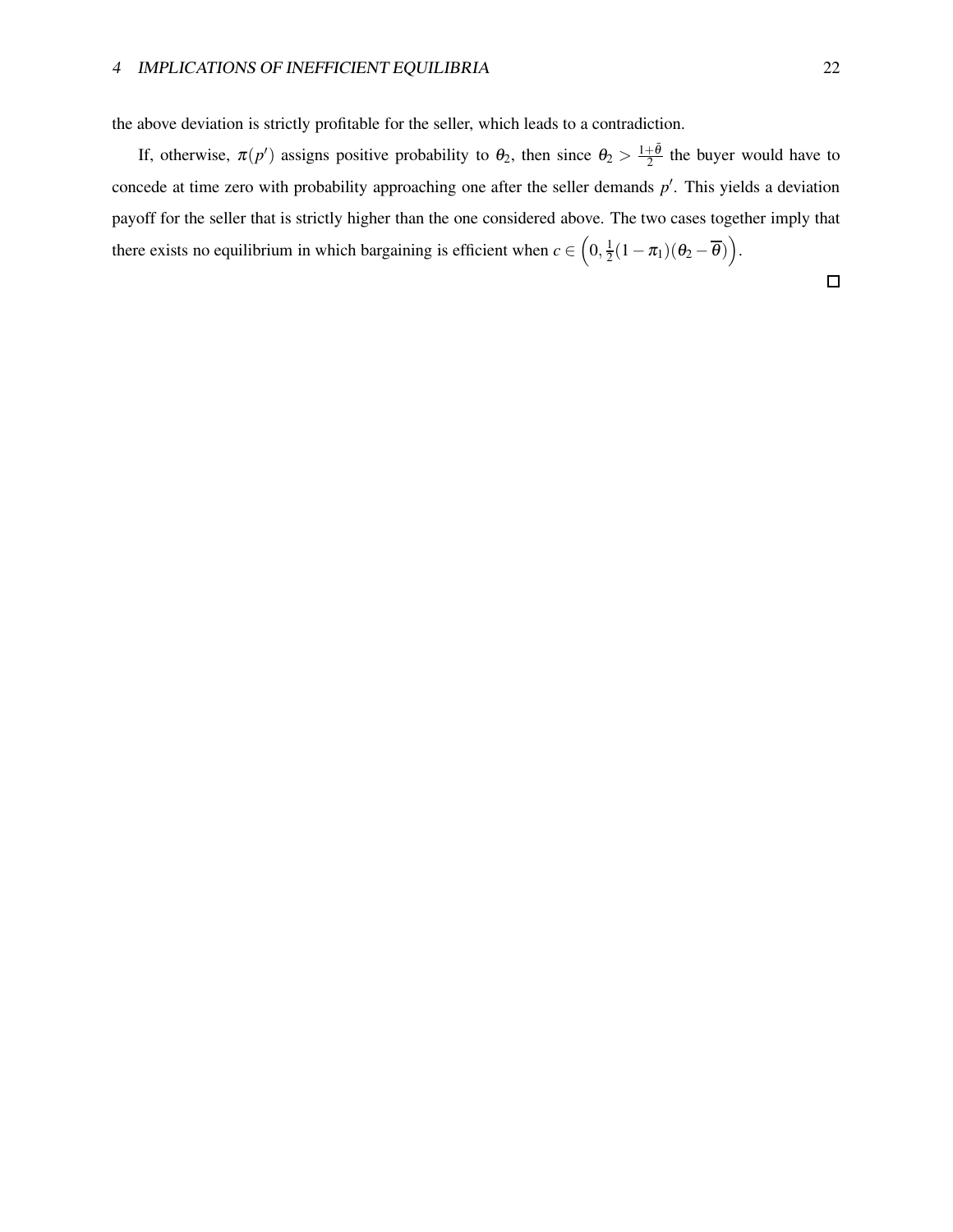# <span id="page-22-0"></span>A Proof of Theorem 1

In this section, we establish two main results that complete the argument of the proof of part two of Theorem [1,](#page-7-0) for the case in which  $N = +\infty$ . We deal with the case  $N < +\infty$  in the Online Appendix. The first step is to show that the result holds beyond equilibria in which the buyer's bargaining posture is deterministic, and the second is to prove the result on the expected loss from delay. In order to do so, we first lay out some useful results which characterize the equilibrium in the continuation game that arises after the buyer and the seller use bargaining postures  $(p_s, p_b)$  with  $p_s > p_b$ . To do this, let  $\pi(p_s) \in \Delta(\Theta)$  be the buyer's posterior belief about the seller's type after observing price  $p_s$  and let  $\bar{\Theta}$  be its support. We denote the resulting continuation game by  $\Gamma(p_b, p_s, \pi, r, \varepsilon)$ , and a pair of equilibrium strategies for the seller of type  $\theta$  and the buyer by  $\tau_b \in \Delta(\mathbb{R}_+ \cup \{\infty\})$  and  $\tau_s(\theta) : \Theta \to \Delta(\mathbb{R}_+ \cup \{\infty\})$ .

Since  $p_s$  is kept fixed for this part of the game, we omit the  $p_s$  argument when referring to the buyer's belief  $\pi(p_s)$ . Let

$$
\hat{\Theta} \equiv \{ \theta \in \bar{\Theta} : p_b > \theta \},
$$

and, if  $\hat{\Theta}$  is not empty, we denote its elements by  $\hat{\theta}_1,...,\hat{\theta}_m$  with  $\hat{\theta}_1<...<\hat{\theta}_m.$  Let

$$
\lambda_s \equiv \frac{r(1 - p_s)}{p_s - p_b},\tag{A.1}
$$

which is the seller's concession rate that keeps the buyer indifferent between conceding and waiting. For every  $j \in \{1, ..., m\}$ , let

$$
\lambda_b^j \equiv \frac{r(p_b - \hat{\theta}_j)}{p_s - p_b}.
$$
\n(A.2)

which is the buyer's concession rate that keeps type  $\hat{\theta}_j$  seller indifferent between conceding and waiting. For convenience, set  $\lambda_b^{m+1} = 0$ .

If the seller doesn't concede at time zero with positive probability and their strategy, conditional on their type being  $\hat{\theta}_j \in \hat{\Theta}$ , is to concede at a constant rate equal to  $\lambda_s$  over the interval  $(T^{j-1}, T^j)$ , with  $0 = T^0 < T^1 < ... < T^m$ , then the buyer's belief that the seller is committed or has type strictly above  $\theta_j$ reaches one at:

$$
T_s^j \equiv \frac{-\log(\varepsilon + \pi(\hat{\theta}_j, \theta_n](1 - \varepsilon))}{\lambda_s} \tag{A.3}
$$

Likewise, if the buyer doesn't concede at time zero and concedes at a constant rate equal to  $\lambda_h^j$  $\frac{f}{b}$  over the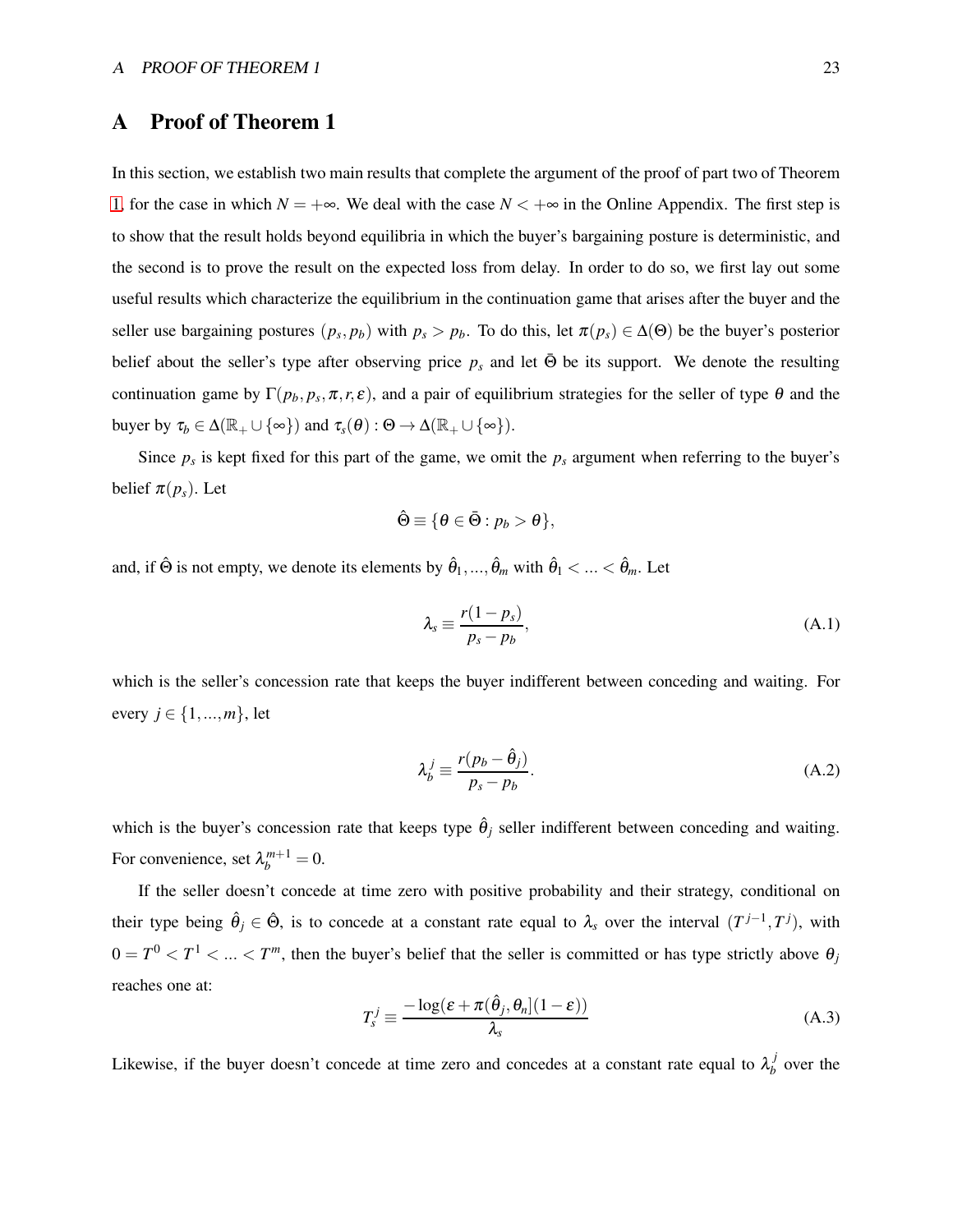interval  $(T^{j-1}, T^j)$ , the seller's belief that the buyer is committed reaches one at:

$$
T_b \equiv = \frac{-\log(\varepsilon) - \sum_{j=1}^{m-1} (\lambda_b^j - \lambda_b^{j+1}) T^j}{\lambda_b^m}
$$

<span id="page-23-0"></span>Lemma [5](#page-23-0) characterizes the probability that players concede at time zero when  $p_s < 1$  and  $\hat{\Theta}$  is not empty. The proof is analogous to [Abreu et al.](#page-33-1) [\(2015](#page-33-1)), so we omit it.

**Lemma 5.** *Suppose that*  $p_s < 1$  *and*  $\hat{\Theta} \neq \emptyset$ *. Let* 

<span id="page-23-1"></span>
$$
L \equiv \frac{-\lambda_s \log \varepsilon + \sum_{j=1}^{m-1} (\lambda_b^j - \lambda_b^{j+1}) \log (\varepsilon + \pi(\hat{\theta}_j, \theta_n](1 - \varepsilon))}{-\lambda_b^m \log (\varepsilon + \pi(\hat{\theta}_m, \theta_n](1 - \varepsilon))}
$$
(A.4)

*In any equilibrium of*  $\Gamma(p_b, p_s, \pi, r, \varepsilon)$ , the buyer (seller) concedes with positive probability at time zero if *and only if*  $L > \langle \langle \rangle$ 1. The time-zero concession probabilities for the buyer and the seller are given by:

$$
c_b \equiv \begin{cases} 1 - e^{\sum\limits_{j=1}^m \lambda_b^j (T_s^j - T_s^{j-1})} \times \varepsilon & \text{if } L > 1 \\ 0 & \text{if } L \le 1 \end{cases}, \quad c_s \equiv \begin{cases} 1 - \left(\varepsilon^{-\lambda_s} \prod\limits_{j=1}^m (\varepsilon + \pi(\hat{\theta}_j, \theta_n | (1-\varepsilon)) \lambda_b^j - \lambda_b^{j+1}\right)^{1/\lambda_b^1} & \text{if } L < 1 \\ 0 & \text{if } L \ge 1 \end{cases}
$$
\n(A.5)

When  $c_s > 0$ , let  $j^* \equiv \min\{j \in \{1, ..., m\} : c_s < \pi[\hat{\theta}_1, \hat{\theta}_j)\}\$ . When  $j^* > 1$ , all rational sellers with type  $\hat{\theta}_1,...,\hat{\theta}_{j^*-1}$  concede at time zero with probability one, and the seller with type  $\theta_{j^*}$  concedes with probability in  $[0,1)$ . Hence, after observing no concession at time zero, the buyer's belief that the seller is committed conditional on them having cost  $\theta \in {\hat{\theta}_1, ..., \hat{\theta}_{j^*-1}}$  reaches one. After no concession at time zero, the buyer behaves as if playing a war of attrition game against sellers of type in the set  $\{\hat{\theta}_{j^*},...,\hat{\theta}_m\}$ . In this continuation game, the buyer and the seller finish conceding at the same time, given by

<span id="page-23-2"></span>
$$
T^m \equiv \min \left\{ \frac{-\log(\varepsilon) - \sum_{j=j^*}^{m-1} (\lambda_b^j - \lambda_b^{j+1}) T_s^j}{\lambda_b^m}, T_s^m \right\}
$$
(A.6)

Moreover, a seller of type  $\hat{\theta}_j$ , with  $j \in \{j^*,...,m-1\}$ , finishes conceding at:

$$
T^j = T_s^j + \frac{\log(1 - c_s)}{\lambda_s} \tag{A.7}
$$

<span id="page-23-3"></span>The following result completes the characterization of players' strategies.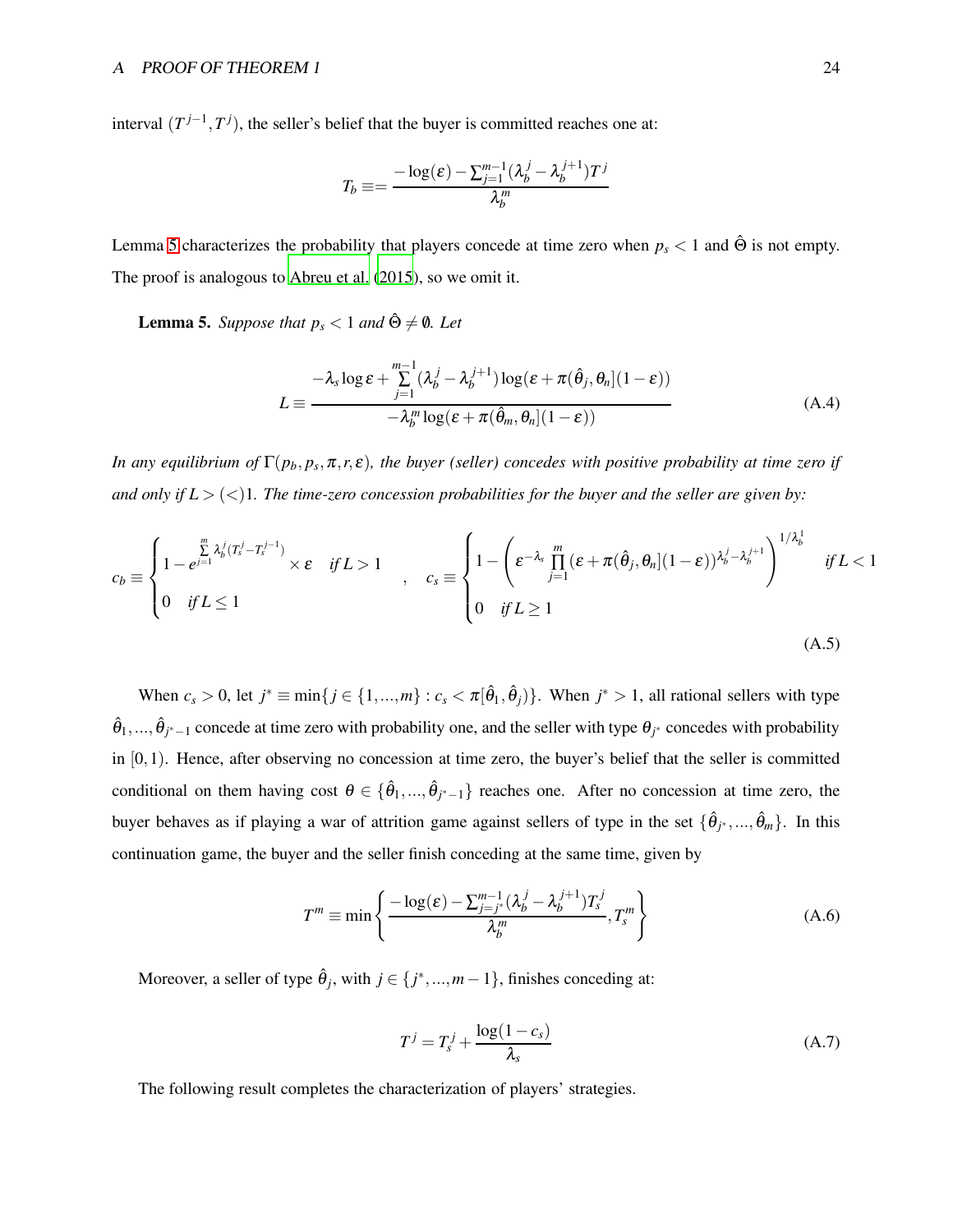**Lemma 6.** In any equilibrium of  $\Gamma(p_b, p_s, \pi, r, \varepsilon)$  where  $\hat{\Theta}$  is non-empty and  $p_s < 1$ ,  $\tau_b$  and  $\tau_s(\theta)$  satisfy:

- *1. For*  $j = j^*,...,m$ *, the buyer concedes at a constant rate equal to*  $\lambda_b^j$  $\int_b^j$  over the interval  $(T^{j-1}, T^j)$  with  $T^{j^*-1} = 0$ .
- 2. The seller of type  $\theta \in \{\hat{\theta}_{j^*}, ..., \hat{\theta}_m\}$  concedes at rate  $\lambda_s$  over the interval  $(T^{j-1}, T^j)$  with  $T^{j^*-1} = 0$ .
- *3. The seller of type*  $\theta > \hat{\theta}_m$  *never concedes.*

<span id="page-24-1"></span>Finally, it will be useful to derive the following limiting results for the probability of concession at time zero as  $\varepsilon \to 0$ .

**Lemma 7.** Consider a sequence  $(\varepsilon^k)_{k=1}^{\infty}$  such that  $\varepsilon^k \to 0$  as  $k \to \infty$ . Let  $(L^k, c_b^k, c_s^k)_{k=1}^{\infty}$  be given accord*ing to* [\(A.4\)](#page-23-1) *and* [\(A.5\)](#page-23-2) *with*  $\varepsilon = \varepsilon^k$ *, and let*  $(L^{\infty}, c_b^{\infty}, c_s^{\infty})$  *be the limit as*  $k \to \infty$ *. Then,* 

$$
L^{\infty} = \begin{cases} \frac{\lambda_{s}}{\lambda_{b}^{m}} & \text{if } \pi(\hat{\theta}_{m}, \theta_{n}] = 0 \\ +\infty & \text{if } \pi(\hat{\theta}_{m}, \theta_{n}] > 0 \end{cases}
$$
(A.8)  

$$
c_{b}^{\infty} = \begin{cases} 1 & \text{if } \pi(\hat{\theta}_{m}, \theta_{n}] > 0 \text{ or } \lambda_{s} > \lambda_{b}^{m} \\ 0 & \text{otherwise} \end{cases}, \quad c_{s}^{\infty} = \begin{cases} 1 & \text{if } \pi(\hat{\theta}_{m}, \theta_{n}] = 0 \text{ and } \lambda_{s} < \lambda_{b}^{m} \\ 0 & \text{otherwise} \end{cases}
$$
(A.9)

We now use these results to analyze equilibria where the buyer mixes over bargaining postures.

Equilibria with non-degenerate buyer's bargaining postures: Let  $(\sigma_b, \sigma_s(\theta)) \in [\Delta([0,1])]^{n+1}$  be the equilibrium bargaining postures of the buyer and the seller. Let  $\bar{\sigma}_{s} \equiv \sum_{i=1}^{n}$  $\sum_{j=1}$   $\pi(\theta_j) \sigma_s(\theta_j)$  be the overall distribution of bargaining postures of the seller. Let  $P_b \equiv \text{supp } (\sigma_b)$  and  $P_s \equiv \bigcup^n$  $\bigcup_{i=1}$  supp $(\sigma_{\theta_i})$ . For  $i \in \{b, s\}$ , let  $p_i \equiv \inf P_i$  and  $\bar{p}_i \equiv \sup P_i$ . For every  $p_s \in P_s$ , let  $\underline{\theta}(p_s) \equiv \min \{ \theta \in \Theta : p_s \in \text{supp}(\sigma_\theta) \}.$ 

<span id="page-24-0"></span>**Lemma 8.** Let  $\sigma_b^k \in \Delta([0,1])$  be the buyer's equilibrium strategy over bargaining postures when the *commitment probability is*  $\varepsilon^k$  *and suppose that*  $\Theta^o$  *is empty. Then, there is*  $p_b^* \in [0,1]$  *such that*  $\sigma_b^k$  *converges to the Dirac measure on p*<sup>∗</sup> *b in the Prokhorov metric.*

*Proof.* Let  $\sigma_b^{\infty} \equiv \lim_{k \to +\infty} \sigma_b^k$ . Suppose that the buyer's limiting equilibrium strategy is mixed –i.e. for any  $p_b \in [0,1]$ ,  $\sigma_b^{\infty}$  is bounded away in the Prokhorov metric from the Dirac measure on  $p_b$ .

Step 1: We first consider the case in which  $\bar{p}_s < 1$ . First, suppose that  $P_s \setminus {\{\underline{p}_b\}}$  is non-empty and that  $q^*(p_s, \underline{p}_b) = 0$  for all  $p_s \in P_s \setminus {\{\underline{p}_b\}}$ . This implies that  $P_s \cap (\bar{p}_b, 1]$  is empty, since the seller who always has to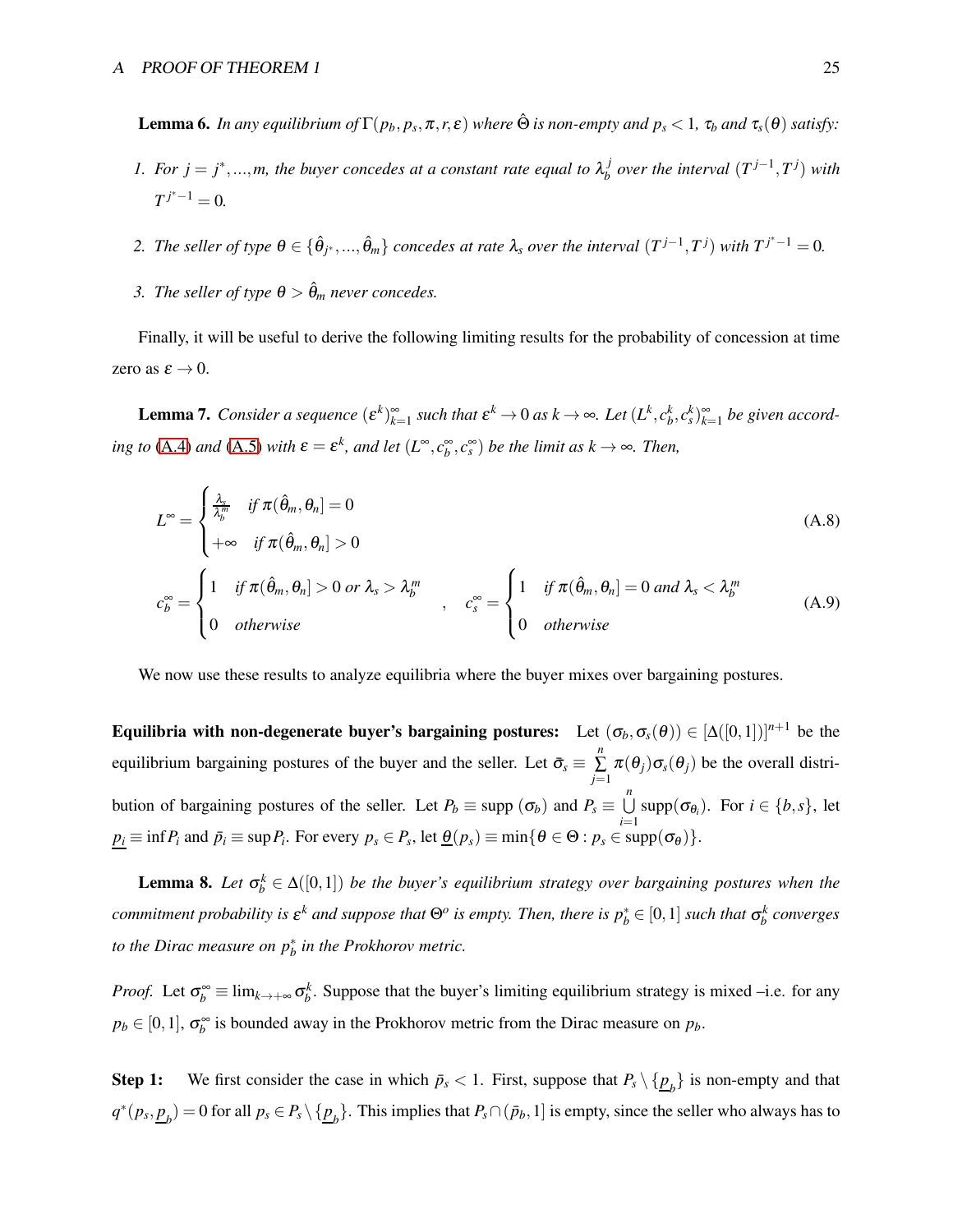concede when proposing  $p_s > \bar{p}_b$  can do strictly better by demanding  $\bar{p}_b$ . The buyer's payoff from offering  $p_b$  is approximately  $1 - p_b$ .

On the other hand, because  $q^*(p_s, \underline{p}_b) = 0$  implies that  $q^*(p_s, p_b) = 0$  for any  $p_b$  such that  $\underline{p}_b < p_b < p_s$ , his payoff from offering  $p_b > \underline{p}_b$  is close to:

<span id="page-25-0"></span>
$$
\bar{\sigma}_s[\underline{p}_s, p_b] \left(1 - \frac{\mathbb{E}[p_s|p_s \le p_b] + p_b}{2}\right) + \bar{\sigma}_s(p_b, \bar{p}_b] (1 - p_b) \tag{A.10}
$$

Comparing [\(A.10\)](#page-25-0) with  $1 - p_b$ , it follows that the only way for the buyer to be indifferent between  $p_b$  and  $p_b$  is if  $p_b - \underline{p}_b \rightarrow 0$ .

Second, suppose that there exists  $p_s \in P_s \setminus \{p_b\}$  such that the buyer concedes at time zero with probability  $c_b(p_s, \underline{p}_b) > 0$  following bargaining postures  $(p_s, \underline{p}_b)$ . If  $\underline{p}_b = \underline{p}_s$ , then fixing  $p'_s \in P_s$  such that  $p'_s \approx \underline{p}_s$ , the equilibrium payoff of the seller with type  $\underline{\theta}(p'_s)$  is approximately  $\frac{p_s + \mathbb{E}[p_b]}{2} - \underline{\theta}(p'_s)$ . By instead demanding *ps* , he gets at least

$$
\sigma_b[\underline{p}_b, \underline{p}_b + \eta] \mathbb{E}[c_b(p_s, p_b)(p_s - \underline{\theta}(p'_s)) + (1 - c_b(p_s, p_b) - \varepsilon^2 e^{-rT(p_s, p_b)})(p_b - \underline{\theta}(p'_s))| p_b \in [\underline{p}_b, \underline{p}_b + \eta]]
$$
  
 
$$
+ \sigma_b(\underline{p}_b + \eta, \bar{p}_b] \mathbb{E}[(1 - \varepsilon^2 e^{-rT(p_s, p_b)})(p_b - \underline{\theta}(p'_s))| p_b > \underline{p}_b + \eta],
$$

Where  $\eta > 0$  is such that  $c_b(p_s, p_b) > 0$  for all  $p_b \in [\underline{p}_b, \underline{p}_b + \eta]$ . This goes to  $\sigma_b[\underline{p}_b, \underline{p}_b + \eta](p_s - \eta)$  $\underline{\theta}(p'_s)$  +  $\sigma_b(\underline{p}_b + \eta, \bar{p}_b]$  ( $\mathbb{E}[p_b|p_b > \underline{p}_b + \eta] - \underline{\theta}(p'_s)$ ). This is strictly higher than type  $\underline{\theta}(p'_s)$ 's equilibrium payoff unless  $\bar{p}_b - \underline{p}_b \rightarrow 0$ .

If, otherwise,  $\underline{p}_b < \underline{p}_s$ , it must be that either the buyer's strategy is close the Dirac measure on  $\underline{p}_b$ , or that  $q^*(\underline{p}_s, \underline{p}_b) > 0$  and  $q^*(p_s, \underline{p}_b) = 0$  for all  $p_s > \underline{p}_s$ , for if not the seller of type  $\underline{\theta}(p'_s)$ , where  $p'_s \in P_s$  satisfies  $p'_s \approx p_s$ , would deviate to  $p_s > p_s$  by the same arguments as in the previous paragraph. This in turn implies again that  $P_s \cap (\bar{p}_b, 1)$  is empty.

Taking  $\eta > 0$  to be small, the buyer's payoff from offering  $\underline{p}_b$  is approximately

$$
\bar{\sigma}_s[\underline{p}_s, \underline{p}_s + \eta](1 - \underline{p}_s) + \bar{\sigma}_s(\underline{p}_s + \eta, \bar{p}_b](1 - \underline{p}_b),
$$

Whereas when he offers  $\bar{p}_b$  he obtains

$$
\bar{\sigma}_s[\underline{p}_s, \bar{p}_b] \left(1 - \frac{\mathbb{E}[p_s|p_s \leq \bar{p}_b] + \bar{p}_b}{2}\right)
$$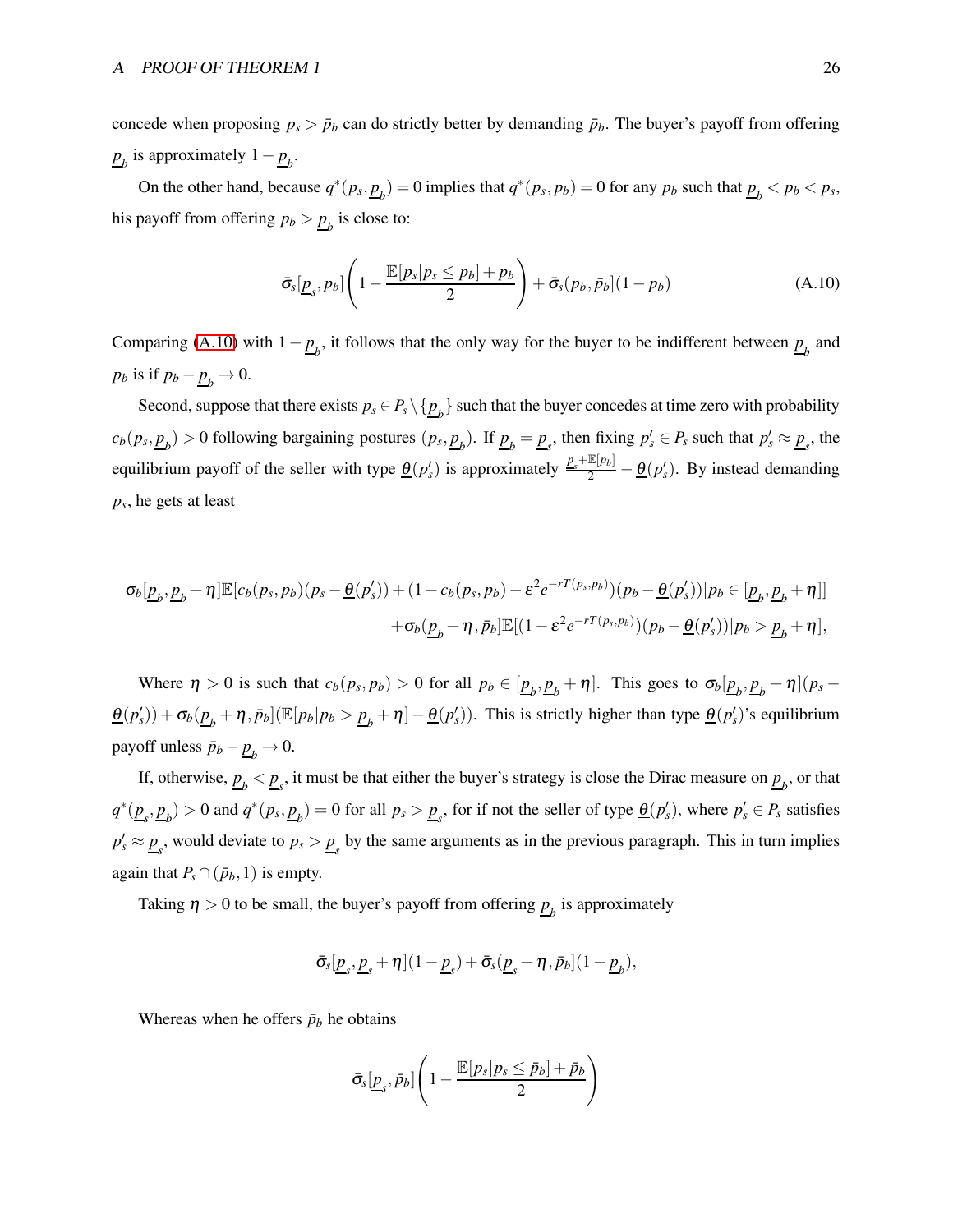As before, the only way for the buyer to be indifferent between  $\underline{p}_b$  and  $\bar{p}_b$  is if  $\bar{p}_b - \underline{p}_b \to 0$ . Finally, if  $P_s \setminus \{ \underline{p}_b \}$  is empty, we have:  $\bar{p}_b \le \bar{p}_s = \underline{p}_b \le \bar{p}_b$ , so  $\bar{p}_b = \underline{p}_b$ .

Step 2: Next, consider the case in which  $\bar{p}_s = 1$ . It must be that  $q^*(1, \underline{p}_b) > 0$ , for if not the seller of type  $\underline{\theta}$ (1) always has to concede to the buyer's offer and could do strictly better by offering  $\bar{p}_b$  instead of 1. This in turn implies that  $\underline{p}_b \leq \underline{\theta}(1)$ .

If  $\underline{p}_b = \underline{p}_s$ , then it must be that either  $q^*(p_s, \underline{p}_b) = 0$  for all  $p_s \in P_s \setminus {\underline{p}_s, 1}$  or that  $\sigma_b^{\infty}$  is equal to the Dirac measure on  $\underline{p}_b$ . This is because, fixing  $p'_s \approx \underline{p}_s$  such that  $p'_s \in P_s$ , the payoff that type  $\underline{\theta}(p'_s)$  gets from offering  $p'_s$  is approximately  $\frac{p_s + \mathbb{E}[p_b]}{2} - \frac{\theta(p'_s)}{2}$ . If the buyer concedes with positive probability following  $p_s > \underline{p}_s$ , by instead demanding  $p_s$ , their payoff is at least

$$
\sigma_b[\underline{p}_b, \underline{p}_b + \eta] \mathbb{E}[c_b(p_s, p_b)(p_s - \underline{\theta}(p'_s)) + (1 - c_b(p_s, p_b) - \varepsilon^2 e^{-rT(p_s, p_b)})(p_b - \underline{\theta}(p'_s))|p_b \in [\underline{p}_b, \underline{p}_b + \eta]]
$$
  
 
$$
+ \sigma_b(\underline{p}_b + \eta, \bar{p}_b] \mathbb{E}[(1 - \varepsilon^2 e^{-rT(p_s, p_b)})(p_b - \underline{\theta}(p'_s))|p_b > \underline{p}_b + \eta],
$$

where  $\eta > 0$  is such that  $c_b(p_s, p_b) > 0$  for all  $p_b \in [\underline{p}_b, \underline{p}_b + \eta]$ . This goes to  $\sigma_b[\underline{p}_b, \underline{p}_b + \eta](p_s - \underline{\theta}(p'_s))$  +  $\sigma_b(\underline{p}_b + \eta, \bar{p}_b]$  ( $\mathbb{E}[p_b|p_b > \underline{p}_b + \eta] - \underline{\theta}(p_s')$ ). This is strictly higher than type  $\underline{\theta}(p_s')$ 's equilibrium payoff unless  $\bar{p}_b - \underline{p}_b \to 0$ .

If  $\underline{p}_b < \underline{p}_s$ , then a very similar argument shows that we must have  $q^*(p_s, \underline{p}_b) = 0$  for all  $p_s > \underline{p}_s$  in order to prevent type  $\underline{\theta}(p'_s)$ , with  $p'_s \in P_s$  close to  $\underline{p}_s$ , from deviating to  $p_s > p'_s$ . This implies that  $P_s \cap (\bar{p}_b, 1)$  is empty, for if not the seller who always has to concede after demanding  $p_s > \bar{p}_b$  can do strictly better by deviating to  $\bar{p}_b$ . Furthermore, it implies that all sellers with type  $\theta \geq \theta(1)$  demand 1 with probability one. If not, since  $\underline{p}_b \leq \underline{\theta}(1)$ , our limiting result in Lemma [7](#page-24-1) implies that the buyer would have to concede with positive probability following bargaining postures  $(p_s, p_b)$  where  $p_s \in \text{supp}(\sigma_\theta)$  and  $p_s < 1$ , which would contradict our result that  $q^*(p_s, \underline{p}_b) = 0$  for all  $p_s > \underline{p}_s$ .

Putting everything together, we can write the buyer's payoff from offering  $\underline{p}_b$  to be at least:

$$
\bar{\sigma}_s[\underline{p}_s, \underline{p}_s + \eta](1 - \underline{p}_s) + \bar{\sigma}_s(\underline{p}_s + \eta, \bar{p}_b](1 - \underline{p}_b),
$$
\n(A.11)

Where  $[\underline{p}_s, \underline{p}_s + \eta]$  is the arbitrarily small neighborhood of  $\underline{p}_s$  in which the buyer may have to concede to the seller's offer. On the other hand, his payoff from offering any  $p_b > \underline{p}_b$  is approximately:

$$
\bar{\sigma}_s[\underline{p}_s, p_b] \left(1 - \frac{\mathbb{E}[p_s|p_s \le p_b] + p_b}{2}\right) + \bar{\sigma}_s(p_b, \bar{p}_b] (1 - p_b) + \bar{\sigma}_s \{1\} \gamma_s(1, p_b) (1 - p_b),\tag{A.12}
$$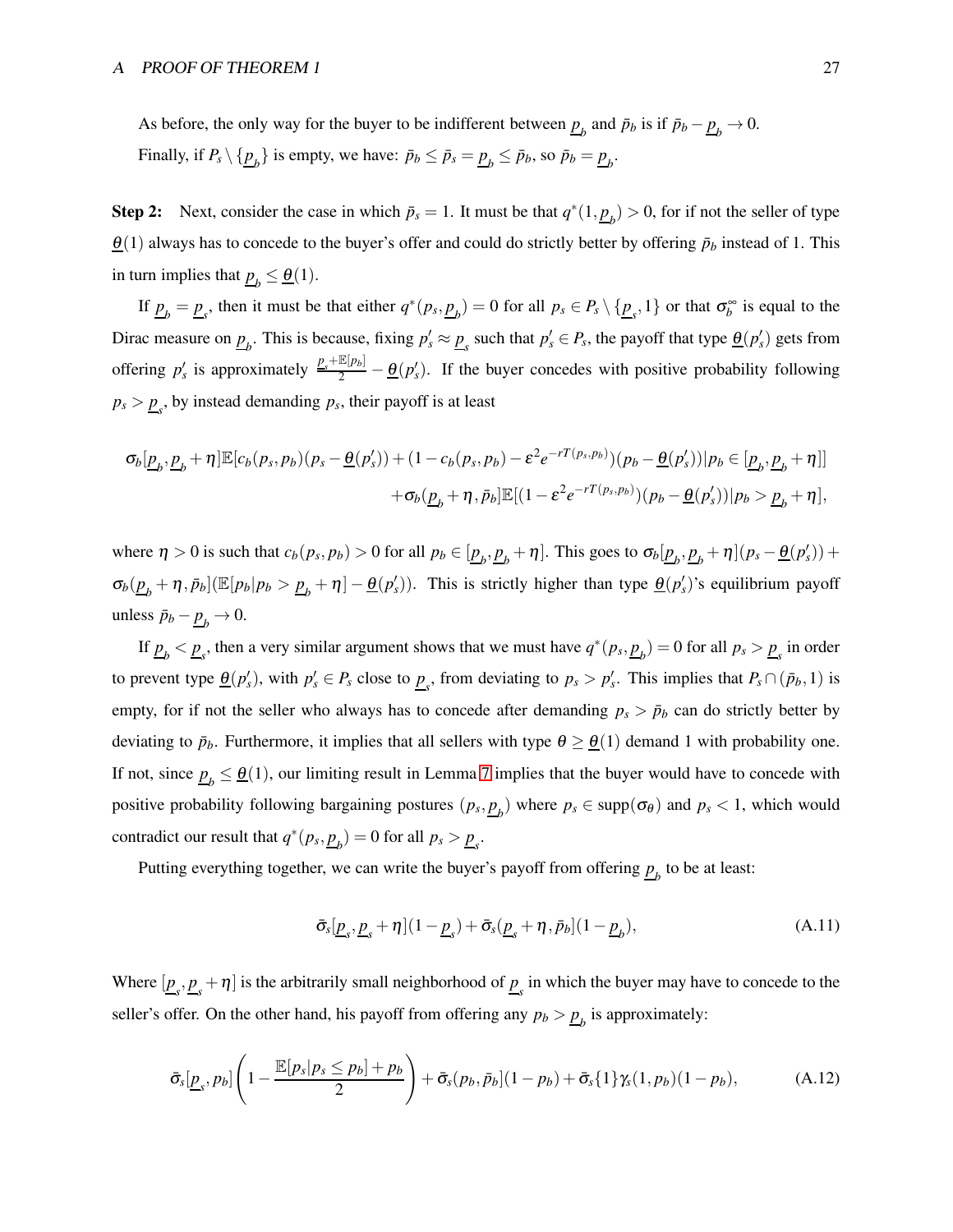where  $\gamma_s(1, p_b) \equiv \mathbb{E}[\int_0^\infty e^{-rt} d\tau_s(\theta, 1, p_b)]$  is the expected discounted concession probability of the seller following bargaining postures  $(1, p_b)$ . Comparing the two expressions, it follows that the buyer can be indifferent between  $\underline{p}_b$  and  $p_b > \underline{p}_b$  only if  $p_b - \underline{p}_b \approx 0$  or if  $\bar{\sigma}_s\{1\}\gamma_s(1, p_b) > 0$ . So from now on we focus on the case in which  $\bar{p}_b - \underline{p}_b$  is bounded away fromo zero and  $\gamma_s(1, p_b) > 0$  for all  $p_b \in P_b \setminus {\{\underline{p}_b\}}$ . The latter implies that  $p_b \ge \underline{\theta}(1)$  for all  $p_b \in P_b \setminus \{\underline{p}_b\}$ , since otherwise the seller would not want to concede after bargaining postures  $(1, p_b)$ . Moreover, it must be that, for all  $p_b \in P_b \setminus {\{\underline{p}_b\}}$ ,  $p_b \approx \theta$  for some  $\theta \geq \underline{\theta}(1)$ . This is because, if  $p_b > \max{\lbrace \theta : \sigma_\theta(1) > 0 \text{ and } \theta \leq p_b \rbrace}$ , then the buyer can do strictly better by lowering the price which still gets all types below *p<sup>b</sup>* to concede with probability close to one after they demand 1. Also, for all  $p_b \in P_b \setminus \{p_b\}$ , a rational seller with type less or equal than  $p_b$  must concede with probability close to one following bargaining postures  $(p_b, 1)$ . If not, the buyer can do strictly better by offering  $p_b + \eta$ to which the seller has to concede immediately after he demands 1.

Let *i*<sup>\*</sup> be such that  $\underline{\theta}(1) = \theta_{i^*+1}$ , and let  $j > i^*$  be such that  $\bar{p}_b = \theta_j$ . Next, we show that when  $\varepsilon$  is small every  $p_s \in P_s$  must be arbitrarily close to an element of  $\{\underline{p}_s, \bar{p}_b, 1\}$ . To see this, observe that the payoff that type  $\theta < \underline{\theta}(1)$  obtains from demanding  $\bar{p}_b$  and always conceding after the buyer offers something below  $\bar{p}_b$ is approximately  $\mathbb{E}[p_b] - \theta$ . Given that  $q^*(p_s, p_b) = 0$  for all  $p_b \in P_b$  and  $p_s > \underline{p}_s$ , by demanding *p* such that  $p_s$   $\lt p \lt p_b$  the seller of type  $\theta(p)$  obtains approximately:

$$
\sigma_b[\underline{p}_b,p](\mathbb{E}[p_b|p_b \leq p] - \underline{\theta}(p)) + \sigma_b(p,\bar{p}_b) \left( \frac{p + \mathbb{E}[p_b|p_b > p]}{2} - \underline{\theta}(p) \right),
$$

Which is strictly less than the payoff from demanding  $\bar{p}_b$ , unless  $\sigma_b(p, \bar{p}_b]$  is close to zero for every  $p < \bar{p}_b$ –i.e., the buyer's strategy is approximately deterministic.

Finally, it must be that either  $\underline{p}_b < \underline{p}_s < \bar{p}_b$  and  $q^*(\underline{p}_s, \underline{p}_b) > 0$ , or that  $\underline{p}_s \approx \bar{p}_b$ . If not, the payoffs from demanding  $\underline{p}_s$  are again strictly less than  $\mathbb{E}[p_b]-\theta$  which is what the seller of type  $\theta$  can attain by demanding  $\bar{p}_b$ . Since  $q^*(\bar{p}_b, \underline{p}_b) = 0$ , the seller concedes with positive probability at time zero following bargaining postures  $(\bar{p}_b, \underline{p}_b)$ . Given this, and observing that the seller has to concede to  $p_b$  following bargaining postures  $(\bar{p}_b, p_b)$  for any  $p_b$  satisfying  $p_b > 1 + \theta_{i^*} - \bar{p}_b$ , the buyer will want to offer  $\underline{p}_b \approx 1 + \theta_{i^*} - \bar{p}_b$ . By a similar argument, given that the buyer concedes after  $(p_s, p_b)$  for any  $p_s < 1 + \theta_{i^*} - \underline{p}_b$ , it must be that  $\underline{p}_s \approx$  $1 + \theta_{i^*} - p_b$ . Combining the two we obtain  $p_s \approx \bar{p}_b$  so all sellers of type  $\theta < \theta(1)$  demand approximately  $\bar{p}_b$  with probability close to one.

The condition that makes the buyer indifferent between offering  $\bar{p}_b \approx \theta_j$  and  $\underline{p}_b \approx 1 + \theta_{i^*} - \theta_j$  is:

$$
\pi[\theta_1, \theta_j](1-\theta_j) \approx \pi[\theta_1, \theta_{i^*}](\theta_j - \theta_{i^*}),
$$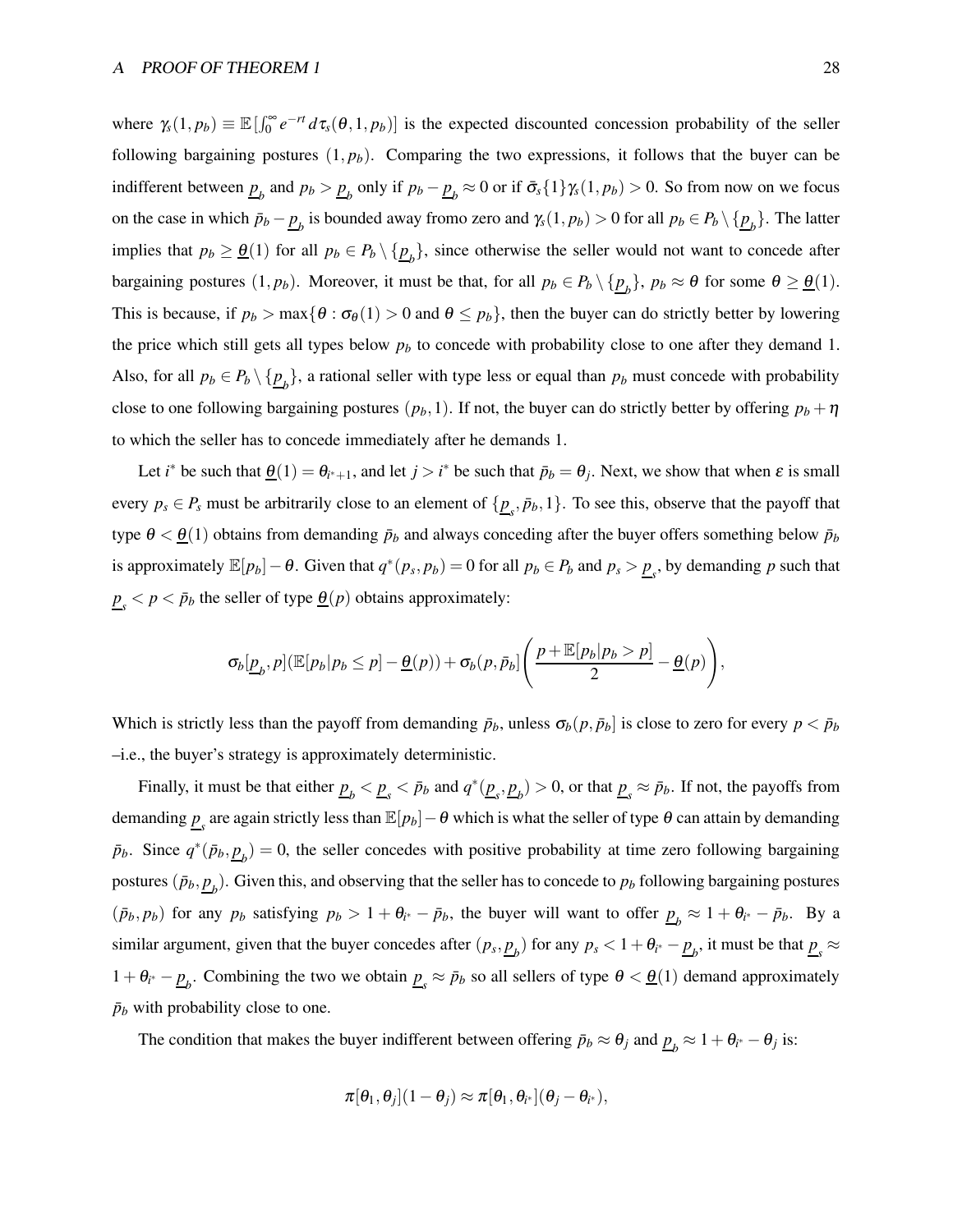Which can not be satisfied for small values of  $\varepsilon$  under our assumption that  $\Theta$ <sup>*o*</sup> is empty.

Since in every equilibrium the buyer's strategy over bargaining postures is approximately deterministic, one can apply the same arguments from Section [3.1](#page-10-0) to establish convergence of equilibrium strategies to  $\sigma_{b,\theta^*}$  and  $\sigma_{s,\theta^*}$  for some  $\theta^* \in \Theta^*$ .

Bounds on discounted concession probability: Next, we establish condition [3.4.](#page-7-1) To do so, we use the seller's incentive constraint to derive bounds on the discounted probability that the buyer concedes, after bargaining postures  $(1, p_{\theta^*})$  are used. First,  $p_{\theta^*}$  is incentive compatible for sellers of type  $\theta \le \theta^*$  only if the seller does not want to deviate to  $p<sub>s</sub> = 1$  and never concede after that. In particular, the following incentive constraint for type  $\theta^*$  seller is necessary:

$$
p_{\theta^*} - \theta^* \ge \int_0^\infty e^{-rt} d\tau_b(1, p_{\theta^*})(1 - \theta^*) \iff \int_0^\infty e^{-rt} d\tau_b(1, p_{\theta^*}) \le \frac{1}{2}
$$
 (A.13)

Second, we derive a lower bound using the incentive constraints of sellers with cost strictly greater than  $\theta^*$ . Consider the payoff from deviating to  $p_s < 1$ . The condition that guarantees that the seller of type  $\theta > \theta^*$ does not want to deviate to *p<sup>s</sup>* is:

<span id="page-28-2"></span>
$$
\int_0^\infty e^{-rt} d\tau_b(1, p_{\theta^*})(1-\theta) \ge \int_0^T e^{-rt} d\tau_b(p_s, p_{\theta^*})(p_s - \theta)
$$
\n(A.14)

Where  $T \in \mathbb{R}_+$  is the instant at which the rational buyer finishes conceding. Let  $\pi(p_s) \in \Delta(\Theta)$  be the buyer's belief after observing  $p_s$  and let  $\hat{\Theta}(p_s) \equiv \{ \theta \in \text{supp } \pi(p_s) : \theta < p_{\theta_i} \}$ . Note that it cannot be the case that the buyer concedes with positive probability at time zero after the seller demands  $p_s$  close to 1, for if he did the seller of type  $\theta > \theta^*$  would want to deviate to  $p_s$ . This, in turn, implies that  $\hat{\Theta}(p_s)$  is not empty and hence the buyer's strategy after the seller demands  $p_s$  is characterized by Lemma [6.](#page-23-3)

Now, let  $\hat{\theta}_m \equiv \max \hat{\Theta}(p_s)$ . By Lemma [6,](#page-23-3) we have that, for all  $t < T$ ,  $d\tau_b(p_s, p_{\theta^*}) \geq \lambda_b^m e^{-\lambda_b^m t} dt$ . As a result we can write:

<span id="page-28-0"></span>
$$
\int_0^T e^{-rt} d\tau_b(p_s, p_{\theta^*}) \ge \int_0^T \lambda_m^b e^{-(\lambda_m^b + r)t} dt = \frac{p_{\theta^*} - \hat{\theta}_m}{p_s - \hat{\theta}_m} (1 - e^{-(\lambda_m^b + r)T})
$$
(A.15)

Moreover, since  $\theta \ge p_{\theta^*}$  for all  $\theta > \theta^*$ , we have that  $\hat{\theta}_m \le \theta^*$  and hence:

<span id="page-28-1"></span>
$$
\int_0^T e^{-rt} d\tau_b(p_s, p_{\theta^*}) \ge \frac{p_{\theta^*} - \theta^*}{p_s - \theta^*} (1 - e^{-(\lambda_m^b + r)T})
$$
\n(A.16)

 $\Box$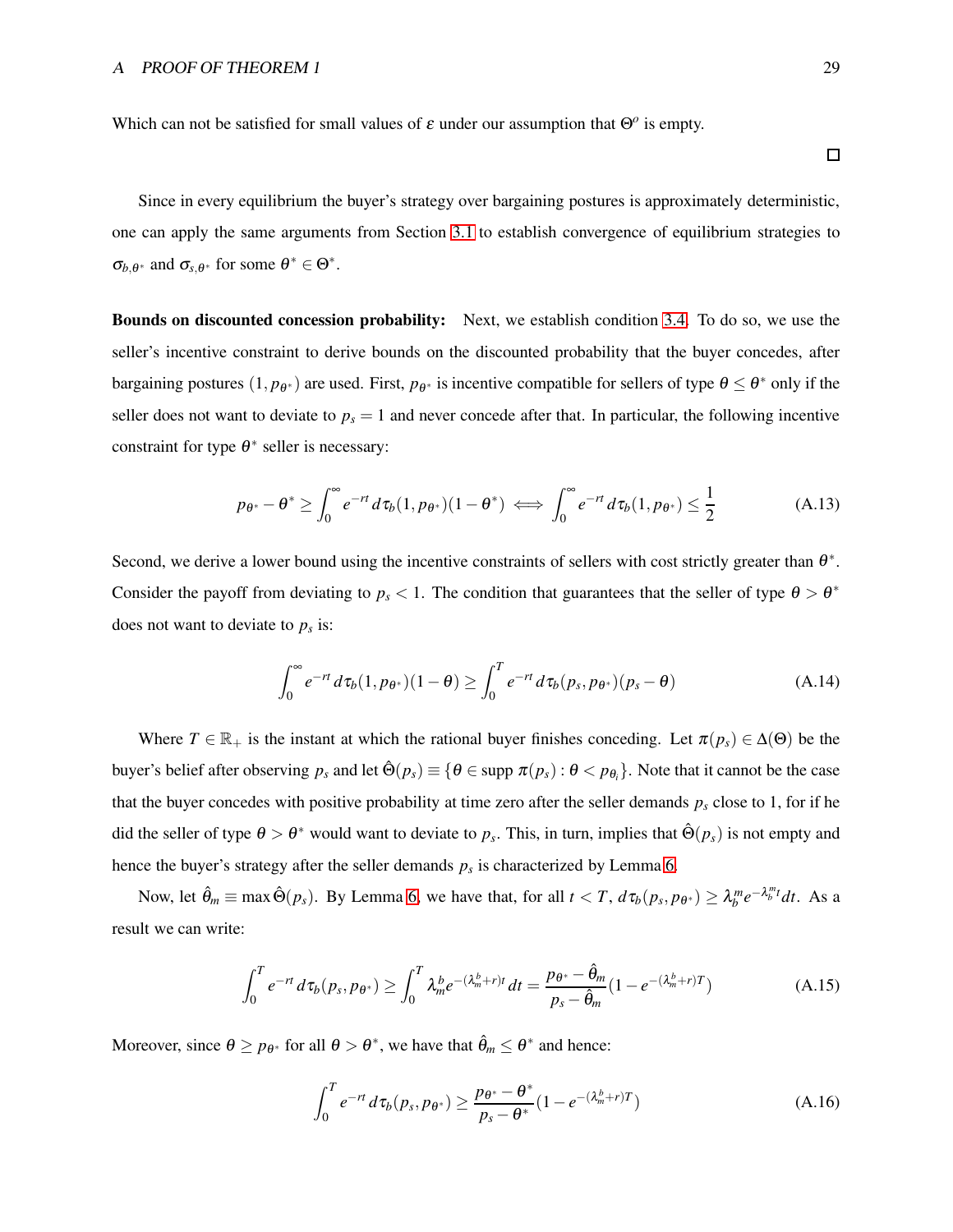Putting everything together and letting  $p_s \to 1$  gives the following necessary condition for the seller's incentive constraint:

<span id="page-29-1"></span>
$$
\int_0^\infty e^{-rt} d\tau_b(1, p_{\theta^*}) \ge \frac{1}{2} (1 - e^{-(\lambda_m^b + r)T}).
$$
\n(A.17)

<span id="page-29-0"></span>The right-hand-side of [\(A.14\)](#page-28-2) converges to  $1/2$  as  $\varepsilon \to 0$ .

## B Existence of Equilibrium in Games with Endogenous Types

Suppose that, prior to the bargaining game, the seller is able to take an action that affects the distribution of <sup>θ</sup>. Formally, we add a new stage to the game described in Section [2](#page-4-0) in which, prior to time 0, the seller takes an action *a* ∈ *A* and, conditional on the chosen action,  $\theta$  is drawn at time zero from a distribution  $\pi_a \in \Delta(\Theta)$ . We refer to *a* as the seller's *initial action*. Each initial action  $a \in A$  has an associated cost for the seller, denoted by  $c_a \in \mathbb{R}$ . We assume that the set *A* is finite and that the buyer does not observe the initial action taken by the seller.

In terms of the applications discussed in Section [4,](#page-16-0) the investment game in Section [4.1](#page-17-2) fits the setting if we let  $\Theta = {\theta_1, \theta_2}$ ,  $A = {\text{invest}, \text{not invest}}$ ,  $\pi_{\text{invest}}$  be the Dirac measure on  $\theta_1$  and  $\pi_{\text{not invest}}$  be the Dirac measure on  $\theta_2$ , and  $c_{\text{invest}} = c$  and  $c_{\text{not invest}} = 0$ . Likewise, the game in Section [4.2](#page-19-1) is a special case of this environment if we set  $\Theta = \{\theta_1, \bar{\theta}, \theta_2\}$ ,  $A = \{\text{learn}, \text{not learn}\}$ ,  $\pi_{\text{learn}}$  assign probability  $\pi_1$  to  $\theta_1$  and  $1 - \pi_1$ to  $\theta_2$  and  $\pi_{\text{not learn}}$  be the Dirac measure on  $\bar{\theta}$ , and  $c_{\text{learn}} = c$  and  $c_{\text{not learn}} = 0$ 

In order to establish existence of an equilibrium, we assume that players choose a price from a finite (but arbitrarily fine) partition of the unit interval. To do this, we define, for any  $N \in \{1, 2, ...\}$ , a discrete price grid defined by  $P^N = \{0, 1/N, 2/N, ..., (N-1)/N, 1\}$ . Let  $\rho \in \Delta(A)$  be the seller's strategy over initial actions, and let  $\sigma_b \in \Delta(P^N)$  and  $\sigma_s : A \times \Theta \to \Delta(P^N)$  be a strategy over bargaining postures for the buyer and the seller. Let  $\pi : P^N \to \Delta(\Theta)$  be a system of beliefs for the buyer, assigning a probability distribution over the seller's cost after every demand by the seller  $p_s \in P^N$ .

Fix a continuation equilibrium in the war of attrition game  $\Gamma(p_b, p_s, \hat{\pi}, r, \varepsilon)$  that follows bargaining postures  $(p_b, p_s)$  with  $p_b < p_s$  and a belief by the buyer about the seller's type given by  $\hat{\pi} \in \Delta(\Theta)$ . For  $p_b < p_s$ , let  $V_b(p_b, p_s, \hat{\pi})$  and  $V_{\theta}(p_b, p_s, \hat{\pi})$ ,  $\theta \in \Theta$ , be the buyer's and the seller's equilibrium continuation payoffs in the game  $\Gamma(p_b, p_s, \hat{\pi}, r, \varepsilon)$ . For  $p_b \ge p_s$ , we set  $V_b(p_b, p_s, \hat{\pi}) = 1 - \frac{p_s + p_b}{2}$  and  $V_{\theta}(p_b, p_s, \hat{\pi}) = \frac{p_s + p_b}{2} - \theta$ , which are their payoffs when there is immediate agreement.

We can write the buyer's expected payoff from demanding  $p_b$ , when the seller's strategy is  $(\rho, \sigma_s)$  and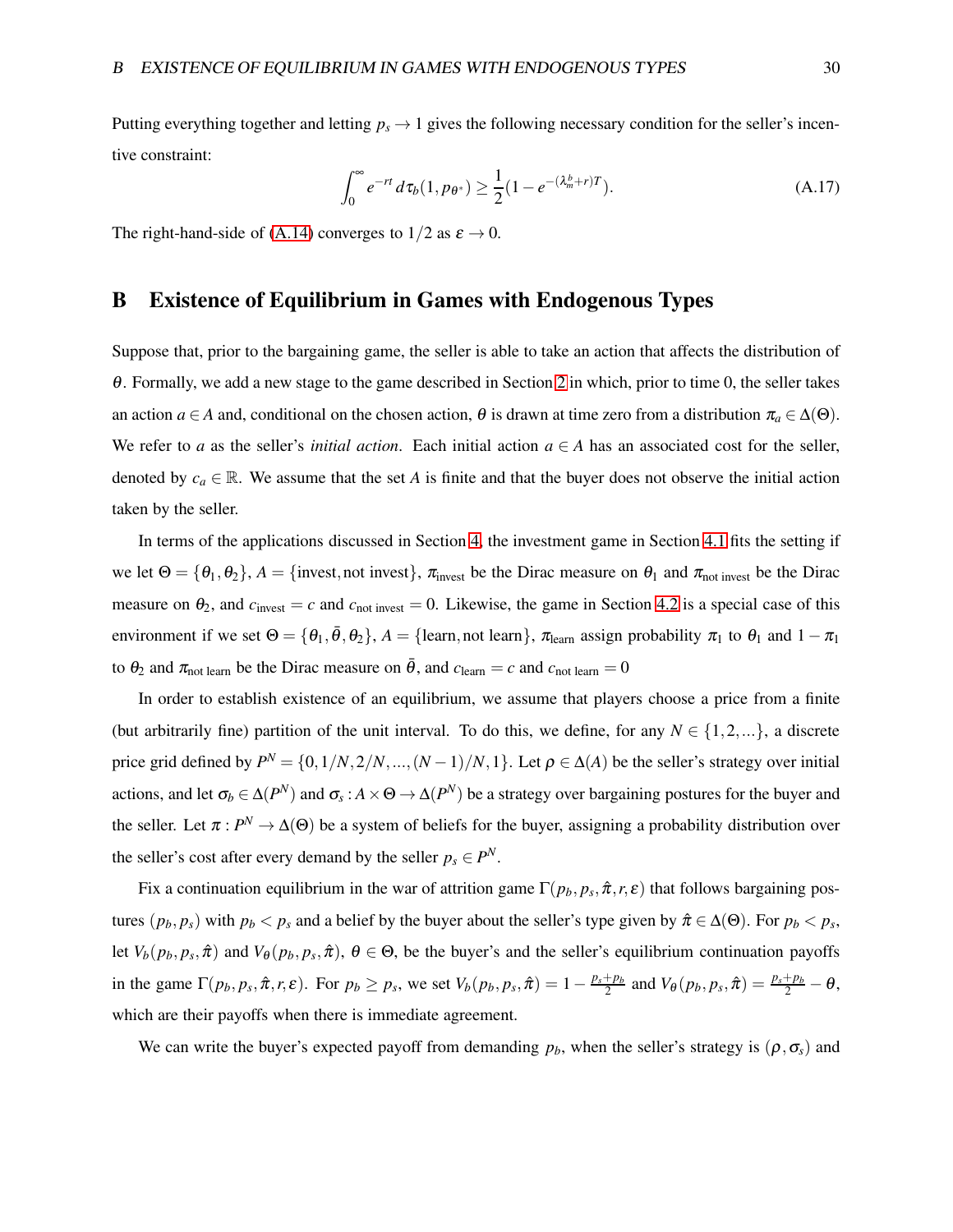the buyer's system of beliefs is  $\pi$  as:

$$
U_b(p_b, \sigma_s, \rho, \pi) = \sum_{a \in A} \sum_{\theta \in \Theta} \rho(a) \pi_a(\theta) \mathbb{E}_{\sigma_s(a, \theta)}[V_b(p_b, p_s, \pi(p_s))]
$$

Likewise, we can write the seller's expected payoff from offering  $p_s$  when their type is  $\theta \in \Theta$  as:

$$
U_{\theta}(p_s, \sigma_b, \pi) = \mathbb{E}_{\sigma_b}[V_{\theta}(p_b, p_s, \pi(p_s))]
$$

Finally, the seller's expected payoff from choosing initial action  $a \in A$  is:

$$
U_s(a,\sigma_b,\sigma_s,\pi)=\sum_{\theta\in\Theta}\pi_a(\theta)\mathbb{E}_{\sigma_s(a,\theta)}[U_\theta(p_s,\sigma_b,\pi)]-c_a
$$

We sometimes abuse notation by substituting the first argument in the above utility functions with a *mixed* action, with the obvious interpretation in mind.

Using this notation, we define an equilibrium of the game with endogenous seller types to be an assessment  $(\pi, \rho, \sigma_b, \sigma_s)$  such that:

- 1. Strategies are *sequentially rational*:
	- a) For all  $a' \in A$ ,  $U_s(\rho, \sigma_b, \sigma_s, \pi) \ge U_s(a', \sigma_b, \sigma_s, \pi)$ ,
	- b) For all  $p'_b \in P^N$ ,  $U_b(\sigma_b, \sigma_s, \rho, \pi) \ge U_b(p'_b, \sigma_s, \rho, \pi)$ ,
	- c) And for all  $p'_s \in P^N$  and  $(a, \theta) \in A \times \Theta$ ,  $U_{\theta}(\sigma_s(a, \theta), \sigma_b, \pi) \ge U_{\theta}(p'_s, \sigma_b, \pi)$ .
- 2. Buyer's beliefs <sup>π</sup> are *consistent*, as defined in [Kreps and Wilson \(1982\)](#page-34-11).

**Lemma 9.** *For every N*  $\lt +\infty$ *, there exists an equilibrium in the game with endogenous types.* 

*Proof.* We start by deriving the continuation payoff functions  $V_b(p_b, p_s, \hat{\pi})$ ,  $V_{\theta}(p_b, p_s, \hat{\pi})$  and showing that they are continuous in  $\hat{\pi}$ . This is clearly so when  $p_b \geq p_s$ , since in that case there is immediate agreement and payoffs are constant in  $\hat{\pi}$ . For  $p_b < p_s$ , we consider the following cases separately:

1. Suppose that  $p_b > \theta_1$  and  $p_s < 1$ . Let  $\theta^* \equiv \max\{\theta \in \Theta : p_b > \theta\}$ . If  $\hat{\pi}[\theta_1, \theta^*] > 0$ , the unique continuation equilibrium  $(\tau_b, \tau_s(\theta))$  is described in Lemmas [5](#page-23-0) and [6.](#page-23-3) Following the notation in that section, for  $j = 1, ..., m$ , let  $T^j(\hat{\pi}), c_b(\hat{\pi}), c_s(\hat{\pi})$  be the equilibrium objects defined in Lemmas [5](#page-23-0) and [6](#page-23-3) as a function of beliefs. Note that all four functions are continuous in  $\hat{\pi} \in {\pi \in \Delta(\Theta) : \pi[\theta_1, \theta^*] > 0}.$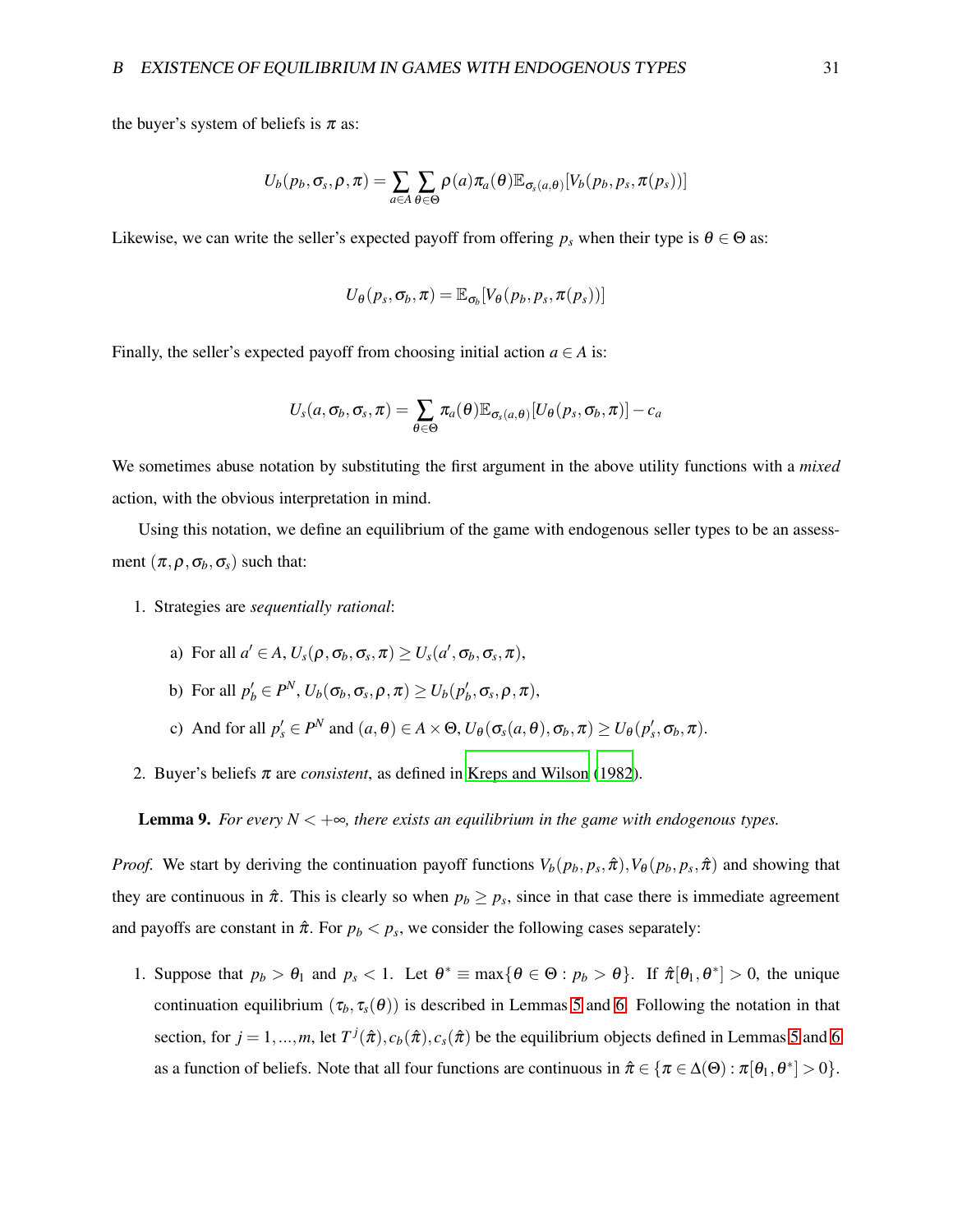We can write expected equilibrium payoffs for  $\hat{\pi} \in {\pi \in \Delta(\Theta) : \pi[\theta_1, \theta^*] > 0}$  as:

$$
V_b(p_b, p_s, \hat{\pi}) = c_s(\hat{\pi})(1 - p_b) + (1 - \varepsilon)(1 - c_s(\hat{\pi}))(1 - p_s) + \varepsilon(1 - c_s(\hat{\pi})) \int_0^{T^m(\hat{\pi})} \lambda_s e^{-(r + \lambda_s)t} dt (1 - p_b)
$$
  

$$
V_{\theta_j}(p_b, p_s, \hat{\pi}) = \begin{cases} \left( c_b(\hat{\pi}) + (1 - c_b(\hat{\pi})) \sum_{j' < j} e^{(\lambda_b^{j'} - \lambda_b^{j'-1})T^{j'-1}(\hat{\pi})} \int_{T^{j'-1}(\hat{\pi})}^{T^j(\hat{\pi})} \lambda_b^{j'} e^{-(r + \lambda_b^{j'})t} dt \right) (p_s - \theta_j) \\ + (1 - c_b(\hat{\pi})) e^{-(\lambda_b^{j-1} + r)T^{j-1}(\hat{\pi})} \left( (1 - \varepsilon)(p_b - \theta_j) + \\ + \varepsilon \sum_{j' \ge j} e^{(\lambda_b^{j'} - \lambda_b^{j'-1})T^{j'-1}(\hat{\pi})} \int_{T^{j'-1}(\hat{\pi})}^{T^j(\hat{\pi})} \lambda_b^{j'} e^{-(r + \lambda_b^{j'})t} dt (p_s - \theta_j) \right) & \text{if } \theta_j \le \theta^* \\ \left( c_b(\hat{\pi}) + (1 - c_b(\hat{\pi})) \sum_{j'=1}^m e^{(\lambda_b^{j'} - \lambda_b^{j'-1})T^{j'-1}(\hat{\pi})} \int_{T^{j'-1}(\hat{\pi})}^{T^j(\hat{\pi})} \lambda_b^{j'} e^{-(r + \lambda_b^{j'})t} dt \right) (p_s - \theta_j) & \text{if } \theta_j > \theta^* \end{cases}
$$

All of which are continuous for all  $\hat{\pi} \in {\pi \in \Delta(\Theta) : \pi[\theta_1, \theta^*] > 0}$ , given continuity of the functions  $T^j(\hat{\pi}), c_b(\hat{\pi}), c_s(\hat{\pi}).$ 

It remains to establish continuity at  $\pi_0 \in \{ \hat{\pi} \in \Delta(\Theta) : \hat{\pi}[\theta_1,\theta^*]=0 \}$ . Taking limits to  $\pi_0$  we have that:

$$
\lim_{\hat{\pi}\to\pi_0} T^j(\hat{\pi}) = 0 \quad \forall j = 1,...,m
$$
\n
$$
\lim_{\hat{\pi}\to\pi_0} c_b(\hat{\pi}) = 1 - \varepsilon
$$
\n
$$
\lim_{\hat{\pi}\to\pi_0} c_s(\hat{\pi}) = 0
$$

Whereas, when  $\hat{\pi} = \pi_0$ , the buyer knows that the seller will never concede (since  $p_b \leq \theta$ ,  $\forall \theta \in$ supp $(\hat{\pi})$ ), and given that  $p_s < 1$  the rational buyer concedes with probability one at time zero. If the buyer doesn't concede at time zero, the seller concludes that he is committed, and hence he will concede immediately if  $\theta < p_b$  and he will never concede otherwise. Comparing this outcome with the above limits, we obtain that  $V_b(p_b, p_s, \hat{\pi})$  and  $V_{\theta}(p_b, p_s, \hat{\pi})$  are continuous in  $\hat{\pi}$  for all  $\hat{\pi} \in \Delta(\Theta)$ .

- 2. In the remaining cases, either the buyer or the seller (of any type) makes weakly negative payoff by yielding to the opponent's demand, and as a result, there may be multiple continuation equilibria at these nodes of the game. Whenever there is multiplicity, we select one such continuation equilibrium and payoffs.
	- i. If  $p_s = 1$  and  $\theta_1 \leq p_b$ , there is an equilibrium where the seller of type  $\theta \leq p_b$  concedes at time zero with probability one, and the seller of type  $\theta > p_b$  and the buyer never concede. Payoffs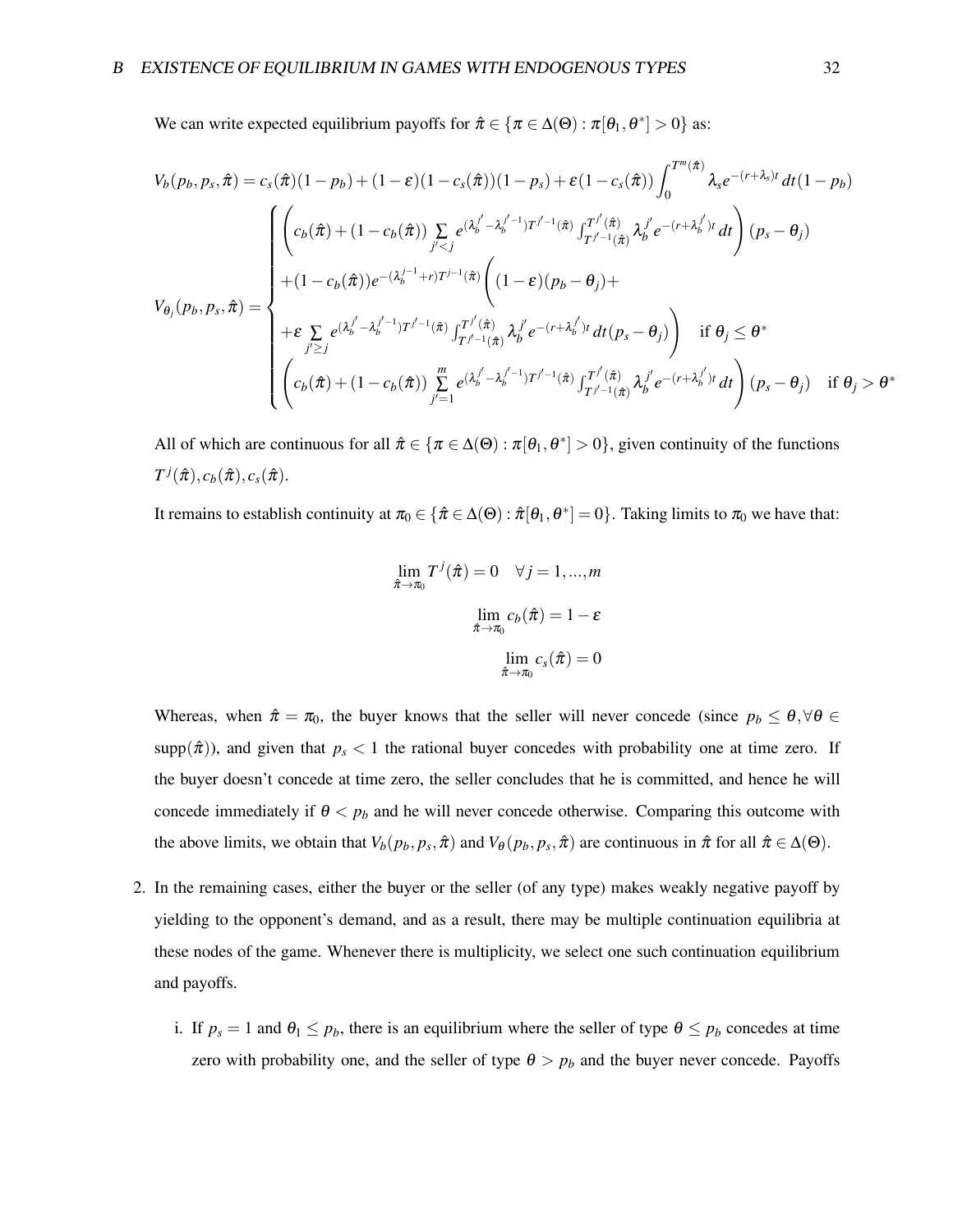are:

$$
V_b(p_b, p_s, \hat{\pi}) = (1 - \varepsilon)\hat{\pi}[\theta_1, p_b](1 - p_b), \quad V_{\theta}(p_b, p_s, \hat{\pi}) = \begin{cases} (1 - \varepsilon)(p_b - \theta), & \text{if } \theta \le p_b \\ 0, & \text{if } \theta > p_b \end{cases}
$$

- ii. If  $p_s = 1$  and  $p_b < \theta_1$ , no player concedes and everyone gets zero payoff.
- iii. If  $p_s < 1$  and  $p_b < \theta_1$ , the buyer concedes immediately and the seller never concedes. Players' payoffs are:

$$
V_b(p_b, p_s, \hat{\pi}) = (1 - \varepsilon)(1 - p_s), \quad V_{\theta}(p_b, p_s, \hat{\pi}) = (1 - \varepsilon)(p_s - \theta), \forall \theta \in \Theta
$$

In all three cases, payoffs are continuous in  $\hat{\pi}$ .

Having established that payoffs are continuous in the buyer's beliefs, the rest of the proof follows from a fixed point argument, with the only caveat that we have to deal with the fact that final payoffs depend nontrivially on beliefs. We circumvent this by constructing a correspondence whose fixed point is an equilibrium *assessment*, specifying both strategies and beliefs. Then we show that such a fixed point exists.

First, for a given small  $\eta > 0$ , define  $\mathcal{P}^{\eta}$  and  $\mathcal{A}^{\eta}$  to be the set of probability distributions over  $P^N$  and A, respectively, that assign probability at least  $\eta$  to every  $p \in P^N$  and every  $a \in A$ . Let  $\mathcal{K}^{\eta} = \mathcal{A}^{\eta} \times (\mathcal{P}^{\eta})^{n+1}$ . Define  $\Pi^{\eta} : \mathscr{K}^{\eta} \rightrightarrows [\Delta(\Theta)]^{N+1}$  to be the correspondence mapping every action profile  $(\rho, \sigma_b, \sigma_s) \in \mathscr{K}^{\eta}$  to a system of beliefs for the buyer obtained at every information set using Bayes' rule applied to the strategies  $(\rho, \sigma_b, \sigma_s)$ . Because  $(\rho, \sigma_b, \sigma_s)$  assigns strictly positive probability to all pure actions,  $\Pi^{\eta}(\rho, \sigma_b, \sigma_s)$  is nonempty, single-valued (and hence compact and convex), and it's upper hemi-continuous.

Next, we define the perturbed best response correspondence at every information set at which players move for a given action profile (being played at every other information set) and a given system of beliefs:

$$
BR_0^\eta(\sigma_b, \sigma_s, \pi) = \operatornamewithlimits{arg\,max}_{\rho \in \mathscr{A}^\eta} \; U_s(\rho, \sigma_b, \sigma_s, \pi) \\ BR_\theta^\eta(\sigma_b, \rho, \pi) = \operatornamewithlimits{arg\,max}_{\sigma_s \in \mathscr{P}^\eta} \; U_\theta(\sigma_s, \sigma_b, \pi), \quad \theta \in \Theta \\ BR_b^\eta(\sigma_s, \rho, \pi) = \operatornamewithlimits{arg\,max}_{\sigma_b \in \mathscr{P}^\eta} \; U_b(\sigma_b, \sigma_s, \rho, \pi)
$$

Each of these best response correspondences are non-empty, convex and compact valued. Moreover, the fact that payoffs are continuous in  $\pi$  ensures that they are upper hemi-continuous. Then, we can define the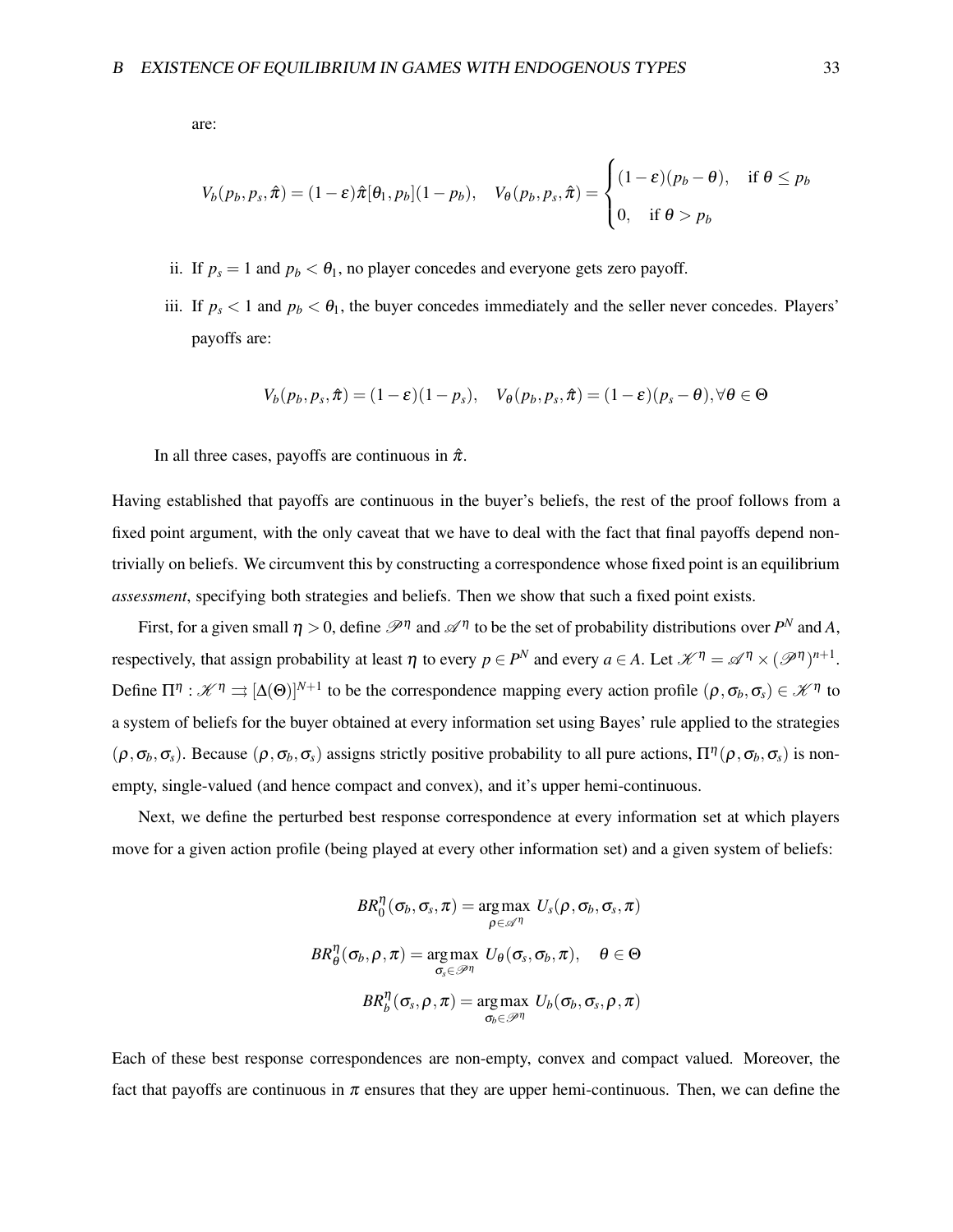correspondence  $E^{\eta}: [\Delta(\Theta)]^{N+1} \times \mathcal{K}^{\eta} \rightrightarrows [\Delta(\Theta)]^{N+1} \times \mathcal{K}^{\eta}$  to be:

$$
E^{\eta}(\pi,\rho,\sigma_b,\sigma_s)=\Pi^{\eta}(\rho,\sigma_b,\sigma_s)\times BR^{\eta}_{0}(\sigma_b,\sigma_s,\pi)\times BR^{\eta}_{b}(\sigma_s,\rho,\pi)\times BR^{\eta}_{\theta_1}(\sigma_b,\rho,\pi)\times...\times BR^{\eta}_{\theta_n}(\sigma_b,\rho,\pi)
$$

According to the Kakutani's fixed point theorem,  $E^{\eta}$  has a fixed point. Let  $(\pi^{\eta}, \rho^{\eta}, \sigma_b^{\eta}, \sigma_s^{\eta})$  be a fixed point of  $E^{\eta}$ .

Now, take a sequence  $\eta^k$  such that  $\eta^k \to 0$  as  $k \to \infty$ . From the sequence  $(\pi^{\eta^k}, \rho^{\eta^k}, \sigma_h^{\eta^k})$  $\int_b^{\eta^k}$ ,  $\sigma_s^{\eta^k}$ ) $_{k=1}^{\infty}$  pick a subsequence converging to some assessment  $(\pi^*, \rho^*, \sigma_b^*, \sigma_s^*)$ . This assessment is an equilibrium: consistency of  $\pi^*$  holds by construction, and sequential rationality at every information set follows again from continuity of payoffs in  $\pi$ .  $\Box$ 

### References

<span id="page-33-0"></span>Dilip Abreu and Faruk Gul. Bargaining and reputation. *Econometrica*, 68(1):85–117, 2000.

- <span id="page-33-1"></span>Dilip Abreu, David Pearce, and Ennio Stacchetti. One-sided uncertainty and delay in reputational bargaining. *Theoretical Economics*, 10(3):719–773, 2015.
- <span id="page-33-4"></span>Anat Admati and Motty Perry. Strategic delay in bargaining. *Review of Economic Studies*, 54(3):345–364, 1987.
- <span id="page-33-6"></span>Lawrence Ausubel and Raymond Deneckere. Reputation in bargaining and durable goods monopoly. *Econometrica*, 57(3):511–531, 1989.
- <span id="page-33-5"></span>Deepal Basak and Joyee Deb. Gambling over public opinion. *American Economic Review*, 110(11):3492– 3521, 2020.
- <span id="page-33-2"></span>Kalyan Chatterjee and Larry Samuelson. Bargaining with two-sided incomplete information: An infinite horizon model with alternating offers. *Review of Economic Studies*, 54(2):175–192, 1987.
- <span id="page-33-10"></span>Vincent P Crawford. A theory of disagreement in bargaining. *Econometrica*, 50(3):607–637, 1982.
- <span id="page-33-8"></span>Raymond Deneckere and Meng-Yu Liang. Bargaining with interdependent values. *Econometrica*, 74(5): 1309–1364, 2006.
- <span id="page-33-3"></span>Jack Fanning. No compromise: Uncertain costs in reputational bargaining. *Journal of Economic Theory*, 175:518–555, 2018.
- <span id="page-33-7"></span>Yossi Feinberg and Andrzej Skrzypacz. Uncertainty about uncertainty and delay in bargaining. *Econometrica*, 73(1):69–91, 2005.
- <span id="page-33-9"></span>William Fuchs and Andrzej Skrzypacz. Bargaining with arrival of new traders. *American Economic Review*, 100(3):802–36, 2010.
- <span id="page-33-11"></span>Drew Fudenberg and Jean Tirole. Perfect bayesian equilibrium and sequential equilibrium. *Journal of Economic Theory*, 53(2):236–260, 1991.